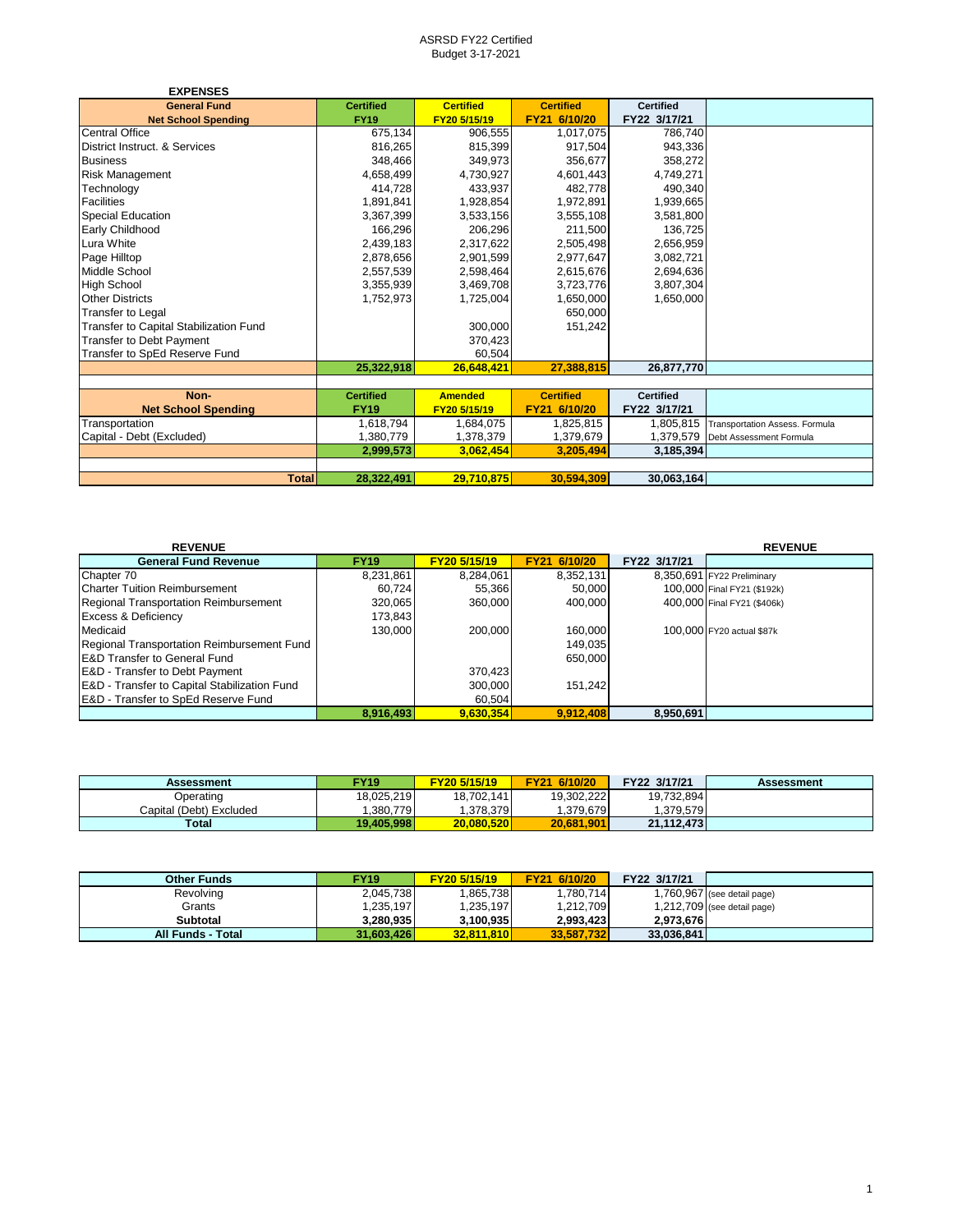|   | <b>Operating Assessment</b>        | Total      | Ayer       | <b>Shirley</b>             | <b>Formula Source and Shares</b>                   |  |
|---|------------------------------------|------------|------------|----------------------------|----------------------------------------------------|--|
|   | <b>Required Local Contribution</b> | 13,296,542 | 8,150,767  |                            | 5,145,775 FY22 Preliminary 1-27-21                 |  |
| 2 | Net School Spending Above RLC      | 4,630,537  | 2,603,665  |                            | 2,026,873 ASRSD - 56.2/43.8 % allocation           |  |
| 3 | <b>Transportation</b>              | 1,805,815  | 1,015,376  |                            | 790,439 ASRSD - 56.2/43.8 % allocation             |  |
|   | Capital: Debt (Not Excluded)       |            |            | ASRSD - 58/42 % allocation |                                                    |  |
| 5 | Capital - All Other                |            |            |                            | ASRSD - 57/43 % allocation                         |  |
|   | <b>Total</b>                       | 19,732,894 | 11,769,808 | 7,963,087                  |                                                    |  |
|   | <b>FY21</b>                        | 19,302,222 | 11,525,813 | 7,776,409                  |                                                    |  |
|   | increase                           | 430.672    | 243,995    | 186,678                    |                                                    |  |
|   |                                    | 2.2%       | 2.1%       | 2.4%                       |                                                    |  |
|   |                                    |            |            |                            |                                                    |  |
|   | <b>Excluded Debt</b>               |            |            |                            |                                                    |  |
| 4 | <b>Capital: Debt Service</b>       | 1,393,219  | 910.941    |                            | 482,278 Calculation on Capital Debt detail page 18 |  |
|   | Capital: Stab. Fund Withdrawal     | (13,640)   | 0          |                            | (13,640) To be Approved by Shirley Selectmen vote  |  |
|   | <b>Total</b>                       | 1,379,579  | 910.941    | 468,638                    |                                                    |  |

| <b>Operating Assessment &amp; Debt</b> | 21,112,473 | 12,680,749 | 8,431,724 |
|----------------------------------------|------------|------------|-----------|
| FY21                                   | 20,681,900 | 12,459,325 | 8,222,575 |
| increase                               | 430,573    | 221.424    | 209,149   |
|                                        | 2.1%       | 1.8%       | 2.5%      |
|                                        |            |            |           |

|   | <b>Assessment Element</b>          | <b>Basis &amp; Calculation</b>                                             |
|---|------------------------------------|----------------------------------------------------------------------------|
|   | <b>Required Local Contribution</b> | FY21 from DESE - Based on town income & property value                     |
| 2 | Net School Spending Above RLC      | Foundation Enrollment Share - five year average                            |
|   | Transportation                     | Foundation Enrollment Share - five year average                            |
|   | Capital: Principal & Interest      | 50% Found. Enroll. Share and 50% Resid. Enroll. Share MS & HS (Roll. Avg.) |
|   | Capital - All Other                | Five Yr. Avg. of 50% Found Enroll. Share and 50% Comb. Effort Yield (DESE) |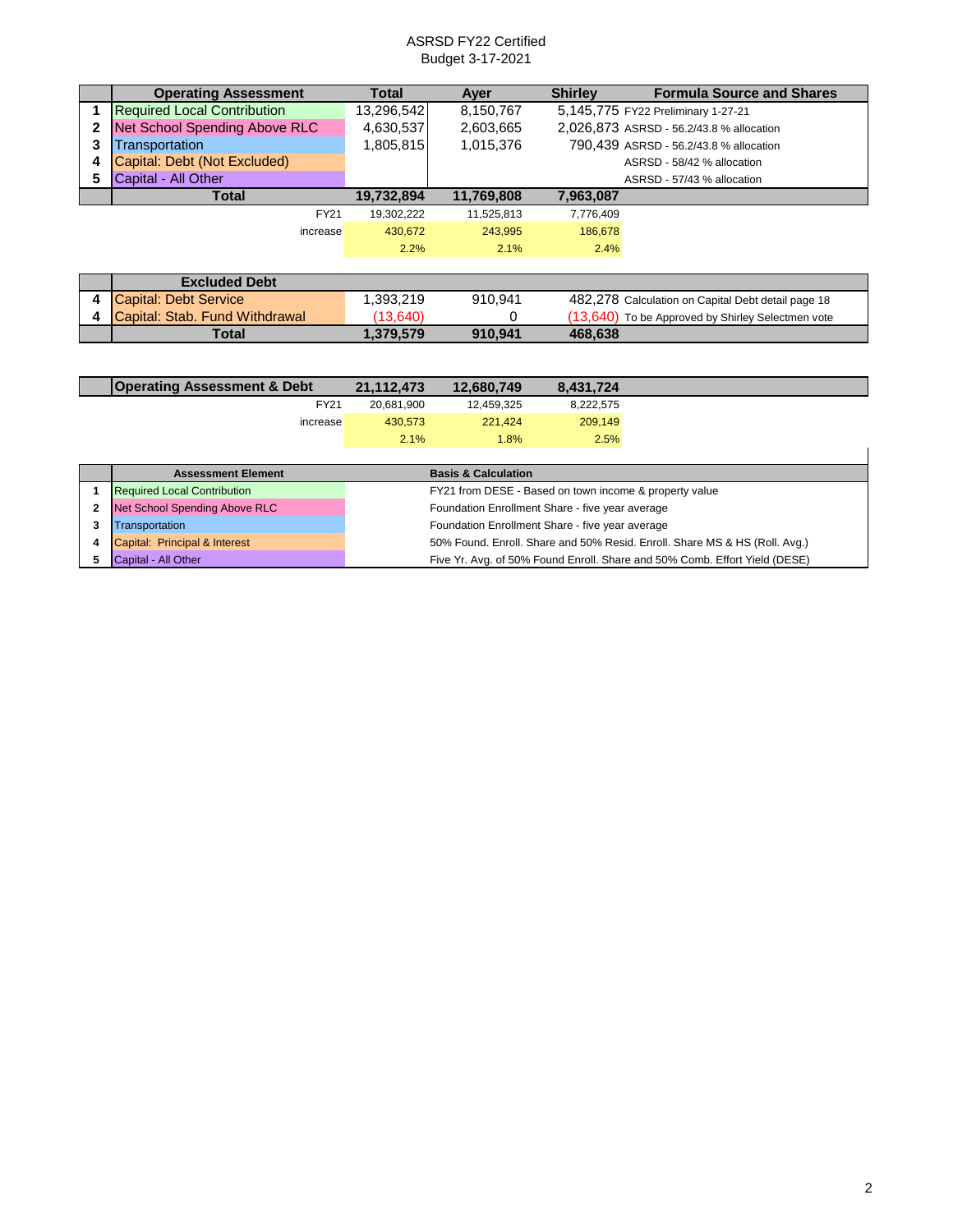| <b>Function/Location</b>               | <b>Certified</b> | <b>Amended</b> | <b>Certified</b> | <b>Certified</b> |             |
|----------------------------------------|------------------|----------------|------------------|------------------|-------------|
| <b>CENTRAL OFFICE</b>                  | <b>FY19</b>      | FY20 5/15/19   | FY21 6/10/20     | <b>FY22</b>      | <b>FTEs</b> |
| <b>SCHOOL COMMITTEE (1110)</b>         |                  |                |                  |                  |             |
| Treas./Assist. Salary                  | 11,031           | 11,307         | 11,646           | 11,996           | Stip.       |
| Salary - Contract increases            | 350,000          | 560,000        | 663,035          | 425,000          |             |
| Salary - Retirement                    | 24,000           | 36,000         | 36,000           | 36,000           |             |
| <b>Supplies</b>                        | 1,100            | 1,100          | 1,100            | 1,100            |             |
| Advertising & Other                    | 4,400            | 4,400          | 4,400            | 4,400            |             |
| Dues, Registrations                    | 7,100            | 7,100          | 7,100            | 7,100            |             |
|                                        | 397,631          | 619,907        | 723,281          | 485,596          |             |
| SUPERINTENDENT (1210)                  |                  |                |                  |                  |             |
| Supt. Salary                           | 170,920          | 175,620        | 180,900          | 186,327          | 1.0         |
| Admin. Assist. Salary                  | 57,783           | 62,228         | 64,094           | 66,017           | 1.0         |
| Postage                                | 1,000            | 1,000          | 1,000            | 1,000            |             |
| <b>Supplies</b>                        | 3,500            | 3,500          | 3,500            | 3,500            |             |
| Memberships & Dues                     | 5,300            | 5,300          | 5,300            | 5,300            |             |
| Services - Software                    | 5,000            | 5,000          | 5,000            | 5,000            |             |
| Advertising                            | 3,500            | 3,500          | 3,500            | 3,500            |             |
| <b>Registrations &amp; Conferences</b> | 2,500            | 2,500          | 2,500            | 2,500            |             |
| Travel                                 | 3,000            | 3,000          | 3,000            | 3,000            |             |
|                                        | 252,503          | 261,648        | 268,794          | 276,144          |             |
| <b>LEGAL (1430)</b>                    |                  |                |                  |                  |             |
| Legal - Supt./Other                    | 25,000           | 25,000         | 25,000           | 25,000           |             |
|                                        | 25,000           | 25,000         | 25,000           | 25,000           |             |
|                                        |                  |                |                  |                  |             |
|                                        | 675,134          | 906,555        | 1,017,075        | 786,740          | 2.0         |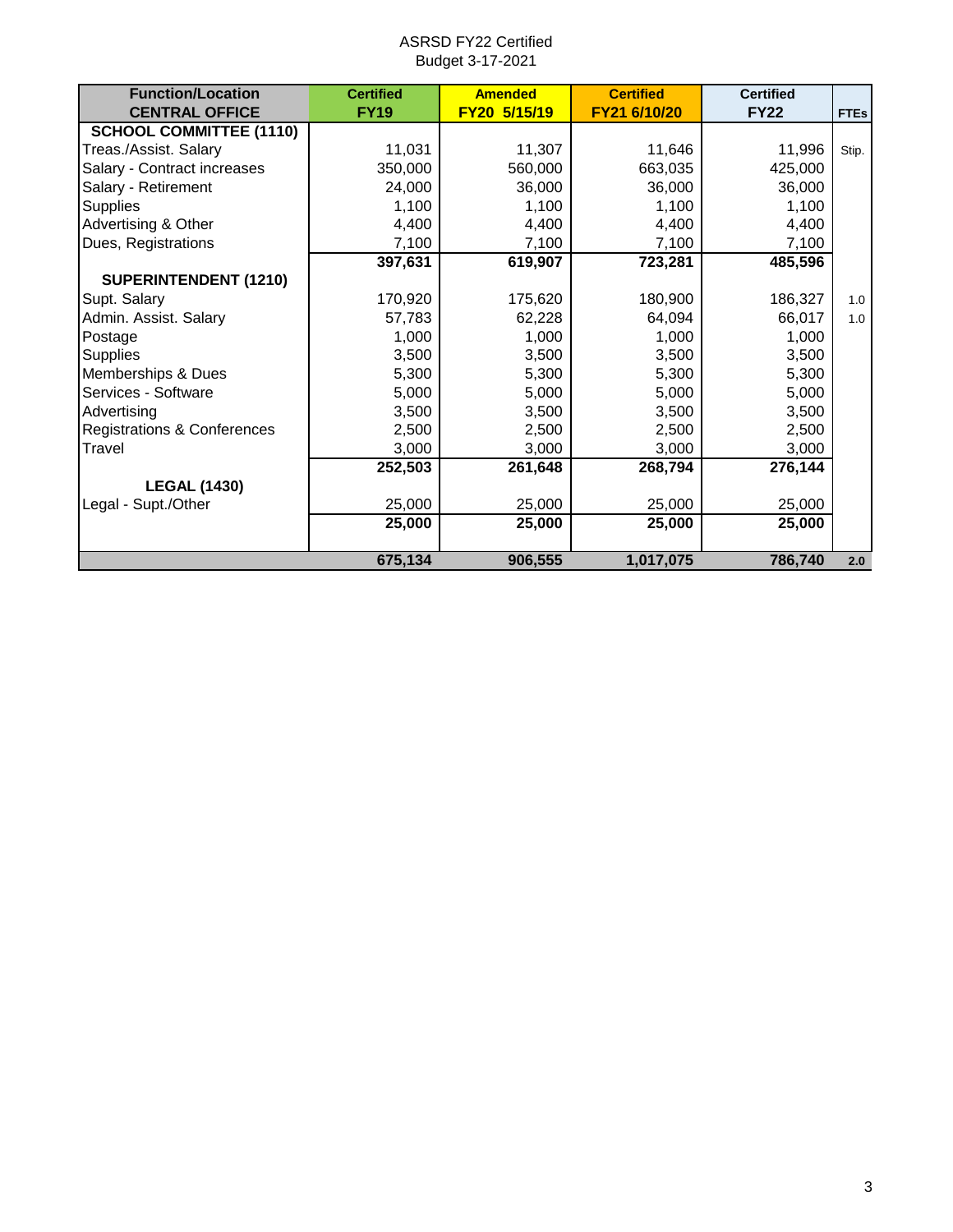| <b>Function/Location</b>             | <b>Certified</b>   | <b>Amended</b>          | <b>Certified</b>   | <b>Certified</b>   |             |
|--------------------------------------|--------------------|-------------------------|--------------------|--------------------|-------------|
| <b>DISTRICT INSTRUCTION</b>          | <b>FY19</b>        | FY20 5/15/19            | FY21 6/10/20       | <b>FY22</b>        | <b>FTEs</b> |
| <b>CURRICULUM &amp; INSTR.(2110)</b> |                    |                         |                    |                    |             |
| Salary - Asst. Superintendent        | 126,966            | 130,000                 | 133,900            | 137,917            | 1.0         |
| Salary - Student Services            | 50,000             | 50,000                  | 51,500             | 53,045             | 0.5         |
| Salary - Annuity                     | 1,500              | 1,500                   | 1,500              | 1,500              |             |
|                                      | 178,466            | 181,500                 | 186,900            | 192,462            |             |
| <b>LEAD TEACHERS (2220)</b>          |                    |                         |                    |                    |             |
| Salary - Curriculum Leaders          |                    |                         | 48,447             | 48,447             |             |
| Salary - Coordinators                | 35,761             | 10,761                  | 6,000              | 6,000              |             |
|                                      | 35,761             | 10,761                  | 54,447             | 54,447             |             |
| <b>TEACHER SALARY (2305)</b>         |                    |                         |                    |                    |             |
| <b>Health Insurance Offset</b>       | 64,000             | 56,000                  | 50,000             | 48,000             |             |
| Lane Changes                         | 20,600             | 20,600                  | 40,000             |                    |             |
|                                      | 84,600             | 76,600                  | 90,000             | 48,000             |             |
| <b>SPECIALIST TEACHER (2310)</b>     |                    |                         |                    |                    |             |
| Teacher Salary - EL                  |                    |                         |                    |                    | 3.0         |
|                                      | 201,277<br>201,277 | 201,277<br>201,277      | 201,277<br>201,277 | 241,277<br>241,277 |             |
|                                      |                    |                         |                    |                    |             |
| <b>SUBSTITUTES (2325)</b>            |                    |                         |                    |                    |             |
| Salary - Coordinator & Assist.       | 7,900              | 7,900                   | 7,900              | 7,900              |             |
| Salary - Teachers - Long Term        | 37,000             | 37,000                  | 37,000             | 37000              |             |
| Salary - Other (Nurse Subs.)         | 8,000              | 8,000                   | 8,000              | 8,000              |             |
| Service - Frontline (Sub software)   | 6,600              | 6,800                   | 6,800              | 7,800              |             |
|                                      | 59,500             | 59,700                  | 59,700             | 60,700             |             |
| <b>PROF. DEVEL (2357)</b>            |                    |                         |                    |                    |             |
| Salary - Subs. Teachers              | 2,000              | 2,000                   | 2,000              | 2,000              |             |
| <b>Supplies</b>                      | 6,000              | 6,000                   | 6,000              | 6,000              |             |
| Services - Technology                | 0                  | 0                       | 0                  | $\Omega$           |             |
| Services - Consultants               | 15,000             | 15,000                  | 15,000             | 15,000             |             |
| <b>Course Reimbursement</b>          | 25,000             | 25,000                  | 25,000             | 25,000             |             |
| Other (Travel/Conf.)                 | 4,000              | 4,000                   | 4,000              | 4,000              |             |
|                                      | 52,000             | 52,000                  | 52,000             | 52,000             |             |
| TEXTBOOKS (2410)                     |                    |                         |                    |                    |             |
| Textbooks                            | 70,000             | 70,000                  | 36,000             | 36,000             |             |
|                                      | 70,000             | 70,000                  | 36,000             | 36,000             |             |
| <b>INSTRUCT. EQUIP. (2420)</b>       |                    |                         |                    |                    |             |
| Postage Machine Leases               | 5,100              | 5,100                   | 5,100              | 5,100              |             |
| <b>Copier Leases</b>                 | 57,536             | 57,536                  | 57,536             | 57,536             |             |
| <b>Copier Supplies</b>               | 4,975              | 4,975                   | 4,975              | 4,975              |             |
|                                      | 67,611             | 67,611                  | 67,611             | 67,611             |             |
| <b>INSTR. SUPPLIES (2430)</b>        |                    |                         |                    |                    |             |
| Supplies - 504                       | 2,000              | 2,000                   | 2,000              | 2,000              |             |
| Supplies - EL                        | 4,000              | 4,000                   | 4,000              | 4,000              |             |
| Services - Interpreters, translation | 1,800              | 1,800                   |                    | 2,800              |             |
|                                      |                    |                         | 1,800              |                    |             |
|                                      | 7,800              | 7,800                   | 7,800              | 8,800              |             |
| <b>OTHER INSTRUCT. (2440)</b>        |                    |                         | 5.400              |                    |             |
| Services - Teachpoint                | 4,500              | 5,300                   |                    | 5,670              |             |
| <b>District Travel</b>               | 2,000              | 4,000                   | 4,000              | 4,000              |             |
|                                      | 6,500              | 9,300                   | 9,400              | 9,670              |             |
| <b>INSTRUCT. SOFTWARE (2455)</b>     |                    |                         |                    |                    |             |
| Software - Ren. Reading & Math       | 29,500             | 30,500                  | 30,500             | 30,500             |             |
| Software - Newsela Soc. Studies      |                    |                         | 20,000             | 20,000             |             |
| Software - Library (Follett)         | 4,600              | 4,700                   | 5,000              | 5,000              |             |
| Software - Lexia                     | 7,200              | 7,200                   | 7,200              | 7,200              |             |
| Software - Curriculum Mapping        | 5,200              | 5,200                   | 5,200              | 5,200              |             |
|                                      | 46,500             | 47,600                  | 67,900             | 67,900             |             |
| <b>GUIDANCE (2710)</b>               |                    |                         |                    |                    |             |
| Director of Guidance                 | 0                  | 0                       | 50,700             | 50,700             | 0.6         |
|                                      | $\overline{0}$     | $\overline{\mathbf{0}}$ | 50,700             | 50,700             |             |
| <b>HEALTH (3200)</b>                 |                    |                         |                    |                    |             |
| School Physician                     | 4,000              | 4,000                   | 4,000              | 4,000              |             |
| Nurse Leader                         |                    | 25,000                  | 25,000             | 45,000             | 0.5         |
| Supplies                             |                    |                         | 1,000              | 1,000              |             |
| Software - SNAP                      | 2,250              | 2,250                   | 3,769              | 3,769              |             |
|                                      | 6,250              | 31,250                  | 33,769             | 53,769             |             |
|                                      |                    |                         |                    |                    |             |
|                                      | 816,265            | 815,399                 | 917,504            | 943,336            | 5.6         |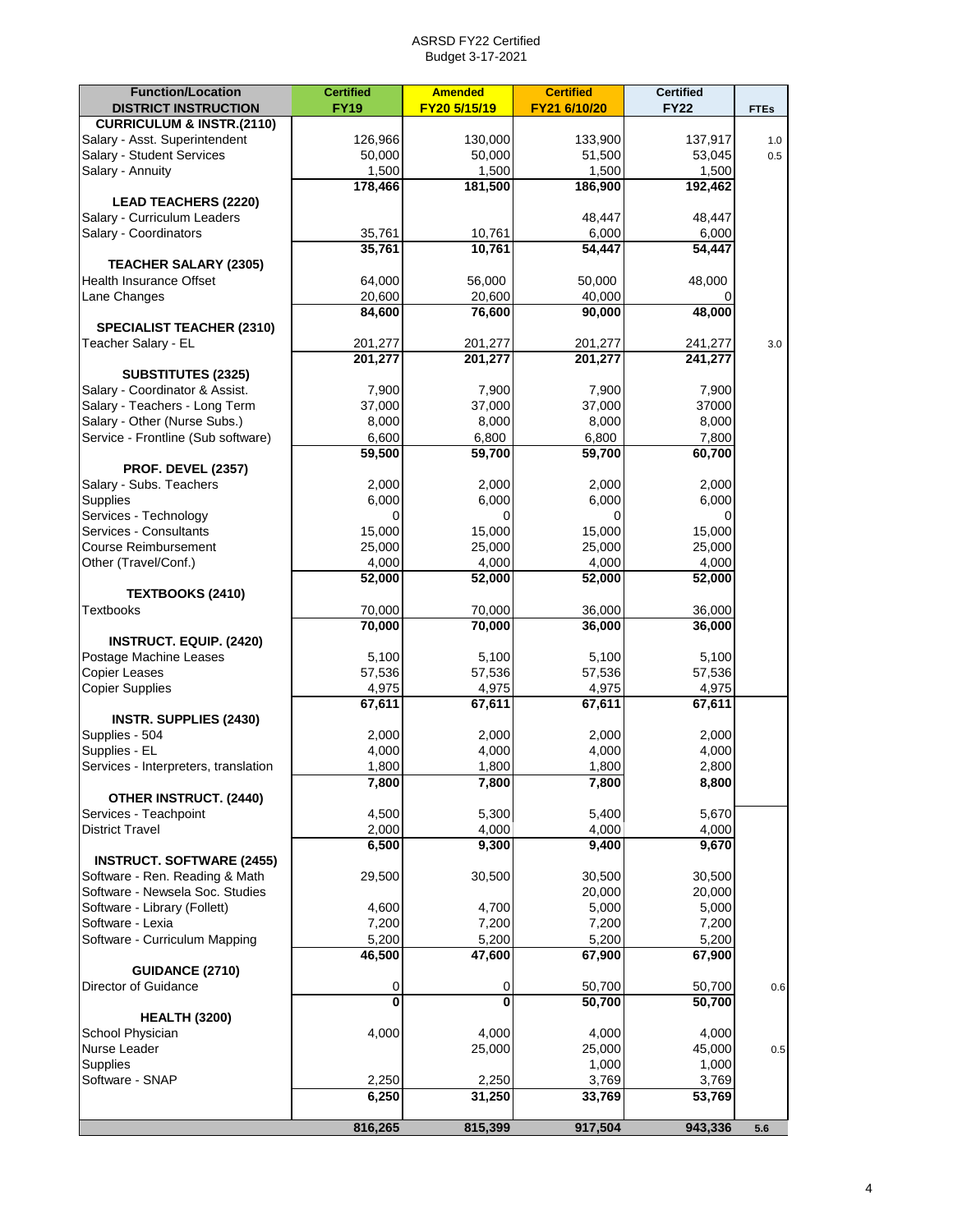ASRSD FY22 Certified Budget 3-17-2021

| <b>Function/Location</b>      | <b>Certified</b> | <b>Amended</b> | <b>Certified</b> | <b>Certified</b> |             |
|-------------------------------|------------------|----------------|------------------|------------------|-------------|
| <b>BUSINESS OFFICE</b>        | <b>FY19</b>      | FY20 5/15/19   | FY21 6/10/20     | <b>FY22</b>      | <b>FTEs</b> |
| <b>BUSINESS (1410)</b>        |                  |                |                  |                  |             |
| Director - Salary             | 115,000          | 119,025        | 122,525          | 126,125          | 1.0         |
| Salary - Coord./Assists.      | 159,273          | 163,255        | 168,202          | 173,197          | 3.0         |
| Services - DESE Audit         | 3.000            | 3.000          | 3.000            | 3,000            |             |
| Services - Annual Audit       | 25,000           | 25,000         | 25,000           | 25,000           |             |
| Services - OPEB Valuation     | 6,500            |                | 7,000            |                  |             |
| Services - Bank Fees          | 1,000            | 1,000          | 1.000            | 1,000            |             |
| Postage                       | 2,000            | 2,000          | 2.000            | 2,000            |             |
| <b>Supplies</b>               | 3,950            | 3,950          | 3,950            | 3,950            |             |
| Services - Software Support   | 20,000           | 20,000         | 20,000           | 20,000           |             |
| <b>Prof. Devel and Travel</b> | 3,500            | 3,500          | 4.000            | 4.000            |             |
| Interest - Bond Antic. Notes  | 9,243            | 9,243          |                  |                  |             |
|                               | 348,466          | 349.973        | 356,677          | 358,272          | 4.0         |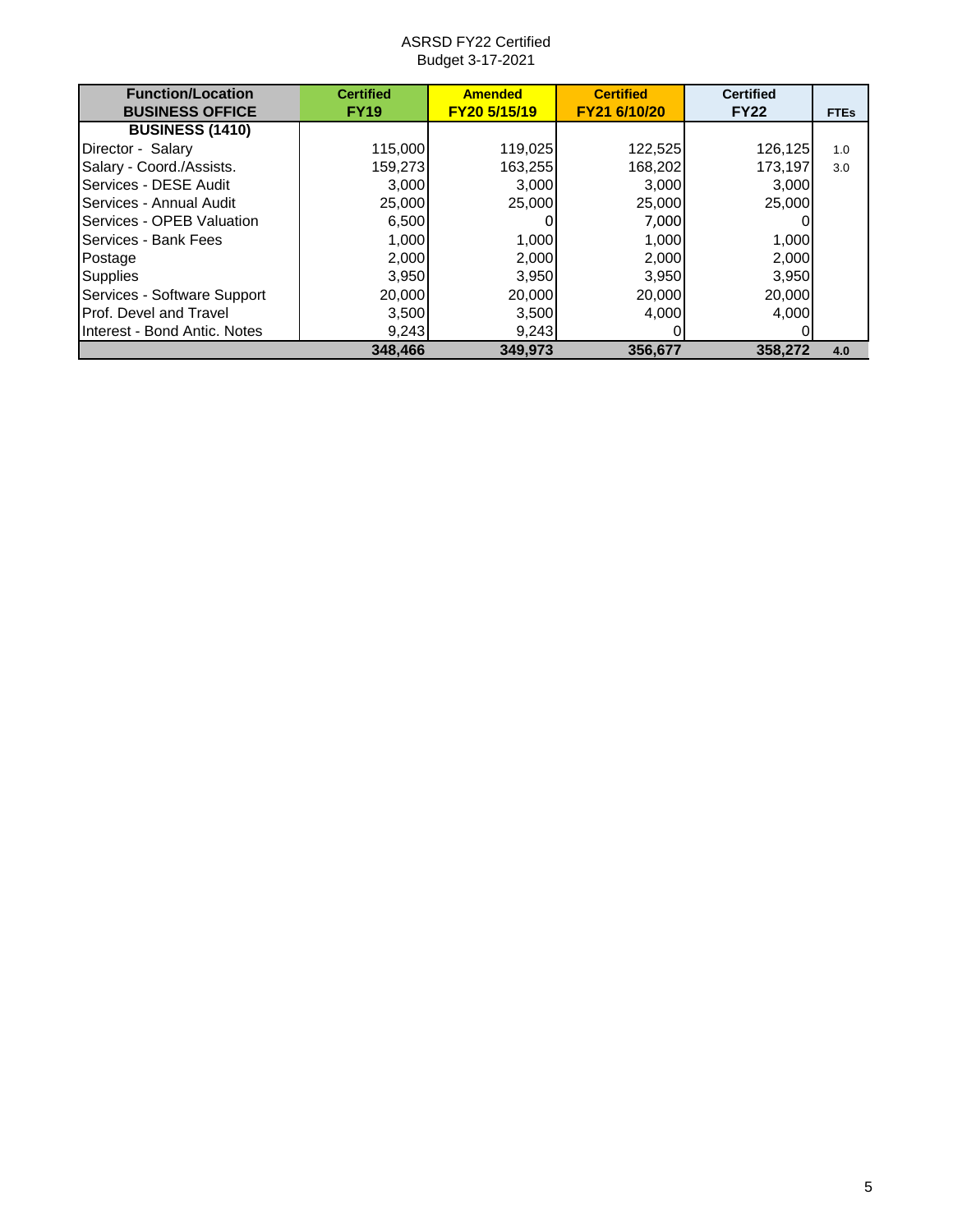| <b>Function/Location</b>          | <b>Certified</b> | <b>Amended</b> | <b>Certified</b> | <b>Certified</b> |
|-----------------------------------|------------------|----------------|------------------|------------------|
| <b>RISK MANAGEMENT</b>            | <b>FY19</b>      | FY20 5/15/19   | FY21 6/10/20     | <b>FY22</b>      |
| <b>RETIREMENT/MEDICARE (5100)</b> |                  |                |                  |                  |
| <b>Middlesex Retirement</b>       | 425,000          | 446,008        | 467,540          | 490,917          |
| <b>Medicare Tax</b>               | 212,906          | 212,906        | 212,906          | 202,906          |
|                                   | 637,906          | 658,914        | 680,446          | 693,823          |
| <b>EMPLOYEE INSURANCE (5200)</b>  |                  |                |                  |                  |
| Health Ins. - Employees           | 3,564,960        | 3,564,960      | 3,412,719        | 3,540,696        |
| Health Ins. - Retirees            | 153,483          | 196,867        | 198,092          | 203,044          |
| Life Ins. - Employees             | 3,000            | 3,000          | 3,000            | 3,000            |
| Life Ins. - Retirees              | 50               | 50             | 50               | 50               |
| Workers Comp.                     | 115,825          | 120,458        | 120,458          | 120,458          |
| Unemp. Comp.                      | 60,000           | 60,000         | 60,000           | 60,000           |
| Unemp. Admin.                     | 1,500            | 1,500          | 1,500            | 1,500            |
| COBRA Admin.                      | 1,000            | 1,000          | 1,000            | 1,000            |
| Flex. Spending Admin.             | 4,000            | 4,000          | 4,000            | 4,000            |
|                                   | 3,903,818        | 3,951,835      | 3,800,819        | 3,933,748        |
| <b>OTHER INSURANCE (5260)</b>     |                  |                |                  |                  |
| <b>Fidelity Bonds</b>             | 1,000            | 1,000          | 1,000            | 1,000            |
| Property                          | 85,075           | 88,478         | 88,478           | 90,000           |
| Equip./Umbrella                   | 6,600            | 6,600          | 6,600            | 6,600            |
| <b>School Board Liability</b>     | 4,800            | 4,800          | 4,800            | 4,800            |
| <b>General Liability</b>          | 8,300            | 8,300          | 8,300            | 8,300            |
| <b>OPEB Funding</b>               | 10,000           | 10,000         | 10,000           | 10,000           |
| <b>Deductible Reserve</b>         | 1,000            | 1,000          | 1,000            | 1,000            |
|                                   | 116,775          | 120,178        | 120,178          | 121,700          |
|                                   | 4,658,499        | 4,730,927      | 4,601,443        | 4,749,271        |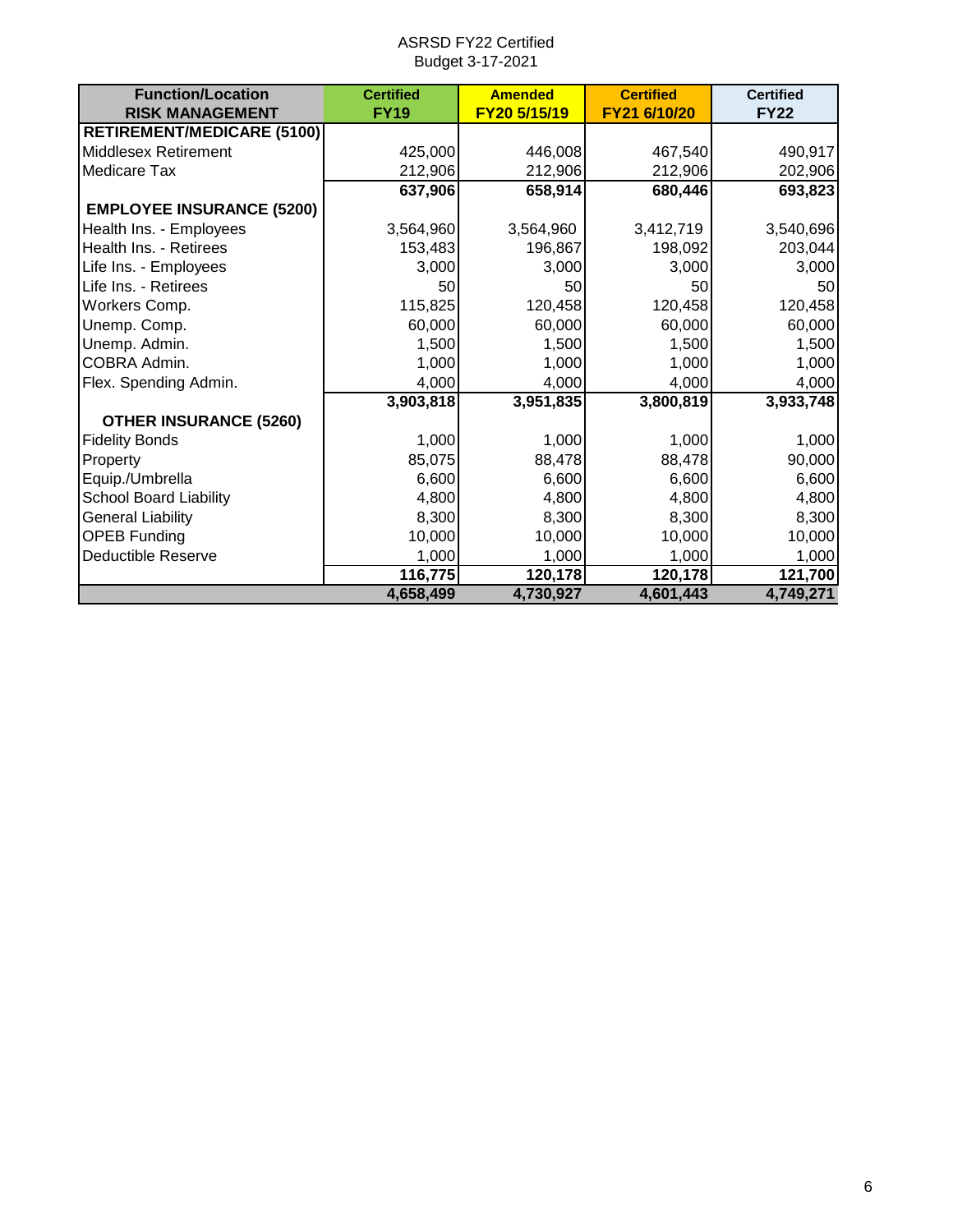| <b>Function/Location</b>                | <b>Certified</b> | <b>Amended</b> | <b>Certified</b> | <b>Certified</b> |                    |
|-----------------------------------------|------------------|----------------|------------------|------------------|--------------------|
| <b>TECHNOLOGY</b>                       | <b>FY19</b>      | FY20 5/15/19   | FY21 6/10/20     | <b>FY22</b>      | <b>FTEs</b>        |
| <b>TECHNOLOGY (1450)</b>                |                  |                |                  |                  |                    |
| Salary - Director                       | 92,159           | 94,463         | 97,296           | 100,215          | 1.0                |
| Salary - Coord./Other                   | 149,155          | 150,250        | 154,757          | 159,400          | 3.0                |
| Salary - Webmaster                      | 5,150            | 5,150          | 5,150            | 5,150            | stip.              |
| Services - Internet/Firewall            | 26,064           | 33,335         | 33,335           | 33,335           |                    |
| Services - E mail Archive               | 3,000            |                |                  |                  |                    |
| Services - Software Subscriptions       | 5,200            | 8,200          | 8,200            | 8,200            |                    |
| Services - Master Library (Work orders) | 4,000            | 4,000          | 4,000            | 4,000            |                    |
| Services - Repair                       | 7,000            |                |                  |                  |                    |
| Services - Prof. Devel.                 | 5,000            | 5,000          | 5,000            | 5,000            |                    |
| Equip. - Hardware Purhase / Replacement | 25,000           | 40,000         | 80,000           |                  | 80,000 1:1 program |
| Equip. - Network & WiFi                 | 20,000           | 20,000         | 20,000           | 20,000           |                    |
| Equip. - Data Backup                    | 2,000            | 2,000          | 2,000            | 2,000            |                    |
| Other Exp. - Travel                     |                  |                | 1,500            | 1,500            |                    |
|                                         | 343,728          | 362,397        | 411,238          | 418,800          |                    |
| <b>INSTRUCT. TECH. (2451)</b>           |                  |                |                  |                  |                    |
| Software                                | 18,000           | 18,000         | 18,000           | 18,000           |                    |
| Supplies                                | 23,000           | 23,000         | 23,000           | 23,000           |                    |
|                                         | 41,000           | 41,000         | 41,000           | 41,000           |                    |
| <b>INSTRUCT. SOFTWARE (2455)</b>        |                  |                |                  |                  |                    |
| Software - Student Admin (Rediker)      | 30,000           | 30,540         | 30,540           | 30,540           |                    |
|                                         | 30,000           | 30,540         | 30,540           | 30,540           |                    |
|                                         | 414,728          | 433,937        | 482,778          | 490,340          | 4.0                |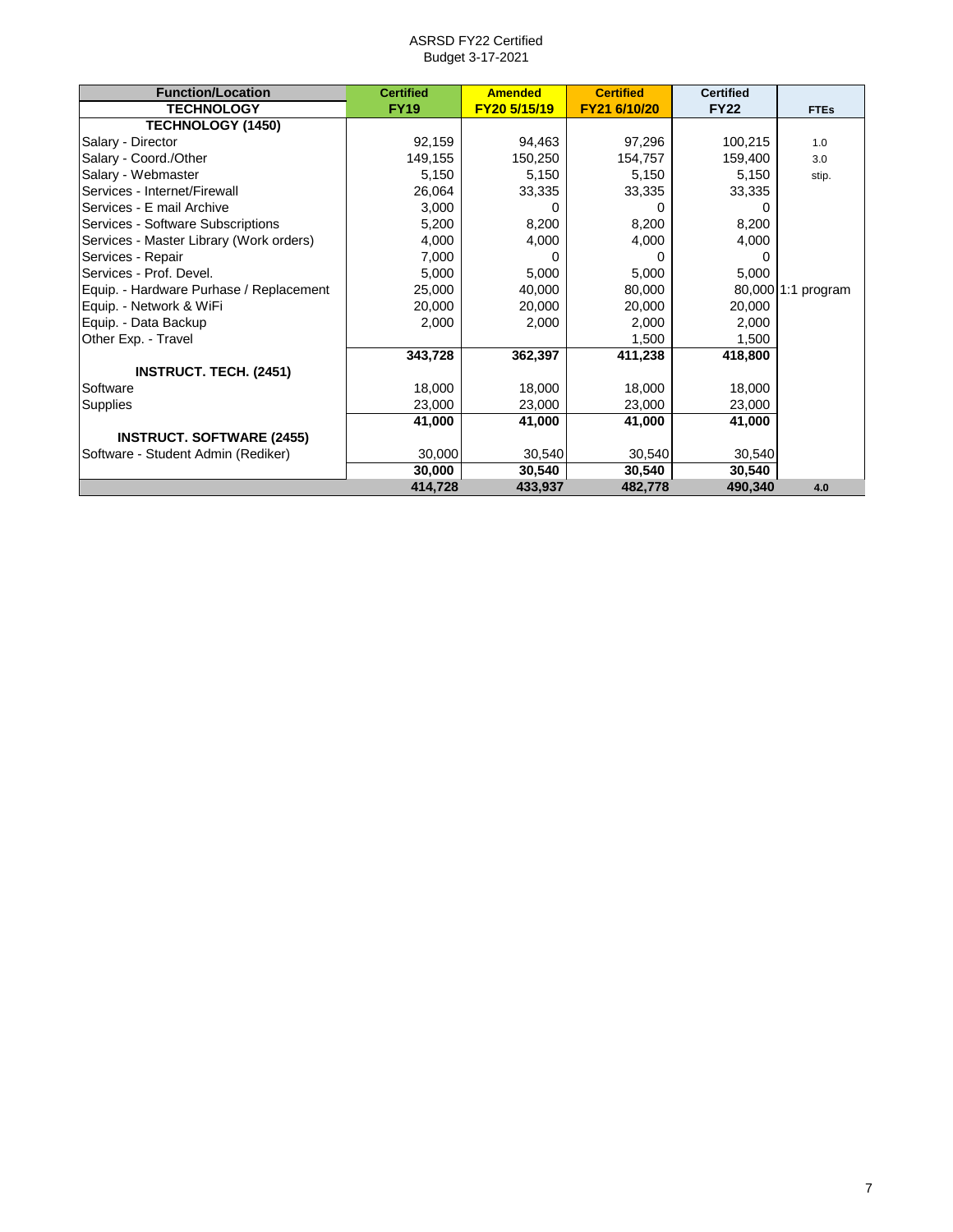| <b>Function/Location</b><br><b>FACILITIES</b> | <b>Certified</b><br><b>FY19</b> | <b>Amended</b><br>FY20 5/15/19 | <b>Certified</b><br>FY21 6/10/20 | <b>Certified</b><br><b>FY22</b> | <b>FTEs</b> |
|-----------------------------------------------|---------------------------------|--------------------------------|----------------------------------|---------------------------------|-------------|
| <b>CUSTODIAL (4110)</b>                       |                                 |                                |                                  |                                 |             |
| Facilities Coord.                             | 81,600                          | 83,640                         | 86,149                           | 88,734                          | 1.0         |
| Admin. Asst. - Salary                         | 20,000                          | 20,000                         | 37,440                           | 37,440                          | 1.0         |
| Cust. - LAW                                   | 124,800                         | 124,800                        | 124,800                          | 124,800                         | 3.0         |
| Cust. - PH                                    | 166,400                         | 178,107                        | 178,107                          | 178,107                         | 4.0         |
| Cust. - MS                                    | 104,000                         | 104,000                        | 104,000                          | 104,000                         | 3.0         |
| Cust. - HS<br>Cust. - Maint./Tech.            | 167,200                         | 167,200                        | 167,200<br>25,769                | 167,200                         | 4.5         |
| Cust. - Shift Diff.                           | 24,201<br>9,152                 | 25,769<br>9,152                | 9,152                            | 25,940<br>9,152                 | 0.5         |
| Cust. - OT                                    | 10,000                          | 10,000                         | 10,000                           | 10,000                          |             |
| Cust. - Vac./Sick Cov.                        | 41,456                          | 41,456                         | 41,456                           | 41,456                          |             |
| Cust. - Summer                                | 13,440                          | 13,440                         | 13,440                           | 13,440                          |             |
| Cust. - Clothing Reim.                        | 5,500                           | 5,500                          | 5,500                            | 5,500                           |             |
| Supp./Travel - District                       | 10,000                          | 10,000                         | 10,000                           | 10,000                          |             |
| Supplies - LAW                                | 7,500                           | 7,500                          | 7,500                            | 7,500                           |             |
| Supplies - PH                                 | 10,000                          | 10,000                         | 10,000                           | 10,000                          |             |
| Supplies - MS                                 | 7,500                           | 7,500                          | 7,500                            | 7,500                           |             |
| Supplies - HS                                 | 10,000                          | 10,000                         | 10,000                           | 10,000                          |             |
|                                               | 812,749                         | 828,064                        | 848,013                          | 850,769                         |             |
| <b>HEAT (4120)</b>                            |                                 |                                |                                  |                                 |             |
| Oil - PH                                      | 66,610                          | 70,607                         | 73,431                           | 76,368                          |             |
| Oil - LAW                                     | 69,889                          | 74,082                         | 77,046                           | 80,127                          |             |
| Gas - MS                                      | 72,000                          | 72,000                         | 72,000                           | 62,000                          |             |
| Gas - HS                                      | 84,000                          | 84,000                         | 84,000                           | 74,000                          |             |
| UTILITIES (4130)                              | 292,499                         | 300,689                        | 306,476                          | 292,496                         |             |
| Telephone - Services                          | 40,540                          | 40,540                         | 40,540                           | 40,540                          |             |
| Telephone - Supplies                          | 5,000                           | 5,000                          | 9,000                            | 9,000                           |             |
| Septic - LAW                                  | 3,000                           | 3,000                          | 3,000                            | 3,000                           |             |
| Water/Sewer - LAW                             | 6,400                           | 6,400                          | 6,400                            | 6,400                           |             |
| Water/Sewer - MS                              | 10,000                          | 10,000                         | 10,000                           | 10,000                          |             |
| Water/Sewer - PH                              | 9,000                           | 9,000                          | 9,000                            | 9,000                           |             |
| Water/Sewer - HS                              | 13,000                          | 13,000                         | 13,000                           | 13,000                          |             |
| Electricity - PH                              | 76,000                          | 76,000                         | 70,000                           | 65,000                          |             |
| Electricity - LAW                             | 53,200                          | 53,200                         | 50,000                           | 47,500                          |             |
| Electricity - MS                              | 83,600                          | 86,108                         | 86,108                           | 86,108                          |             |
| Electricity - HS                              | 167,200                         | 167,200                        | 157,200                          | 147,200                         |             |
| Gas - PH                                      | 6,000                           | 6,000                          | 6,000                            | 6,000                           |             |
| Gas - LAW                                     | 4,000                           | 4,000                          | 4,000                            | 4,000<br>446,748                |             |
| <b>GROUNDS (4210)</b>                         | 476,940                         | 479,448                        | 464,248                          |                                 |             |
| Salary - Grounds                              | 23,958                          | 23,958                         | 23,958                           | 23,958                          | 0.5         |
| Services                                      | 1,500                           | 1,500                          | 6,500                            | 2,000                           |             |
| Supplies                                      | 16,000                          | 16,000                         | 20,000                           | 20,000                          |             |
|                                               | 41,458                          | 41,458                         | 50,458                           | 45,958                          |             |
| <b>MAINTENANCE (4220)</b>                     |                                 |                                |                                  |                                 |             |
| Service Contracts - Dist.                     | 26,986                          | 26,986                         | 26,986                           | 26,986                          |             |
| <b>Service Contracts LAW</b>                  | 9,000                           | 20,000                         | 25,000                           | 25,000                          |             |
| <b>Service Contracts MS</b>                   | 20,000                          | 20,000                         | 25,000                           | 25,000                          |             |
| Service Contracts PH<br>Service Contracts HS  | 20,000<br>60,000                | 20,000<br>60,000               | 29,500<br>65,000                 | 29,500<br>65,000                |             |
| <b>Supplies District</b>                      | 10,750                          | 10,750                         | 10,750                           | 10,750                          |             |
| <b>Supplies LAW</b>                           | 1,000                           | 1,000                          | 1,000                            | 1,000                           |             |
| <b>Supplies PH</b>                            | 2,000                           | 2,000                          | 2,000                            | 2,000                           |             |
| Supplies MS                                   | 1,000                           | 1,000                          | 1,000                            | 1,000                           |             |
| Supplies HS                                   | 12,000                          | 12,000                         | 12,000                           | 12,000                          |             |
| Repairs - Plumbing                            | 17,500                          | 17,500                         | 17,500                           | 17,500                          |             |
| Repairs - Electrical                          | 10,000                          | 10,000                         | 10,000                           | 10,000                          |             |
| Repairs - Boilers/HVAC                        | 20,000                          | 20,000                         | 20,000                           | 20,000                          |             |
| Repairs - Elev./Lifts                         | 15,000                          | 15,000                         | 15,000                           | 15,000                          |             |
| Repairs - Fire Protect.                       | 10,000                          | 10,000                         | 10,000                           | 10,000                          |             |
| Repairs - Trash                               | 21,000                          | 21,000                         | 21,000                           | 21,000                          |             |
| Repairs - Other                               | 11,959                          | 11,959                         | 11,959                           | 11,959                          |             |
|                                               | 268,195                         | 279,195                        | 303,695                          | 303,695                         |             |
|                                               | 1,891,841                       | 1,928,854                      | 1,972,891                        | 1,939,665                       | 17.5        |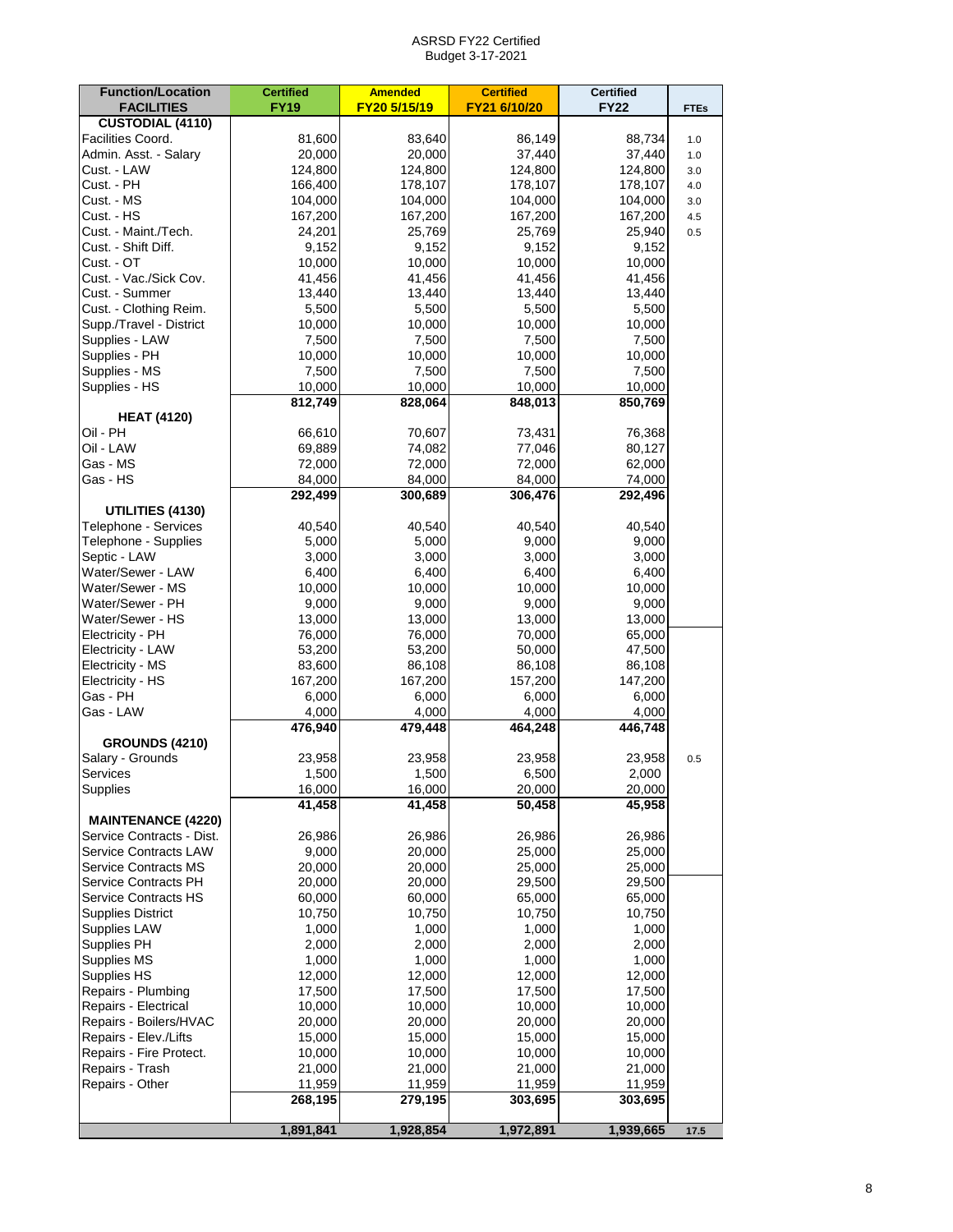| <b>SPED</b><br><b>FY19</b><br>FY20 5/15/19<br><b>FY22</b><br><b>FTEs</b><br><b>LEGAL (1430)</b><br>Legal - SPED<br>15,000<br>15,000<br>20,000<br>20,000<br>15,000<br>15,000<br>20,000<br>20,000<br>SPED DIRECTOR (2110)<br>Director & Coord. - Salary<br>113,150<br>115,979<br>120,808<br>123,042<br>1.0<br>Secretary - Salary<br>78,517<br>80,842<br>71,040<br>78,394<br>2.0<br>Secretary - Sub. Salary<br>500<br>500<br>500<br>500<br>Services Medicaid<br>6,000<br>6,000<br>6,000<br>6,000<br>Services Misc.<br>2,783<br>2,783<br>2,783<br>2,783<br>Software - eStar<br>9,000<br>9,000<br>9,000<br>9,000<br>6,000<br>6,000<br>6,000<br><b>Supplies</b><br>6,000<br>4,320<br>4,320<br>4,320<br>Postage<br>4,320<br>Dues, Registrations<br>3,225<br>3,225<br>3,225<br>3,225<br>Travel<br>2,500<br>4,000<br>4,000<br>4,000<br>218,518<br>230,201<br>235,153<br>239,712<br>SPED TEACHERS (2310)<br><b>Summer Salary</b><br>30,000<br>30,000<br>30,000<br>30,000<br>30,000<br>30,000<br>30,000<br>30,000<br>TEAM LEADER (2315)<br>Salary - Team Chairs<br>144,823<br>148,518<br>148,518<br>159,373<br>2.0<br>144,823<br>148,518<br>148,518<br>159,373<br>MEDICAL/THERAPY(2320)<br>307,294<br><b>Teacher Salary</b><br>288,158<br>296,294<br>318,572<br>4.0<br>Spec. Salary<br>63,634<br>63,634<br>44,475<br>63,634<br>1.4<br>Services - ABA<br>16,500<br>20,000<br>20,000<br>20,000<br>Services - Home/Hosp. Tutoring<br>10,000<br>10,000<br>10,000<br>10,000<br>Services - FLLAC<br>85,000<br>85,000<br>85,000<br>85,000<br>Services - Vision<br>55,000<br>55,000<br>55,000<br>55,000<br>Services - Hear./Biling./Ind. Evals.<br>7,200<br>7,200<br>7,200<br>7,200<br>Services - Vocational<br>7,250<br>10,000<br>10,000<br>10,000<br>Supplies<br>11,033<br>11,033<br>11,033<br>11,033<br>7,025<br>7,025<br>7,025<br>7,025<br>Equipment<br>576,186<br>587,464<br>531,641<br>565,186<br>PARA. (2330)<br>Salary - Summer<br>16,000<br>16,000<br>17,000<br>17,000<br>16,000<br>16,000<br>17,000<br>17,000<br><b>PROF. DEVEL. (2357)</b><br>Services<br>5,000<br>5,000<br>5,000<br>5,000<br>5,000<br>5,000<br>5,000<br>5,000<br><b>INSTR. SUPPLIES (2430)</b><br>Classroom Supplies - District<br>6,500<br>6,500<br>6,500<br>6,500<br>6,500<br>6,500<br>6,500<br>6,500<br><b>INSTRUCT. TECH. (2455)</b><br>Software - District<br>1.000<br>1,000<br>1,000<br>1.000<br>3,000<br>3,000<br>3,000<br>Hardware - District<br>3,000<br>4,000<br>4,000<br>4,000<br>4,000<br>PSYCHOLOGICAL (2800)<br>Psych. Salary<br>158,719<br>158,719<br>158,719<br>158,719<br>2.0<br>Services Testing<br>14,000<br>14,000<br>14,000<br>14,000<br>Services - Referral / Prevention<br>4,000<br>12,000<br>12,000<br>12,000<br><b>Supplies</b><br>5,000<br>5,000<br>5,000<br>5,000<br>Travel<br>1,500<br>1,500<br>1,500<br>1,500<br>183,219<br>191,219<br>191,219<br>191,219<br>TUITION - PUBLIC (9100)<br>Tuition Public School<br>35,000<br>35,000<br>35,000<br>35,000<br>35,000<br>35,000<br>35,000<br>35,000<br>TUITION - OUT OF STATE (9200)<br>Tuition Out-of-State<br>1,000<br>1,000<br>1,000<br>1,000<br>1,000<br>1,000<br>1,000<br>1,000<br>TUITION - PRIVATE (9300)<br><b>Tuition Private Day/Summer</b><br>932,716<br>932,716<br>992,180<br>932,716<br><b>Tuition Private Residential</b><br>614,816<br>669,233<br>669,233<br>417,626<br>1,547,532<br>1,601,949<br>1,601,949<br>1,409,806<br>TUITION - COLLAB. (9400)<br>Collaborative Day/Summer<br>629,166<br>683,583<br>683,583<br>875,726<br>629,166<br>683,583<br>683,583<br>875,726<br>3,367,399<br>3,533,156<br>3,555,108 | <b>Function/Location</b> | <b>Certified</b> | <b>Amended</b> | <b>Ceretified</b> | <b>Certified</b> |  |
|----------------------------------------------------------------------------------------------------------------------------------------------------------------------------------------------------------------------------------------------------------------------------------------------------------------------------------------------------------------------------------------------------------------------------------------------------------------------------------------------------------------------------------------------------------------------------------------------------------------------------------------------------------------------------------------------------------------------------------------------------------------------------------------------------------------------------------------------------------------------------------------------------------------------------------------------------------------------------------------------------------------------------------------------------------------------------------------------------------------------------------------------------------------------------------------------------------------------------------------------------------------------------------------------------------------------------------------------------------------------------------------------------------------------------------------------------------------------------------------------------------------------------------------------------------------------------------------------------------------------------------------------------------------------------------------------------------------------------------------------------------------------------------------------------------------------------------------------------------------------------------------------------------------------------------------------------------------------------------------------------------------------------------------------------------------------------------------------------------------------------------------------------------------------------------------------------------------------------------------------------------------------------------------------------------------------------------------------------------------------------------------------------------------------------------------------------------------------------------------------------------------------------------------------------------------------------------------------------------------------------------------------------------------------------------------------------------------------------------------------------------------------------------------------------------------------------------------------------------------------------------------------------------------------------------------------------------------------------------------------------------------------------------------------------------------------------------------------------------------------------------------------------------------------------------------------------------------------------------------------------------------------------------------------------------------------------------------------------------------------------------------------------------------------------------------------------------------------------------------------------------------------------------------------------------------|--------------------------|------------------|----------------|-------------------|------------------|--|
|                                                                                                                                                                                                                                                                                                                                                                                                                                                                                                                                                                                                                                                                                                                                                                                                                                                                                                                                                                                                                                                                                                                                                                                                                                                                                                                                                                                                                                                                                                                                                                                                                                                                                                                                                                                                                                                                                                                                                                                                                                                                                                                                                                                                                                                                                                                                                                                                                                                                                                                                                                                                                                                                                                                                                                                                                                                                                                                                                                                                                                                                                                                                                                                                                                                                                                                                                                                                                                                                                                                                                                |                          |                  |                | FY21 6/10/20      |                  |  |
|                                                                                                                                                                                                                                                                                                                                                                                                                                                                                                                                                                                                                                                                                                                                                                                                                                                                                                                                                                                                                                                                                                                                                                                                                                                                                                                                                                                                                                                                                                                                                                                                                                                                                                                                                                                                                                                                                                                                                                                                                                                                                                                                                                                                                                                                                                                                                                                                                                                                                                                                                                                                                                                                                                                                                                                                                                                                                                                                                                                                                                                                                                                                                                                                                                                                                                                                                                                                                                                                                                                                                                |                          |                  |                |                   |                  |  |
| 3,581,800 12.4                                                                                                                                                                                                                                                                                                                                                                                                                                                                                                                                                                                                                                                                                                                                                                                                                                                                                                                                                                                                                                                                                                                                                                                                                                                                                                                                                                                                                                                                                                                                                                                                                                                                                                                                                                                                                                                                                                                                                                                                                                                                                                                                                                                                                                                                                                                                                                                                                                                                                                                                                                                                                                                                                                                                                                                                                                                                                                                                                                                                                                                                                                                                                                                                                                                                                                                                                                                                                                                                                                                                                 |                          |                  |                |                   |                  |  |
|                                                                                                                                                                                                                                                                                                                                                                                                                                                                                                                                                                                                                                                                                                                                                                                                                                                                                                                                                                                                                                                                                                                                                                                                                                                                                                                                                                                                                                                                                                                                                                                                                                                                                                                                                                                                                                                                                                                                                                                                                                                                                                                                                                                                                                                                                                                                                                                                                                                                                                                                                                                                                                                                                                                                                                                                                                                                                                                                                                                                                                                                                                                                                                                                                                                                                                                                                                                                                                                                                                                                                                |                          |                  |                |                   |                  |  |
|                                                                                                                                                                                                                                                                                                                                                                                                                                                                                                                                                                                                                                                                                                                                                                                                                                                                                                                                                                                                                                                                                                                                                                                                                                                                                                                                                                                                                                                                                                                                                                                                                                                                                                                                                                                                                                                                                                                                                                                                                                                                                                                                                                                                                                                                                                                                                                                                                                                                                                                                                                                                                                                                                                                                                                                                                                                                                                                                                                                                                                                                                                                                                                                                                                                                                                                                                                                                                                                                                                                                                                |                          |                  |                |                   |                  |  |
|                                                                                                                                                                                                                                                                                                                                                                                                                                                                                                                                                                                                                                                                                                                                                                                                                                                                                                                                                                                                                                                                                                                                                                                                                                                                                                                                                                                                                                                                                                                                                                                                                                                                                                                                                                                                                                                                                                                                                                                                                                                                                                                                                                                                                                                                                                                                                                                                                                                                                                                                                                                                                                                                                                                                                                                                                                                                                                                                                                                                                                                                                                                                                                                                                                                                                                                                                                                                                                                                                                                                                                |                          |                  |                |                   |                  |  |
|                                                                                                                                                                                                                                                                                                                                                                                                                                                                                                                                                                                                                                                                                                                                                                                                                                                                                                                                                                                                                                                                                                                                                                                                                                                                                                                                                                                                                                                                                                                                                                                                                                                                                                                                                                                                                                                                                                                                                                                                                                                                                                                                                                                                                                                                                                                                                                                                                                                                                                                                                                                                                                                                                                                                                                                                                                                                                                                                                                                                                                                                                                                                                                                                                                                                                                                                                                                                                                                                                                                                                                |                          |                  |                |                   |                  |  |
|                                                                                                                                                                                                                                                                                                                                                                                                                                                                                                                                                                                                                                                                                                                                                                                                                                                                                                                                                                                                                                                                                                                                                                                                                                                                                                                                                                                                                                                                                                                                                                                                                                                                                                                                                                                                                                                                                                                                                                                                                                                                                                                                                                                                                                                                                                                                                                                                                                                                                                                                                                                                                                                                                                                                                                                                                                                                                                                                                                                                                                                                                                                                                                                                                                                                                                                                                                                                                                                                                                                                                                |                          |                  |                |                   |                  |  |
|                                                                                                                                                                                                                                                                                                                                                                                                                                                                                                                                                                                                                                                                                                                                                                                                                                                                                                                                                                                                                                                                                                                                                                                                                                                                                                                                                                                                                                                                                                                                                                                                                                                                                                                                                                                                                                                                                                                                                                                                                                                                                                                                                                                                                                                                                                                                                                                                                                                                                                                                                                                                                                                                                                                                                                                                                                                                                                                                                                                                                                                                                                                                                                                                                                                                                                                                                                                                                                                                                                                                                                |                          |                  |                |                   |                  |  |
|                                                                                                                                                                                                                                                                                                                                                                                                                                                                                                                                                                                                                                                                                                                                                                                                                                                                                                                                                                                                                                                                                                                                                                                                                                                                                                                                                                                                                                                                                                                                                                                                                                                                                                                                                                                                                                                                                                                                                                                                                                                                                                                                                                                                                                                                                                                                                                                                                                                                                                                                                                                                                                                                                                                                                                                                                                                                                                                                                                                                                                                                                                                                                                                                                                                                                                                                                                                                                                                                                                                                                                |                          |                  |                |                   |                  |  |
|                                                                                                                                                                                                                                                                                                                                                                                                                                                                                                                                                                                                                                                                                                                                                                                                                                                                                                                                                                                                                                                                                                                                                                                                                                                                                                                                                                                                                                                                                                                                                                                                                                                                                                                                                                                                                                                                                                                                                                                                                                                                                                                                                                                                                                                                                                                                                                                                                                                                                                                                                                                                                                                                                                                                                                                                                                                                                                                                                                                                                                                                                                                                                                                                                                                                                                                                                                                                                                                                                                                                                                |                          |                  |                |                   |                  |  |
|                                                                                                                                                                                                                                                                                                                                                                                                                                                                                                                                                                                                                                                                                                                                                                                                                                                                                                                                                                                                                                                                                                                                                                                                                                                                                                                                                                                                                                                                                                                                                                                                                                                                                                                                                                                                                                                                                                                                                                                                                                                                                                                                                                                                                                                                                                                                                                                                                                                                                                                                                                                                                                                                                                                                                                                                                                                                                                                                                                                                                                                                                                                                                                                                                                                                                                                                                                                                                                                                                                                                                                |                          |                  |                |                   |                  |  |
|                                                                                                                                                                                                                                                                                                                                                                                                                                                                                                                                                                                                                                                                                                                                                                                                                                                                                                                                                                                                                                                                                                                                                                                                                                                                                                                                                                                                                                                                                                                                                                                                                                                                                                                                                                                                                                                                                                                                                                                                                                                                                                                                                                                                                                                                                                                                                                                                                                                                                                                                                                                                                                                                                                                                                                                                                                                                                                                                                                                                                                                                                                                                                                                                                                                                                                                                                                                                                                                                                                                                                                |                          |                  |                |                   |                  |  |
|                                                                                                                                                                                                                                                                                                                                                                                                                                                                                                                                                                                                                                                                                                                                                                                                                                                                                                                                                                                                                                                                                                                                                                                                                                                                                                                                                                                                                                                                                                                                                                                                                                                                                                                                                                                                                                                                                                                                                                                                                                                                                                                                                                                                                                                                                                                                                                                                                                                                                                                                                                                                                                                                                                                                                                                                                                                                                                                                                                                                                                                                                                                                                                                                                                                                                                                                                                                                                                                                                                                                                                |                          |                  |                |                   |                  |  |
|                                                                                                                                                                                                                                                                                                                                                                                                                                                                                                                                                                                                                                                                                                                                                                                                                                                                                                                                                                                                                                                                                                                                                                                                                                                                                                                                                                                                                                                                                                                                                                                                                                                                                                                                                                                                                                                                                                                                                                                                                                                                                                                                                                                                                                                                                                                                                                                                                                                                                                                                                                                                                                                                                                                                                                                                                                                                                                                                                                                                                                                                                                                                                                                                                                                                                                                                                                                                                                                                                                                                                                |                          |                  |                |                   |                  |  |
|                                                                                                                                                                                                                                                                                                                                                                                                                                                                                                                                                                                                                                                                                                                                                                                                                                                                                                                                                                                                                                                                                                                                                                                                                                                                                                                                                                                                                                                                                                                                                                                                                                                                                                                                                                                                                                                                                                                                                                                                                                                                                                                                                                                                                                                                                                                                                                                                                                                                                                                                                                                                                                                                                                                                                                                                                                                                                                                                                                                                                                                                                                                                                                                                                                                                                                                                                                                                                                                                                                                                                                |                          |                  |                |                   |                  |  |
|                                                                                                                                                                                                                                                                                                                                                                                                                                                                                                                                                                                                                                                                                                                                                                                                                                                                                                                                                                                                                                                                                                                                                                                                                                                                                                                                                                                                                                                                                                                                                                                                                                                                                                                                                                                                                                                                                                                                                                                                                                                                                                                                                                                                                                                                                                                                                                                                                                                                                                                                                                                                                                                                                                                                                                                                                                                                                                                                                                                                                                                                                                                                                                                                                                                                                                                                                                                                                                                                                                                                                                |                          |                  |                |                   |                  |  |
|                                                                                                                                                                                                                                                                                                                                                                                                                                                                                                                                                                                                                                                                                                                                                                                                                                                                                                                                                                                                                                                                                                                                                                                                                                                                                                                                                                                                                                                                                                                                                                                                                                                                                                                                                                                                                                                                                                                                                                                                                                                                                                                                                                                                                                                                                                                                                                                                                                                                                                                                                                                                                                                                                                                                                                                                                                                                                                                                                                                                                                                                                                                                                                                                                                                                                                                                                                                                                                                                                                                                                                |                          |                  |                |                   |                  |  |
|                                                                                                                                                                                                                                                                                                                                                                                                                                                                                                                                                                                                                                                                                                                                                                                                                                                                                                                                                                                                                                                                                                                                                                                                                                                                                                                                                                                                                                                                                                                                                                                                                                                                                                                                                                                                                                                                                                                                                                                                                                                                                                                                                                                                                                                                                                                                                                                                                                                                                                                                                                                                                                                                                                                                                                                                                                                                                                                                                                                                                                                                                                                                                                                                                                                                                                                                                                                                                                                                                                                                                                |                          |                  |                |                   |                  |  |
|                                                                                                                                                                                                                                                                                                                                                                                                                                                                                                                                                                                                                                                                                                                                                                                                                                                                                                                                                                                                                                                                                                                                                                                                                                                                                                                                                                                                                                                                                                                                                                                                                                                                                                                                                                                                                                                                                                                                                                                                                                                                                                                                                                                                                                                                                                                                                                                                                                                                                                                                                                                                                                                                                                                                                                                                                                                                                                                                                                                                                                                                                                                                                                                                                                                                                                                                                                                                                                                                                                                                                                |                          |                  |                |                   |                  |  |
|                                                                                                                                                                                                                                                                                                                                                                                                                                                                                                                                                                                                                                                                                                                                                                                                                                                                                                                                                                                                                                                                                                                                                                                                                                                                                                                                                                                                                                                                                                                                                                                                                                                                                                                                                                                                                                                                                                                                                                                                                                                                                                                                                                                                                                                                                                                                                                                                                                                                                                                                                                                                                                                                                                                                                                                                                                                                                                                                                                                                                                                                                                                                                                                                                                                                                                                                                                                                                                                                                                                                                                |                          |                  |                |                   |                  |  |
|                                                                                                                                                                                                                                                                                                                                                                                                                                                                                                                                                                                                                                                                                                                                                                                                                                                                                                                                                                                                                                                                                                                                                                                                                                                                                                                                                                                                                                                                                                                                                                                                                                                                                                                                                                                                                                                                                                                                                                                                                                                                                                                                                                                                                                                                                                                                                                                                                                                                                                                                                                                                                                                                                                                                                                                                                                                                                                                                                                                                                                                                                                                                                                                                                                                                                                                                                                                                                                                                                                                                                                |                          |                  |                |                   |                  |  |
|                                                                                                                                                                                                                                                                                                                                                                                                                                                                                                                                                                                                                                                                                                                                                                                                                                                                                                                                                                                                                                                                                                                                                                                                                                                                                                                                                                                                                                                                                                                                                                                                                                                                                                                                                                                                                                                                                                                                                                                                                                                                                                                                                                                                                                                                                                                                                                                                                                                                                                                                                                                                                                                                                                                                                                                                                                                                                                                                                                                                                                                                                                                                                                                                                                                                                                                                                                                                                                                                                                                                                                |                          |                  |                |                   |                  |  |
|                                                                                                                                                                                                                                                                                                                                                                                                                                                                                                                                                                                                                                                                                                                                                                                                                                                                                                                                                                                                                                                                                                                                                                                                                                                                                                                                                                                                                                                                                                                                                                                                                                                                                                                                                                                                                                                                                                                                                                                                                                                                                                                                                                                                                                                                                                                                                                                                                                                                                                                                                                                                                                                                                                                                                                                                                                                                                                                                                                                                                                                                                                                                                                                                                                                                                                                                                                                                                                                                                                                                                                |                          |                  |                |                   |                  |  |
|                                                                                                                                                                                                                                                                                                                                                                                                                                                                                                                                                                                                                                                                                                                                                                                                                                                                                                                                                                                                                                                                                                                                                                                                                                                                                                                                                                                                                                                                                                                                                                                                                                                                                                                                                                                                                                                                                                                                                                                                                                                                                                                                                                                                                                                                                                                                                                                                                                                                                                                                                                                                                                                                                                                                                                                                                                                                                                                                                                                                                                                                                                                                                                                                                                                                                                                                                                                                                                                                                                                                                                |                          |                  |                |                   |                  |  |
|                                                                                                                                                                                                                                                                                                                                                                                                                                                                                                                                                                                                                                                                                                                                                                                                                                                                                                                                                                                                                                                                                                                                                                                                                                                                                                                                                                                                                                                                                                                                                                                                                                                                                                                                                                                                                                                                                                                                                                                                                                                                                                                                                                                                                                                                                                                                                                                                                                                                                                                                                                                                                                                                                                                                                                                                                                                                                                                                                                                                                                                                                                                                                                                                                                                                                                                                                                                                                                                                                                                                                                |                          |                  |                |                   |                  |  |
|                                                                                                                                                                                                                                                                                                                                                                                                                                                                                                                                                                                                                                                                                                                                                                                                                                                                                                                                                                                                                                                                                                                                                                                                                                                                                                                                                                                                                                                                                                                                                                                                                                                                                                                                                                                                                                                                                                                                                                                                                                                                                                                                                                                                                                                                                                                                                                                                                                                                                                                                                                                                                                                                                                                                                                                                                                                                                                                                                                                                                                                                                                                                                                                                                                                                                                                                                                                                                                                                                                                                                                |                          |                  |                |                   |                  |  |
|                                                                                                                                                                                                                                                                                                                                                                                                                                                                                                                                                                                                                                                                                                                                                                                                                                                                                                                                                                                                                                                                                                                                                                                                                                                                                                                                                                                                                                                                                                                                                                                                                                                                                                                                                                                                                                                                                                                                                                                                                                                                                                                                                                                                                                                                                                                                                                                                                                                                                                                                                                                                                                                                                                                                                                                                                                                                                                                                                                                                                                                                                                                                                                                                                                                                                                                                                                                                                                                                                                                                                                |                          |                  |                |                   |                  |  |
|                                                                                                                                                                                                                                                                                                                                                                                                                                                                                                                                                                                                                                                                                                                                                                                                                                                                                                                                                                                                                                                                                                                                                                                                                                                                                                                                                                                                                                                                                                                                                                                                                                                                                                                                                                                                                                                                                                                                                                                                                                                                                                                                                                                                                                                                                                                                                                                                                                                                                                                                                                                                                                                                                                                                                                                                                                                                                                                                                                                                                                                                                                                                                                                                                                                                                                                                                                                                                                                                                                                                                                |                          |                  |                |                   |                  |  |
|                                                                                                                                                                                                                                                                                                                                                                                                                                                                                                                                                                                                                                                                                                                                                                                                                                                                                                                                                                                                                                                                                                                                                                                                                                                                                                                                                                                                                                                                                                                                                                                                                                                                                                                                                                                                                                                                                                                                                                                                                                                                                                                                                                                                                                                                                                                                                                                                                                                                                                                                                                                                                                                                                                                                                                                                                                                                                                                                                                                                                                                                                                                                                                                                                                                                                                                                                                                                                                                                                                                                                                |                          |                  |                |                   |                  |  |
|                                                                                                                                                                                                                                                                                                                                                                                                                                                                                                                                                                                                                                                                                                                                                                                                                                                                                                                                                                                                                                                                                                                                                                                                                                                                                                                                                                                                                                                                                                                                                                                                                                                                                                                                                                                                                                                                                                                                                                                                                                                                                                                                                                                                                                                                                                                                                                                                                                                                                                                                                                                                                                                                                                                                                                                                                                                                                                                                                                                                                                                                                                                                                                                                                                                                                                                                                                                                                                                                                                                                                                |                          |                  |                |                   |                  |  |
|                                                                                                                                                                                                                                                                                                                                                                                                                                                                                                                                                                                                                                                                                                                                                                                                                                                                                                                                                                                                                                                                                                                                                                                                                                                                                                                                                                                                                                                                                                                                                                                                                                                                                                                                                                                                                                                                                                                                                                                                                                                                                                                                                                                                                                                                                                                                                                                                                                                                                                                                                                                                                                                                                                                                                                                                                                                                                                                                                                                                                                                                                                                                                                                                                                                                                                                                                                                                                                                                                                                                                                |                          |                  |                |                   |                  |  |
|                                                                                                                                                                                                                                                                                                                                                                                                                                                                                                                                                                                                                                                                                                                                                                                                                                                                                                                                                                                                                                                                                                                                                                                                                                                                                                                                                                                                                                                                                                                                                                                                                                                                                                                                                                                                                                                                                                                                                                                                                                                                                                                                                                                                                                                                                                                                                                                                                                                                                                                                                                                                                                                                                                                                                                                                                                                                                                                                                                                                                                                                                                                                                                                                                                                                                                                                                                                                                                                                                                                                                                |                          |                  |                |                   |                  |  |
|                                                                                                                                                                                                                                                                                                                                                                                                                                                                                                                                                                                                                                                                                                                                                                                                                                                                                                                                                                                                                                                                                                                                                                                                                                                                                                                                                                                                                                                                                                                                                                                                                                                                                                                                                                                                                                                                                                                                                                                                                                                                                                                                                                                                                                                                                                                                                                                                                                                                                                                                                                                                                                                                                                                                                                                                                                                                                                                                                                                                                                                                                                                                                                                                                                                                                                                                                                                                                                                                                                                                                                |                          |                  |                |                   |                  |  |
|                                                                                                                                                                                                                                                                                                                                                                                                                                                                                                                                                                                                                                                                                                                                                                                                                                                                                                                                                                                                                                                                                                                                                                                                                                                                                                                                                                                                                                                                                                                                                                                                                                                                                                                                                                                                                                                                                                                                                                                                                                                                                                                                                                                                                                                                                                                                                                                                                                                                                                                                                                                                                                                                                                                                                                                                                                                                                                                                                                                                                                                                                                                                                                                                                                                                                                                                                                                                                                                                                                                                                                |                          |                  |                |                   |                  |  |
|                                                                                                                                                                                                                                                                                                                                                                                                                                                                                                                                                                                                                                                                                                                                                                                                                                                                                                                                                                                                                                                                                                                                                                                                                                                                                                                                                                                                                                                                                                                                                                                                                                                                                                                                                                                                                                                                                                                                                                                                                                                                                                                                                                                                                                                                                                                                                                                                                                                                                                                                                                                                                                                                                                                                                                                                                                                                                                                                                                                                                                                                                                                                                                                                                                                                                                                                                                                                                                                                                                                                                                |                          |                  |                |                   |                  |  |
|                                                                                                                                                                                                                                                                                                                                                                                                                                                                                                                                                                                                                                                                                                                                                                                                                                                                                                                                                                                                                                                                                                                                                                                                                                                                                                                                                                                                                                                                                                                                                                                                                                                                                                                                                                                                                                                                                                                                                                                                                                                                                                                                                                                                                                                                                                                                                                                                                                                                                                                                                                                                                                                                                                                                                                                                                                                                                                                                                                                                                                                                                                                                                                                                                                                                                                                                                                                                                                                                                                                                                                |                          |                  |                |                   |                  |  |
|                                                                                                                                                                                                                                                                                                                                                                                                                                                                                                                                                                                                                                                                                                                                                                                                                                                                                                                                                                                                                                                                                                                                                                                                                                                                                                                                                                                                                                                                                                                                                                                                                                                                                                                                                                                                                                                                                                                                                                                                                                                                                                                                                                                                                                                                                                                                                                                                                                                                                                                                                                                                                                                                                                                                                                                                                                                                                                                                                                                                                                                                                                                                                                                                                                                                                                                                                                                                                                                                                                                                                                |                          |                  |                |                   |                  |  |
|                                                                                                                                                                                                                                                                                                                                                                                                                                                                                                                                                                                                                                                                                                                                                                                                                                                                                                                                                                                                                                                                                                                                                                                                                                                                                                                                                                                                                                                                                                                                                                                                                                                                                                                                                                                                                                                                                                                                                                                                                                                                                                                                                                                                                                                                                                                                                                                                                                                                                                                                                                                                                                                                                                                                                                                                                                                                                                                                                                                                                                                                                                                                                                                                                                                                                                                                                                                                                                                                                                                                                                |                          |                  |                |                   |                  |  |
|                                                                                                                                                                                                                                                                                                                                                                                                                                                                                                                                                                                                                                                                                                                                                                                                                                                                                                                                                                                                                                                                                                                                                                                                                                                                                                                                                                                                                                                                                                                                                                                                                                                                                                                                                                                                                                                                                                                                                                                                                                                                                                                                                                                                                                                                                                                                                                                                                                                                                                                                                                                                                                                                                                                                                                                                                                                                                                                                                                                                                                                                                                                                                                                                                                                                                                                                                                                                                                                                                                                                                                |                          |                  |                |                   |                  |  |
|                                                                                                                                                                                                                                                                                                                                                                                                                                                                                                                                                                                                                                                                                                                                                                                                                                                                                                                                                                                                                                                                                                                                                                                                                                                                                                                                                                                                                                                                                                                                                                                                                                                                                                                                                                                                                                                                                                                                                                                                                                                                                                                                                                                                                                                                                                                                                                                                                                                                                                                                                                                                                                                                                                                                                                                                                                                                                                                                                                                                                                                                                                                                                                                                                                                                                                                                                                                                                                                                                                                                                                |                          |                  |                |                   |                  |  |
|                                                                                                                                                                                                                                                                                                                                                                                                                                                                                                                                                                                                                                                                                                                                                                                                                                                                                                                                                                                                                                                                                                                                                                                                                                                                                                                                                                                                                                                                                                                                                                                                                                                                                                                                                                                                                                                                                                                                                                                                                                                                                                                                                                                                                                                                                                                                                                                                                                                                                                                                                                                                                                                                                                                                                                                                                                                                                                                                                                                                                                                                                                                                                                                                                                                                                                                                                                                                                                                                                                                                                                |                          |                  |                |                   |                  |  |
|                                                                                                                                                                                                                                                                                                                                                                                                                                                                                                                                                                                                                                                                                                                                                                                                                                                                                                                                                                                                                                                                                                                                                                                                                                                                                                                                                                                                                                                                                                                                                                                                                                                                                                                                                                                                                                                                                                                                                                                                                                                                                                                                                                                                                                                                                                                                                                                                                                                                                                                                                                                                                                                                                                                                                                                                                                                                                                                                                                                                                                                                                                                                                                                                                                                                                                                                                                                                                                                                                                                                                                |                          |                  |                |                   |                  |  |
|                                                                                                                                                                                                                                                                                                                                                                                                                                                                                                                                                                                                                                                                                                                                                                                                                                                                                                                                                                                                                                                                                                                                                                                                                                                                                                                                                                                                                                                                                                                                                                                                                                                                                                                                                                                                                                                                                                                                                                                                                                                                                                                                                                                                                                                                                                                                                                                                                                                                                                                                                                                                                                                                                                                                                                                                                                                                                                                                                                                                                                                                                                                                                                                                                                                                                                                                                                                                                                                                                                                                                                |                          |                  |                |                   |                  |  |
|                                                                                                                                                                                                                                                                                                                                                                                                                                                                                                                                                                                                                                                                                                                                                                                                                                                                                                                                                                                                                                                                                                                                                                                                                                                                                                                                                                                                                                                                                                                                                                                                                                                                                                                                                                                                                                                                                                                                                                                                                                                                                                                                                                                                                                                                                                                                                                                                                                                                                                                                                                                                                                                                                                                                                                                                                                                                                                                                                                                                                                                                                                                                                                                                                                                                                                                                                                                                                                                                                                                                                                |                          |                  |                |                   |                  |  |
|                                                                                                                                                                                                                                                                                                                                                                                                                                                                                                                                                                                                                                                                                                                                                                                                                                                                                                                                                                                                                                                                                                                                                                                                                                                                                                                                                                                                                                                                                                                                                                                                                                                                                                                                                                                                                                                                                                                                                                                                                                                                                                                                                                                                                                                                                                                                                                                                                                                                                                                                                                                                                                                                                                                                                                                                                                                                                                                                                                                                                                                                                                                                                                                                                                                                                                                                                                                                                                                                                                                                                                |                          |                  |                |                   |                  |  |
|                                                                                                                                                                                                                                                                                                                                                                                                                                                                                                                                                                                                                                                                                                                                                                                                                                                                                                                                                                                                                                                                                                                                                                                                                                                                                                                                                                                                                                                                                                                                                                                                                                                                                                                                                                                                                                                                                                                                                                                                                                                                                                                                                                                                                                                                                                                                                                                                                                                                                                                                                                                                                                                                                                                                                                                                                                                                                                                                                                                                                                                                                                                                                                                                                                                                                                                                                                                                                                                                                                                                                                |                          |                  |                |                   |                  |  |
|                                                                                                                                                                                                                                                                                                                                                                                                                                                                                                                                                                                                                                                                                                                                                                                                                                                                                                                                                                                                                                                                                                                                                                                                                                                                                                                                                                                                                                                                                                                                                                                                                                                                                                                                                                                                                                                                                                                                                                                                                                                                                                                                                                                                                                                                                                                                                                                                                                                                                                                                                                                                                                                                                                                                                                                                                                                                                                                                                                                                                                                                                                                                                                                                                                                                                                                                                                                                                                                                                                                                                                |                          |                  |                |                   |                  |  |
|                                                                                                                                                                                                                                                                                                                                                                                                                                                                                                                                                                                                                                                                                                                                                                                                                                                                                                                                                                                                                                                                                                                                                                                                                                                                                                                                                                                                                                                                                                                                                                                                                                                                                                                                                                                                                                                                                                                                                                                                                                                                                                                                                                                                                                                                                                                                                                                                                                                                                                                                                                                                                                                                                                                                                                                                                                                                                                                                                                                                                                                                                                                                                                                                                                                                                                                                                                                                                                                                                                                                                                |                          |                  |                |                   |                  |  |
|                                                                                                                                                                                                                                                                                                                                                                                                                                                                                                                                                                                                                                                                                                                                                                                                                                                                                                                                                                                                                                                                                                                                                                                                                                                                                                                                                                                                                                                                                                                                                                                                                                                                                                                                                                                                                                                                                                                                                                                                                                                                                                                                                                                                                                                                                                                                                                                                                                                                                                                                                                                                                                                                                                                                                                                                                                                                                                                                                                                                                                                                                                                                                                                                                                                                                                                                                                                                                                                                                                                                                                |                          |                  |                |                   |                  |  |
|                                                                                                                                                                                                                                                                                                                                                                                                                                                                                                                                                                                                                                                                                                                                                                                                                                                                                                                                                                                                                                                                                                                                                                                                                                                                                                                                                                                                                                                                                                                                                                                                                                                                                                                                                                                                                                                                                                                                                                                                                                                                                                                                                                                                                                                                                                                                                                                                                                                                                                                                                                                                                                                                                                                                                                                                                                                                                                                                                                                                                                                                                                                                                                                                                                                                                                                                                                                                                                                                                                                                                                |                          |                  |                |                   |                  |  |
|                                                                                                                                                                                                                                                                                                                                                                                                                                                                                                                                                                                                                                                                                                                                                                                                                                                                                                                                                                                                                                                                                                                                                                                                                                                                                                                                                                                                                                                                                                                                                                                                                                                                                                                                                                                                                                                                                                                                                                                                                                                                                                                                                                                                                                                                                                                                                                                                                                                                                                                                                                                                                                                                                                                                                                                                                                                                                                                                                                                                                                                                                                                                                                                                                                                                                                                                                                                                                                                                                                                                                                |                          |                  |                |                   |                  |  |
|                                                                                                                                                                                                                                                                                                                                                                                                                                                                                                                                                                                                                                                                                                                                                                                                                                                                                                                                                                                                                                                                                                                                                                                                                                                                                                                                                                                                                                                                                                                                                                                                                                                                                                                                                                                                                                                                                                                                                                                                                                                                                                                                                                                                                                                                                                                                                                                                                                                                                                                                                                                                                                                                                                                                                                                                                                                                                                                                                                                                                                                                                                                                                                                                                                                                                                                                                                                                                                                                                                                                                                |                          |                  |                |                   |                  |  |
|                                                                                                                                                                                                                                                                                                                                                                                                                                                                                                                                                                                                                                                                                                                                                                                                                                                                                                                                                                                                                                                                                                                                                                                                                                                                                                                                                                                                                                                                                                                                                                                                                                                                                                                                                                                                                                                                                                                                                                                                                                                                                                                                                                                                                                                                                                                                                                                                                                                                                                                                                                                                                                                                                                                                                                                                                                                                                                                                                                                                                                                                                                                                                                                                                                                                                                                                                                                                                                                                                                                                                                |                          |                  |                |                   |                  |  |
|                                                                                                                                                                                                                                                                                                                                                                                                                                                                                                                                                                                                                                                                                                                                                                                                                                                                                                                                                                                                                                                                                                                                                                                                                                                                                                                                                                                                                                                                                                                                                                                                                                                                                                                                                                                                                                                                                                                                                                                                                                                                                                                                                                                                                                                                                                                                                                                                                                                                                                                                                                                                                                                                                                                                                                                                                                                                                                                                                                                                                                                                                                                                                                                                                                                                                                                                                                                                                                                                                                                                                                |                          |                  |                |                   |                  |  |
|                                                                                                                                                                                                                                                                                                                                                                                                                                                                                                                                                                                                                                                                                                                                                                                                                                                                                                                                                                                                                                                                                                                                                                                                                                                                                                                                                                                                                                                                                                                                                                                                                                                                                                                                                                                                                                                                                                                                                                                                                                                                                                                                                                                                                                                                                                                                                                                                                                                                                                                                                                                                                                                                                                                                                                                                                                                                                                                                                                                                                                                                                                                                                                                                                                                                                                                                                                                                                                                                                                                                                                |                          |                  |                |                   |                  |  |
|                                                                                                                                                                                                                                                                                                                                                                                                                                                                                                                                                                                                                                                                                                                                                                                                                                                                                                                                                                                                                                                                                                                                                                                                                                                                                                                                                                                                                                                                                                                                                                                                                                                                                                                                                                                                                                                                                                                                                                                                                                                                                                                                                                                                                                                                                                                                                                                                                                                                                                                                                                                                                                                                                                                                                                                                                                                                                                                                                                                                                                                                                                                                                                                                                                                                                                                                                                                                                                                                                                                                                                |                          |                  |                |                   |                  |  |
|                                                                                                                                                                                                                                                                                                                                                                                                                                                                                                                                                                                                                                                                                                                                                                                                                                                                                                                                                                                                                                                                                                                                                                                                                                                                                                                                                                                                                                                                                                                                                                                                                                                                                                                                                                                                                                                                                                                                                                                                                                                                                                                                                                                                                                                                                                                                                                                                                                                                                                                                                                                                                                                                                                                                                                                                                                                                                                                                                                                                                                                                                                                                                                                                                                                                                                                                                                                                                                                                                                                                                                |                          |                  |                |                   |                  |  |
|                                                                                                                                                                                                                                                                                                                                                                                                                                                                                                                                                                                                                                                                                                                                                                                                                                                                                                                                                                                                                                                                                                                                                                                                                                                                                                                                                                                                                                                                                                                                                                                                                                                                                                                                                                                                                                                                                                                                                                                                                                                                                                                                                                                                                                                                                                                                                                                                                                                                                                                                                                                                                                                                                                                                                                                                                                                                                                                                                                                                                                                                                                                                                                                                                                                                                                                                                                                                                                                                                                                                                                |                          |                  |                |                   |                  |  |
|                                                                                                                                                                                                                                                                                                                                                                                                                                                                                                                                                                                                                                                                                                                                                                                                                                                                                                                                                                                                                                                                                                                                                                                                                                                                                                                                                                                                                                                                                                                                                                                                                                                                                                                                                                                                                                                                                                                                                                                                                                                                                                                                                                                                                                                                                                                                                                                                                                                                                                                                                                                                                                                                                                                                                                                                                                                                                                                                                                                                                                                                                                                                                                                                                                                                                                                                                                                                                                                                                                                                                                |                          |                  |                |                   |                  |  |
|                                                                                                                                                                                                                                                                                                                                                                                                                                                                                                                                                                                                                                                                                                                                                                                                                                                                                                                                                                                                                                                                                                                                                                                                                                                                                                                                                                                                                                                                                                                                                                                                                                                                                                                                                                                                                                                                                                                                                                                                                                                                                                                                                                                                                                                                                                                                                                                                                                                                                                                                                                                                                                                                                                                                                                                                                                                                                                                                                                                                                                                                                                                                                                                                                                                                                                                                                                                                                                                                                                                                                                |                          |                  |                |                   |                  |  |
|                                                                                                                                                                                                                                                                                                                                                                                                                                                                                                                                                                                                                                                                                                                                                                                                                                                                                                                                                                                                                                                                                                                                                                                                                                                                                                                                                                                                                                                                                                                                                                                                                                                                                                                                                                                                                                                                                                                                                                                                                                                                                                                                                                                                                                                                                                                                                                                                                                                                                                                                                                                                                                                                                                                                                                                                                                                                                                                                                                                                                                                                                                                                                                                                                                                                                                                                                                                                                                                                                                                                                                |                          |                  |                |                   |                  |  |
|                                                                                                                                                                                                                                                                                                                                                                                                                                                                                                                                                                                                                                                                                                                                                                                                                                                                                                                                                                                                                                                                                                                                                                                                                                                                                                                                                                                                                                                                                                                                                                                                                                                                                                                                                                                                                                                                                                                                                                                                                                                                                                                                                                                                                                                                                                                                                                                                                                                                                                                                                                                                                                                                                                                                                                                                                                                                                                                                                                                                                                                                                                                                                                                                                                                                                                                                                                                                                                                                                                                                                                |                          |                  |                |                   |                  |  |
|                                                                                                                                                                                                                                                                                                                                                                                                                                                                                                                                                                                                                                                                                                                                                                                                                                                                                                                                                                                                                                                                                                                                                                                                                                                                                                                                                                                                                                                                                                                                                                                                                                                                                                                                                                                                                                                                                                                                                                                                                                                                                                                                                                                                                                                                                                                                                                                                                                                                                                                                                                                                                                                                                                                                                                                                                                                                                                                                                                                                                                                                                                                                                                                                                                                                                                                                                                                                                                                                                                                                                                |                          |                  |                |                   |                  |  |
|                                                                                                                                                                                                                                                                                                                                                                                                                                                                                                                                                                                                                                                                                                                                                                                                                                                                                                                                                                                                                                                                                                                                                                                                                                                                                                                                                                                                                                                                                                                                                                                                                                                                                                                                                                                                                                                                                                                                                                                                                                                                                                                                                                                                                                                                                                                                                                                                                                                                                                                                                                                                                                                                                                                                                                                                                                                                                                                                                                                                                                                                                                                                                                                                                                                                                                                                                                                                                                                                                                                                                                |                          |                  |                |                   |                  |  |
|                                                                                                                                                                                                                                                                                                                                                                                                                                                                                                                                                                                                                                                                                                                                                                                                                                                                                                                                                                                                                                                                                                                                                                                                                                                                                                                                                                                                                                                                                                                                                                                                                                                                                                                                                                                                                                                                                                                                                                                                                                                                                                                                                                                                                                                                                                                                                                                                                                                                                                                                                                                                                                                                                                                                                                                                                                                                                                                                                                                                                                                                                                                                                                                                                                                                                                                                                                                                                                                                                                                                                                |                          |                  |                |                   |                  |  |
|                                                                                                                                                                                                                                                                                                                                                                                                                                                                                                                                                                                                                                                                                                                                                                                                                                                                                                                                                                                                                                                                                                                                                                                                                                                                                                                                                                                                                                                                                                                                                                                                                                                                                                                                                                                                                                                                                                                                                                                                                                                                                                                                                                                                                                                                                                                                                                                                                                                                                                                                                                                                                                                                                                                                                                                                                                                                                                                                                                                                                                                                                                                                                                                                                                                                                                                                                                                                                                                                                                                                                                |                          |                  |                |                   |                  |  |
|                                                                                                                                                                                                                                                                                                                                                                                                                                                                                                                                                                                                                                                                                                                                                                                                                                                                                                                                                                                                                                                                                                                                                                                                                                                                                                                                                                                                                                                                                                                                                                                                                                                                                                                                                                                                                                                                                                                                                                                                                                                                                                                                                                                                                                                                                                                                                                                                                                                                                                                                                                                                                                                                                                                                                                                                                                                                                                                                                                                                                                                                                                                                                                                                                                                                                                                                                                                                                                                                                                                                                                |                          |                  |                |                   |                  |  |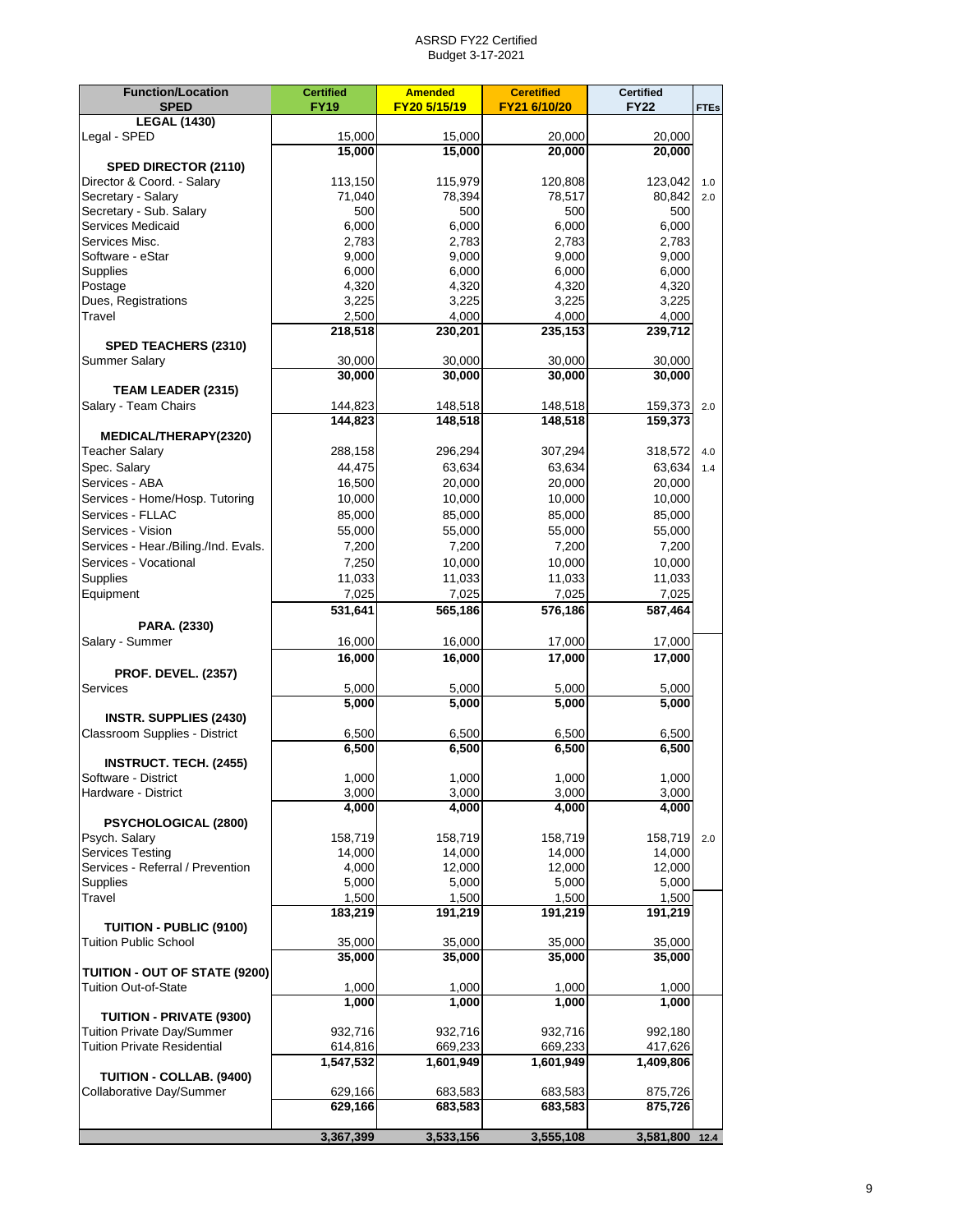| <b>Function/Location</b>      | <b>Certified</b> | <b>Amended</b> | <b>Certified</b> | <b>Certified</b> |             |
|-------------------------------|------------------|----------------|------------------|------------------|-------------|
| <b>EARLY LEARNING</b>         | <b>FY19</b>      | FY20 5/15/19   | FY21 6/10/20     | <b>FY22</b>      | <b>FTEs</b> |
| PS/PK TEACHER (2310)          |                  |                |                  |                  |             |
| Salary PS/PK - Integ. (PH)    | 78,796           | 118,796        | 124,000          | 134.225          | 1.5         |
| Salary PS/PK - Sep. (LAW)     | 85,000           | 85,000         | 85,000           |                  |             |
|                               | 163,796          | 203,796        | 209,000          | 134,225          |             |
| PARA. (2330)                  |                  |                |                  |                  |             |
| Salary PS/PK (PH)             |                  | O              |                  |                  |             |
|                               | n                | 0              |                  |                  |             |
| <b>INSTR. SUPPLIES (2430)</b> |                  |                |                  |                  |             |
| <b>Classroom Supplies</b>     | 2,500            | 2,500          | 2,500            | 2,500            |             |
|                               | 2,500            | 2,500          | 2,500            | 2,500            |             |
|                               | 166,296          | 206,296        | 211,500          | 136.725          | 1.5         |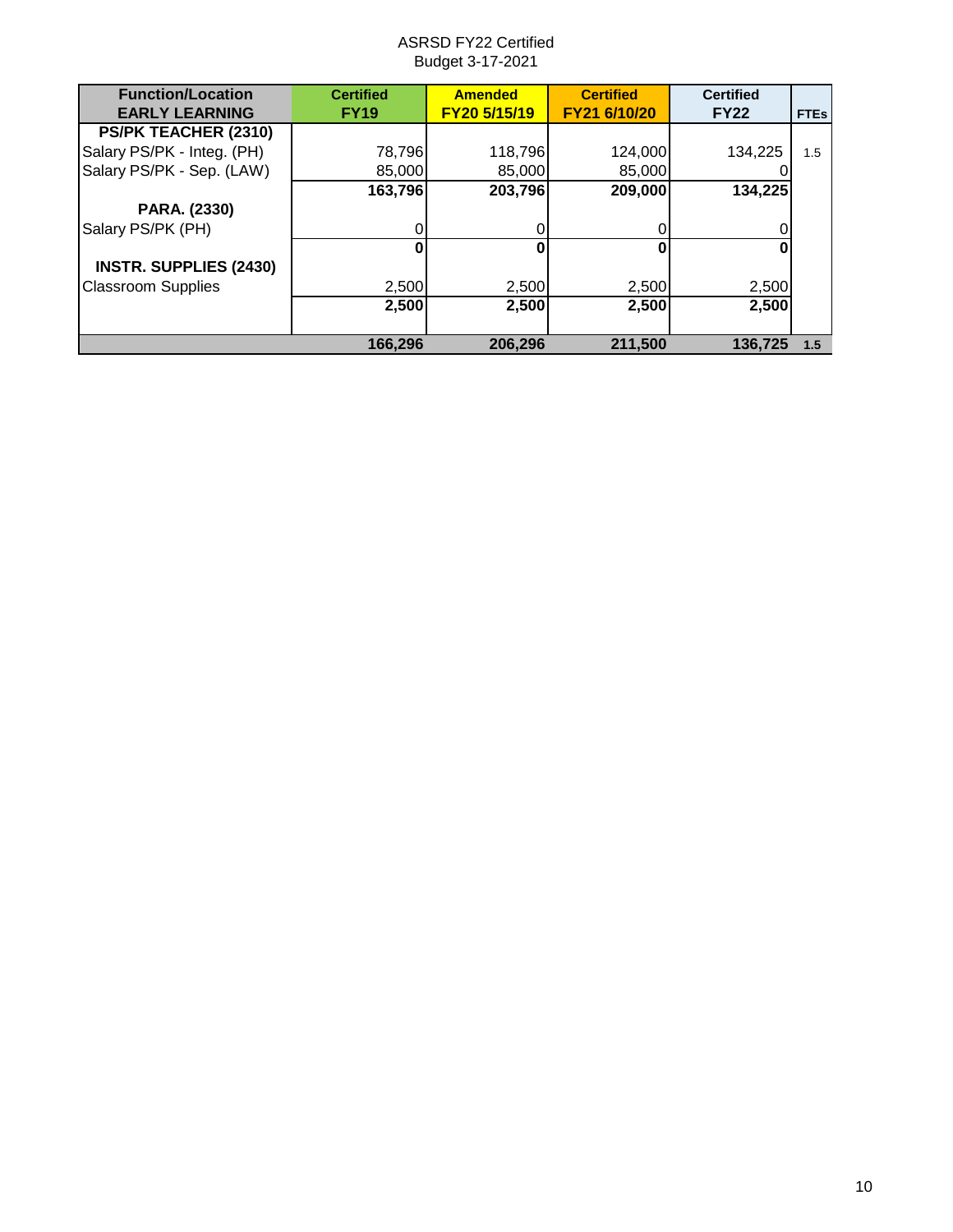| <b>Function/Location</b>                              | <b>Certified</b>  | <b>Amended</b>    | <b>Certified</b>  | <b>Certified</b>  |             |
|-------------------------------------------------------|-------------------|-------------------|-------------------|-------------------|-------------|
| Lura A. White                                         | <b>FY19</b>       | FY20 5/15/19      | FY21 6/10/20      | <b>FY22</b>       | <b>FTEs</b> |
| PRINCIPAL (2210)                                      |                   |                   |                   |                   |             |
| <b>Principal Salary</b><br>Assist. Prin. Salary       | 103,000<br>87,200 | 105,575           | 105,575           | 105,575           | 1.0         |
| Admin. Assist. Salary                                 | 47,179            | 89,000<br>52,377  | 89,000<br>52,377  | 89,500<br>53,518  | 1.0<br>1.5  |
| Admin. Assist. - Substitute                           | 500               | 500               | 500               | 500               |             |
| <b>Starbase Transportation</b>                        | 5,000             | 5.000             | 5,000             | 5,000             |             |
| Supplies                                              | 1,300             | 1,300             | 1,300             | 1,300             |             |
| Postage                                               | 1,250             | 1,350             | 1,350             | 1,350             |             |
| Other                                                 | 1,250             | 1,250             | 1,250             | 1,250             |             |
| Travel                                                | 0                 | 0                 | 1,500             | 1,500             |             |
| <b>CURRICULUM LEADERS (2220)</b>                      | 246,679           | 256,352           | 257,852           | 259,493           |             |
| Salary                                                | 12,376            | 12,376            | 0                 | 0                 |             |
|                                                       | 12,376            | 12,376            | $\mathbf{0}$      | 0                 |             |
| <b>CLASSROOM TEACHER (2305)</b>                       |                   |                   |                   |                   |             |
| Teacher Salary - K to 5                               | 1,060,683         | 1,070,278         | 1,070,278         | 1,140,122         | 18.0        |
| Teacher Salary - Unified Arts                         | 215,047           | 224,958           | 234,958           | 284,919           | 3.9         |
| <b>Tutor Salary</b>                                   | 1,500             | 1,500             | 1,500             | 1,500             |             |
|                                                       | 1,277,230         | 1,296,737         | 1,306,737         | 1,426,541         |             |
| SPECIALIST TEACHER (2310)<br>Teacher Salary - Reading | 149,831           | 83,048            |                   | 0                 |             |
| Teacher Salary - SPED                                 | 273,185           | 203,185           | 379,380           | 390,761           | 6.0         |
|                                                       | 423,016           | 286,233           | 379,380           | 390,761           |             |
| <b>SPECIALIST TEACHER (2320)</b>                      |                   |                   |                   |                   |             |
| Teacher Salary - Speech                               | 79,890            | 81,967            | 140,149           | 144,353           | 2.0         |
|                                                       | 79,890            | 81,967            | 140.149           | 144,353           |             |
| <b>SUBSTITUTES (2325)</b>                             |                   |                   |                   |                   |             |
| Salary - Reg. Ed. Teach. - LAW                        | 13,000            | 13,000            | 13,000            | 13,000            |             |
| Salary - Sp. Ed. Teach. - LAW                         | 4,000<br>17,000   | 4,000<br>17,000   | 4,000<br>17,000   | 4,000<br>17,000   |             |
|                                                       |                   |                   |                   |                   |             |
| PARA. (2330)                                          |                   |                   |                   |                   |             |
| Para. Salary - K                                      | 108,953           | 68,953            | 68,953            | 68,953            | 3.0         |
| Para. Salary - Lunch/Recess                           | 11,743            | 12,274            | 12,274            | 12,274            | 0.4         |
| Para. Salary - SPED                                   | 0                 | 0                 |                   | 0                 |             |
| Salary - Reading                                      |                   |                   | 36,057            | 36,057            | 1.0         |
| Subs. - LAW                                           | 10,000            | 10,000            | 10,000            | 10,000            |             |
| Para. Salary - Services                               | 18,000<br>148,696 | 36,000<br>127,227 | 38,000<br>165,284 | 38,000<br>165,284 |             |
| <b>LIBRARY (2340)</b>                                 |                   |                   |                   |                   |             |
| Para. - Salary                                        | 24,317            | 24,317            | 24,317            | 25,416            | 1.0         |
| Supplies                                              | 1,000             | 1,000             | 1,000             | 1,000             |             |
|                                                       | 25,317            | 25,317            | 25,317            | 26,416            |             |
| <b>TEXTBOOKS (2410)</b>                               |                   |                   |                   |                   |             |
| <b>Textbooks</b>                                      | 12,000            | 12,000            | 12,000            | 12,000            |             |
| <b>INSTRUCT. EQUIP (2420)</b>                         | 12,000            | 12,000            | 12,000            | 12,000            |             |
| Furniture                                             | 5,000             | 5,000             | 5,000             | 5,000             |             |
|                                                       | 5,000             | 5,000             | 5,000             | 5,000             |             |
| <b>INSTR. SUPPLIES (2430)</b>                         |                   |                   |                   |                   |             |
| Gen. School Supplies                                  | 14,000            | 14,000            | 14,000            | 14,000            |             |
| <b>Classroom Supplies</b>                             | 15,000            | 17,000            | 17,000            | 17,000            |             |
| Classroom Supplies - SPED                             | 2,500             | 2,500             | 2,500             | 2,500             |             |
| Classroom Supplies - UA                               | 4,000             | 4,000             | 4,000             | 4,000             |             |
| <b>INSTRUCT. SOFTWARE (2455)</b>                      | 35,500            | 37,500            | 37,500            | 37,500            |             |
| Software                                              | 2,000             | 2,000             | 2,000             | 2,000             |             |
|                                                       | 2,000             | 2.000             | 2,000             | 2.000             |             |
| <b>GUIDANCE (2710)</b>                                |                   |                   |                   |                   |             |
| Guidance Salary                                       | 82,114            | 84,249            | 84,249            | 95,559            | 1.0         |
| <b>Supplies</b>                                       | 500               | 500               | 500               | 500               |             |
|                                                       | 82,614            | 84,749            | 84,749            | 96,059            |             |
| <b>HEALTH (3200)</b>                                  |                   |                   |                   |                   |             |
| Nurse - Salary<br>Salary - Subs.                      | 66,335<br>0       | 67,396<br>0       | 67,396<br>0       | 69,418<br>0       | 1.0         |
| Services                                              | 0                 | 0                 | $\mathbf 0$       | 0                 |             |
| Supplies                                              | 3,000             | 3,000             | 3,000             | 3,000             |             |
|                                                       | 69,335            | 70,396            | 70,396            | 72,418            |             |
| <b>STUDENT ACTVITIES (3520)</b>                       |                   |                   |                   |                   |             |
| Stipends - Salary                                     | 1,030             | 1,268             | 1,634             | 1,634             |             |
| <b>Supplies</b>                                       | 1,500             | 1,500             | 500               | 500               |             |
|                                                       | 2,530             | 2,768             | 2,134             | 2,134             |             |
|                                                       | 2,439,183         | 2,317,622         | 2,505,498         | 2,656,959         | 40.8        |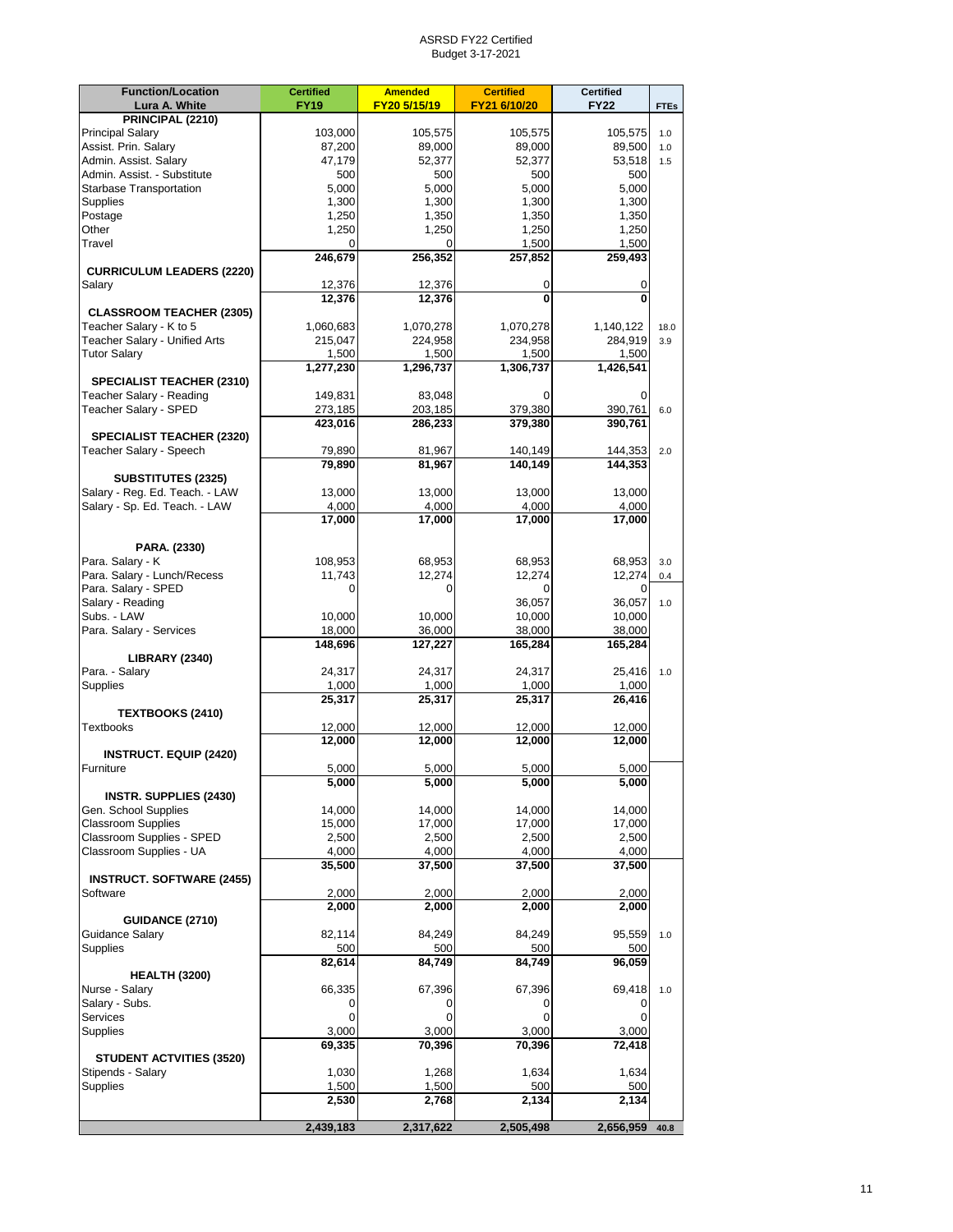| <b>Function/Location</b>                                      | <b>Certified</b> | <b>Certified</b> | <b>Certified</b> | <b>Certified</b> |             |
|---------------------------------------------------------------|------------------|------------------|------------------|------------------|-------------|
| Page Hilltop                                                  | <b>FY19</b>      | FY20 5/15/19     | FY21 6/10/20     | <b>FY22</b>      | <b>FTEs</b> |
| PRINCIPAL (2210)                                              |                  |                  |                  |                  |             |
| <b>Principal Salary</b>                                       | 108,201          | 110,906          | 110,906          | 114,233          | 1.0         |
| Assist. Prin. Salary                                          | 87,200           | 89,380           | 89,380           | 92,061           | 1.0         |
| Admin. Assist. Salary                                         | 69.818           | 77,567           | 77,567           | 78,067           | 2.0         |
| Admin. Assist. Sub. Salary<br><b>Starbase Transportation</b>  | 500              | 500<br>7,000     | 500              | 500<br>7,000     |             |
|                                                               | 7,000            |                  | 7,000            |                  |             |
| Supplies<br>Travel                                            | 5,500            | 5,500            | 5,500<br>1,500   | 5,500<br>1,500   |             |
| Dues, Registrations                                           | 1,000            | 1,000            | 1,000            | 1,000            |             |
|                                                               | 279,219          | 291,853          | 293,353          | 299,861          |             |
| <b>CURRICULUM LEADERS</b>                                     |                  |                  |                  |                  |             |
| Salary                                                        | 12,376           | 12,376           | 0                | 0                |             |
|                                                               | 12,376           | 12,376           | 0                | 0                |             |
| <b>CLASSROOM TEACHER (2305)</b>                               |                  |                  |                  |                  |             |
| Teacher Salary - K - 5                                        | 1,532,432        | 1,530,349        | 1,546,897        | 1,627,172        | 24.0        |
| Teacher Salary - UA                                           | 52,250           | 54,100           | 57,835           | 60,727           | 1.0         |
| <b>Tutor Salary</b>                                           | 6,500            | 6,500            | 6,500            | 6,500            |             |
|                                                               | 1,591,182        | 1,590,949        | 1,611,232        | 1,694,399        |             |
| <b>SPECIALIST TEACHER (2310)</b>                              |                  |                  |                  |                  |             |
| Teacher Salary - SPED                                         | 403,768          | 397,768          | 406,252          | 418,440          | 6.0         |
|                                                               | 403,768          | 397,768          | 406,252          | 418,440          |             |
| <b>SPEECH &amp; LANGUAGE (2320)</b>                           |                  |                  |                  |                  |             |
| Teacher - Salary                                              | 134,386          | 134,386          | 134,386          | 134,386          | 2.0         |
| Spec. - Salary                                                |                  |                  |                  |                  |             |
|                                                               | 134,386          | 134,386          | 134,386          | 134,386          |             |
| <b>SUBSTITUTES (2325)</b>                                     |                  |                  |                  |                  |             |
| Salary - Reg. Ed. Teach. - PH<br>Salary - Sp. Ed. Teach. - PH | 18,000           | 18,000           | 18,000           | 18,000           |             |
|                                                               | 6,000            | 6,000            | 6,000            | 6,000            |             |
| PARA. (2330)                                                  | 24,000           | 24,000           | 24,000           | 24,000           |             |
| Salary - K                                                    | 92,688           | 92,688           | 92,688           | 92,688           | 4.0         |
| Salary - Reading                                              | 33,483           | 35,006           | 0                | 0                | 1.0         |
| Salary - Lunch/recess                                         | 8,000            | 8,000            | 8,000            | 8,240            | 0.4         |
| Salary - SPED                                                 | 33,647           | 64,341           | 64,341           | 64,341           | 3           |
| Subs. - PH                                                    | 18,000           | 18,000           | 18,000           | 18,000           |             |
| Salary - Services                                             | 18,000           | 0                |                  | 0                | 0.0         |
|                                                               | 203,818          | 218,035          | 183,029          | 183,269          |             |
| <b>LIBRARY (2340)</b>                                         |                  |                  |                  |                  |             |
| Salary - Para                                                 | 22,079           | 23,318           | 23,318           | 23,318           | 1.0         |
| Supplies                                                      | 2,000            | 2,000            | 2,000            | 2,000            |             |
|                                                               | 24,079           | 25,318           | 25,318           | 25,318           |             |
| TEXTBOOKS (2410)                                              |                  |                  |                  |                  |             |
| Textbooks/Materials                                           | 19,275           | 19,275           | 19,275           | 19,275           |             |
|                                                               | 19,275           | 19,275           | 19,275           | 19,275           |             |
| <b>FURNITURE (2420)</b>                                       |                  |                  |                  |                  |             |
| Furniture                                                     | 5,000            | 5,000            | 5,000            | 5,000            |             |
|                                                               | 5,000            | 5,000            | 5,000            | 5,000            |             |
| <b>INSTR. SUPPLIES (2430)</b>                                 |                  |                  |                  |                  |             |
| Gen. School Supplies                                          | 25,000           | 25,000           | 25,000           | 25,000           |             |
| <b>Classroom Supplies</b><br>Classroom Supplies - SPED        | 16,500           | 16,500           | 16,500           | 16,500<br>1,500  |             |
| Classroom Supplies - UA                                       | 1,500<br>4,000   | 1,500<br>4,000   | 1,500<br>4,000   | 4,000            |             |
|                                                               | 47,000           | 47,000           | 47,000           | 47,000           |             |
| <b>INSTRUCT. SOFTWARE (2455)</b>                              |                  |                  |                  |                  |             |
| Software                                                      | 1,000            | 1,000            | 1,000            | 1,000            |             |
|                                                               | 1,000            | 1,000            | 1,000            | 1,000            |             |
| <b>GUIDANCE (2710)</b>                                        |                  |                  |                  |                  |             |
| <b>Guidance Salary</b>                                        | 59,150           | 59,150           | 121,650          | 121,650          | 2.0         |
| Services                                                      | 500              | 500              | 500              | 500              |             |
| Supplies                                                      | 1,500            | 1,500            | 1,500            | 1,500            |             |
|                                                               | 61,150           | 61,150           | 123,650          | 123,650          |             |
| <b>HEALTH (3200)</b>                                          |                  |                  |                  |                  |             |
| Nurse - Salary                                                | 67,903           | 68,989           | 99,018           | 101,989          | 1.5         |
| Sal. - Subs.                                                  | 0                | 0                | 0                | 0                |             |
| <b>Supplies</b>                                               | 3,000            | 3,000            | 3,000            | 3,000            |             |
|                                                               | 70,903           | 71,989           | 102,018          | 104,989          |             |
| <b>STUDENT ACTVITIES (3520)</b>                               |                  |                  |                  |                  |             |
| Services                                                      | 500              | 500              | 1,634            | 1,634            |             |
| Supplies                                                      | 1,000            | 1,000            | 500              | 500              |             |
|                                                               | 1,500            | 1,500            | 2,134            | 2,134            |             |
|                                                               | 2,878,656        | 2,901,599        | 2,977,647        | 3,082,721        | 49.9        |
|                                                               |                  |                  |                  |                  |             |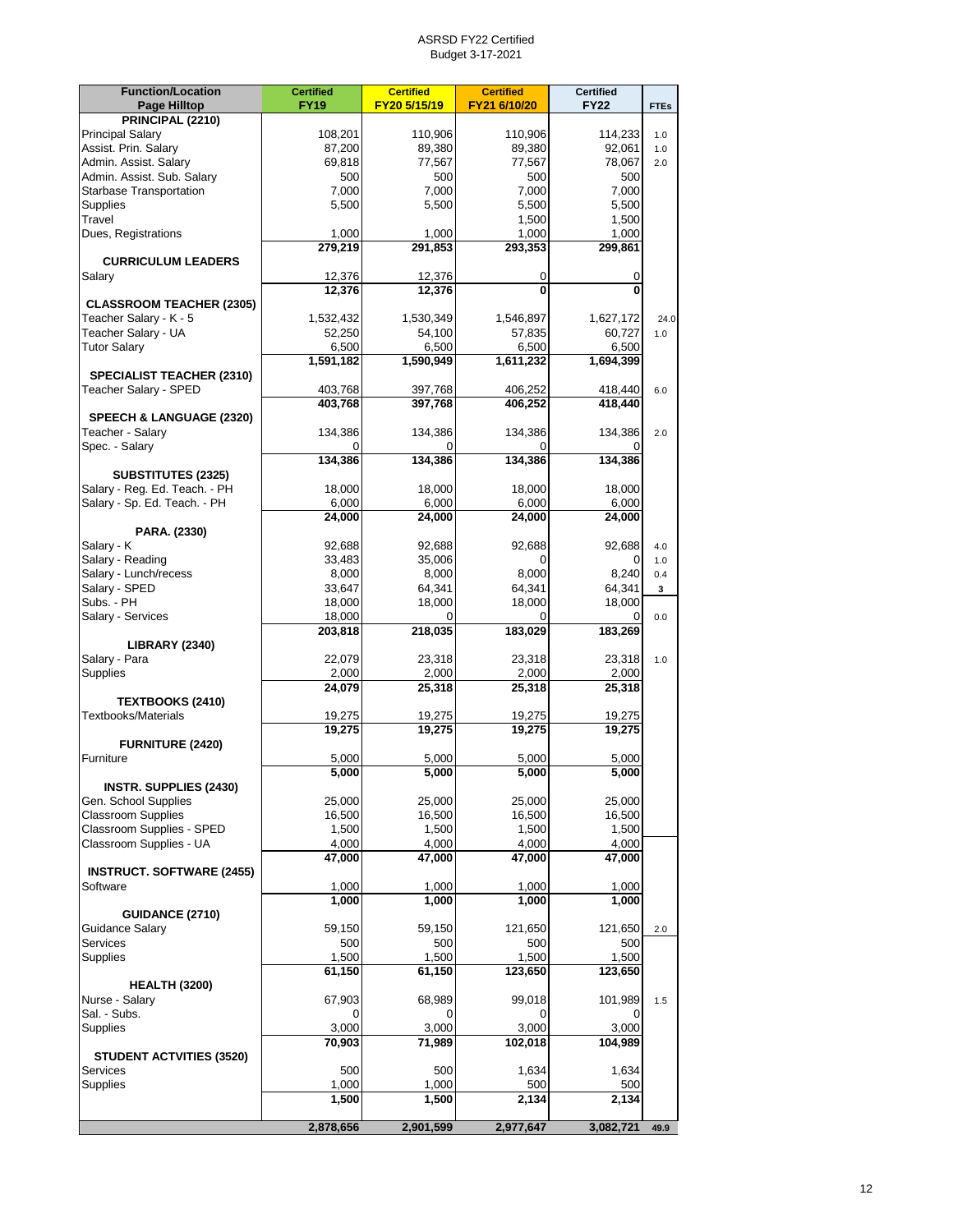| <b>Function/Location</b>                          | <b>Certified</b> | <b>Amended</b>   | <b>Certified</b> | <b>Certified</b> |              |
|---------------------------------------------------|------------------|------------------|------------------|------------------|--------------|
| <b>Middle School</b>                              | <b>FY19</b>      | FY20 5/15/19     | FY21 6/10/20     | <b>FY22</b>      | <b>FTEs</b>  |
| PRINCIPAL (2210)                                  |                  |                  |                  |                  |              |
| <b>Principal Salary</b>                           | 100,332          | 102,841          | 105,926          | 109.104          | 1.0          |
| Assist. Principal Salary<br>Admin. Assist. Salary | 88,986           | 91,210           | 93,937           | 96,755           | 1.0          |
| Admin. Assist. Sub. Salary                        | 46,545<br>500    | 51,988<br>500    | 53,478<br>500    | 54,347<br>500    | 1.5          |
| Postage                                           | 4,045            | 4.045            | 4,045            | 4,045            |              |
| Supplies                                          | 6,000            | 6,000            | 6,000            | 6,000            |              |
| Travel                                            | 1,500            | 1,500            | 1,500            | 1,500            |              |
|                                                   | 247,908          | 258,084          | 265,386          | 272,251          |              |
| <b>CURRICULUM LEADERS</b>                         |                  |                  |                  |                  |              |
| Salary                                            | 9,282<br>9,282   | 9,282<br>9,282   | 0<br>0           | 0<br>0           |              |
| <b>CLASSROOM TEACHER (2305)</b>                   |                  |                  |                  |                  |              |
| <b>Teacher Salary</b>                             | 1,190,508        | 1,203,103        | 1,217,573        | 1,254,100        | 19.0         |
| Teacher Salary - UA                               | 0                | 0                | 0                |                  |              |
| <b>Tutor Salary</b>                               | 3,500            | 3,500            | 3,500            | 3,500            |              |
|                                                   | 1,194,008        | 1,206,603        | 1,221,073        | 1,257,600        |              |
| <b>SPECIALIST TEACHER (2310)</b>                  |                  |                  |                  |                  |              |
| Teacher Salary - SPED                             | 488,426          | 418,426          | 428,426          | 449,847          | 7.0          |
| Teacher Salary - Reading                          | 0                | 70,000           | 70,000           | 70,000           | 1.0          |
| <b>SUBSTITUTES (2325)</b>                         | 488,426          | 488,426          | 498,426          | 519,847          |              |
| Salary - Reg. Ed. Teach. - MS                     | 18,000           | 18,000           | 18,000           | 18,000           |              |
| Salary - Sp. Ed. Teach. - MS                      | 5,000            | 5,000            | 5,000            | 5,000            |              |
|                                                   | 23,000           | 23,000           | 23,000           | 23,000           |              |
| PARA. (2330)                                      |                  |                  |                  |                  |              |
| Salary - Vision Specialist                        | 24,560           | 24,560           | 0                | 0                | 0.0          |
| Salary - Lunch/Recess                             | 4,437            | 4,437            | 4,437            | 4,437            | 0.3          |
| Salary - SPED                                     | 234,085          | 246,407          | 250,905          | 260,941          | 12.0         |
| Subs. - MS                                        | 10,000           | 10.000           | 10.000           | 10,000           |              |
| Salary - Services                                 | 18,000           | 18,000           | 19,000           | 19,000           | 1.0          |
|                                                   | 291,082          | 303,404          | 284,342          | 294,378          |              |
| <b>LIBRARY (2340)</b><br>Salary - Specialist      | 26,471           | 26,518           | 27,314           | 27,314           | $\mathbf{1}$ |
| <b>Books</b>                                      | 2,000            | 2,000            | 2,000            | 2,000            |              |
| Technology                                        | 1,500            | 1,500            | 1,500            | 1,500            |              |
| Supplies                                          | 3,318            | 3,318            | 3,318            | 3,318            |              |
|                                                   | 33,289           | 33,336           | 34,132           | 34,132           |              |
| <b>PROF. DEVEL (2357)</b>                         |                  |                  |                  |                  |              |
| <b>Services</b>                                   | 1,000            | 1,000            | 1,000            | 1,000            |              |
|                                                   | 1,000            | 1,000            | 1,000            | 1,000            |              |
| <b>TEXTBOOKS (2410)</b>                           |                  |                  |                  |                  |              |
| <b>Textbooks/Materials</b>                        | 11,000<br>11,000 | 11,000<br>11,000 | 11,000<br>11,000 | 11,000<br>11,000 |              |
| <b>INSTRUCT. EQUIP (2420)</b>                     |                  |                  |                  |                  |              |
| Furniture                                         | 0                | 2,500            | 5,000            | 5,000            |              |
|                                                   | 0                | 2,500            | 5,000            | 5,000            |              |
| <b>INSTRUCT. SUPPLIES (2430)</b>                  |                  |                  |                  |                  |              |
| Supplies General                                  | 12,240           | 12,240           | 12,240           | 12,240           |              |
| Supplies Classroom                                | 9,150            | 9,150            | 9,150            | 9,150            |              |
| Supplies SPED                                     | 1,500            | 1,500            | 1,500            | 1,500            |              |
| Supplies UA                                       | 8,317            | 8,317            | 8,317            | 8,317            |              |
|                                                   | 31,207           | 31,207           | 31,207           | 31,207           |              |
| <b>INSTRUCT. SOFTWARE (2455)</b><br>Software      |                  |                  |                  |                  |              |
|                                                   | 1,300<br>1,300   | 1,300<br>1,300   | 1,300<br>1,300   | 1,300<br>1,300   |              |
| <b>GUIDANCE (2710)</b>                            |                  |                  |                  |                  |              |
| Guidance Salary                                   | 135,429          | 135,429          | 137,034          | 141,145          | 2.0          |
| Other Salary                                      | 0                | 0                | 0                | 0                |              |
| Services - Naviance                               | 0                | 0                | 1,000            | 1,000            |              |
| Supplies                                          | 3,700            | 3,700            | 3,700            | 3,700            |              |
|                                                   | 139,129          | 139,129          | 141,734          | 145,845          |              |
| <b>HEALTH (3200)</b>                              |                  |                  |                  |                  |              |
| <b>Nurse Salary</b>                               | 55,254           | 56,138           | 57,822           | 57,822           | 1.0          |
| <b>Supplies</b>                                   | 3,000            | 3,000            | 3,000            | 3,000            |              |
| ATHLETICS (3510)                                  | 58,254           | 59,138           | 60,822           | 60,822           |              |
| Salary - Assist. Director                         | 0                | 0                | 0                | 0                |              |
| Salary - Coaches                                  | 14,965           | 16,965           | 16,965           | 16,965           |              |
| Salary - Coordinator                              |                  |                  | 1,200            | 1,200            |              |
| Supplies                                          | 2,000            | 2,400            | 2,400            | 2,400            |              |
|                                                   | 16,965           | 19,365           | 20,565           | 20,565           |              |
| <b>STUDENT ACTVITIES (3520)</b>                   |                  |                  |                  |                  |              |
| Stipends - Schedule C Salary                      | 10,689           | 10,689           | 15,689           | 15,689           |              |
| Services                                          | 1,000            | 1,000            | 1,000            | 1,000            |              |
|                                                   | 11,689           | 11,689           | 16,689           | 16,689           |              |
| <b>GRAND TOTAL</b>                                | 2,557,539        | 2,598,464        | 2,615,676        | 2,694,636 47.8   |              |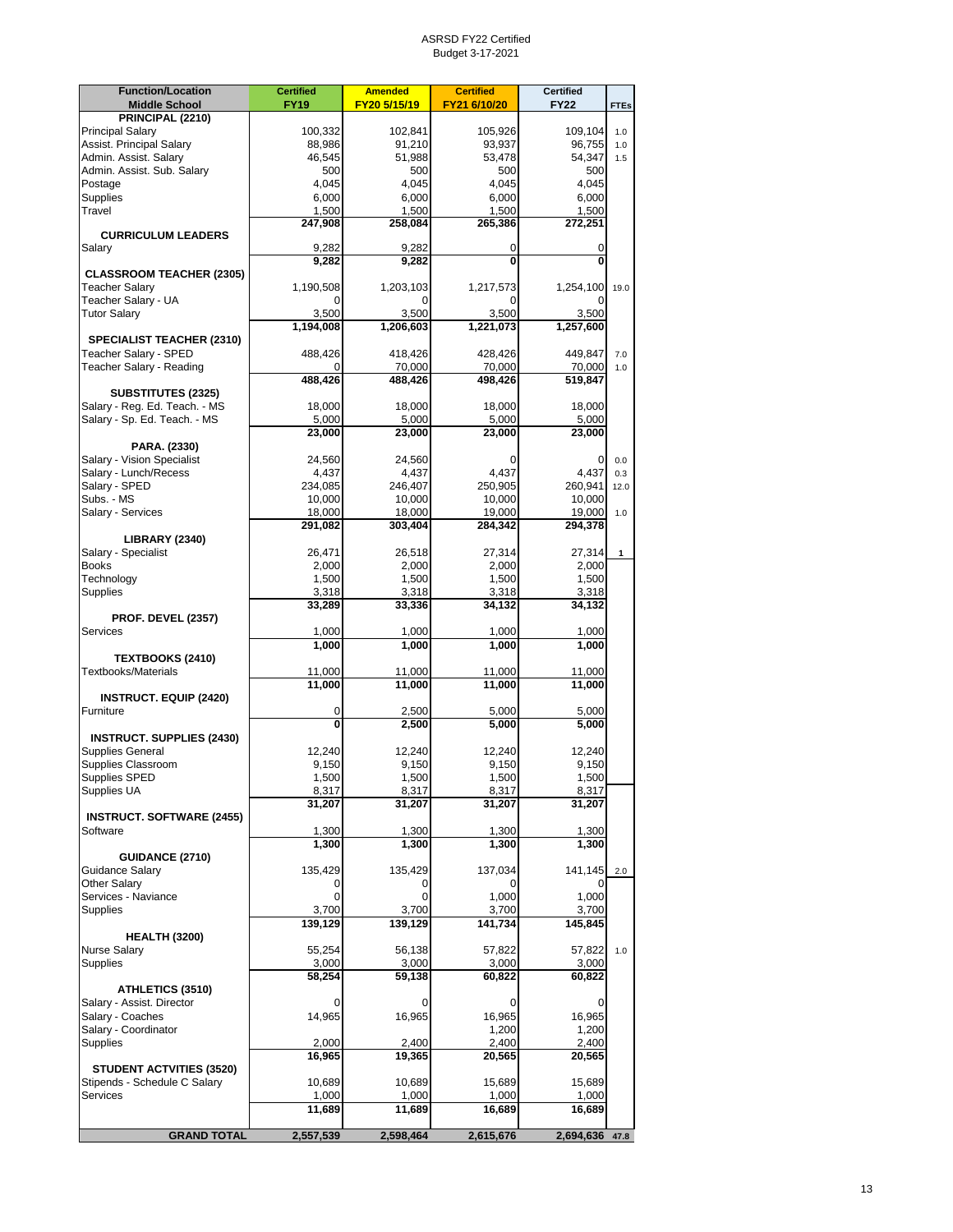| <b>Function/Location</b><br><b>High School</b>                        | <b>Certified</b><br><b>FY19</b> | <b>Amended</b><br>FY20 5/15/19 | <b>Certified</b><br>FY21 6/10/20 | <b>Certified</b><br><b>FY22</b> | <b>FTEs</b> |
|-----------------------------------------------------------------------|---------------------------------|--------------------------------|----------------------------------|---------------------------------|-------------|
| PRINCIPAL (2210)                                                      |                                 |                                |                                  |                                 |             |
| <b>Principal Salary</b><br>Assist. Principal Salary                   | 121,772<br>84,700               | 121,772<br>94,904              | 125,351<br>108,150               | 129,112<br>111,395              | 1.0<br>1.0  |
| Admin. Asst. Salary                                                   | 75,326                          | 82,481                         | 82,481                           | 84,330                          | 2.0         |
| Services                                                              | 0                               | O                              | 1,000                            | 1,000                           |             |
| Expenses<br>Dues, Registrations                                       | 12,000<br>10,400                | 12,000<br>10,400               | 12,000                           | 12,000                          |             |
| Graduation                                                            | 11,200                          | 11,200                         | 18,450<br>11,200                 | 18,450<br>11,200                |             |
|                                                                       | 315,398                         | 332,757                        | 358,632                          | 367,487                         |             |
| <b>CURRICULUM LEADERS</b>                                             |                                 |                                |                                  |                                 |             |
| Salary                                                                | 6,235<br>6,235                  | 6,235<br>6,235                 | 0<br>$\mathbf 0$                 | 0<br>0                          |             |
| <b>CLASSROOM TEACHER (2305)</b>                                       |                                 |                                |                                  |                                 |             |
| <b>Teacher Salary</b>                                                 | 1,168,278                       | 1,185,424                      | 1,233,452                        | 1,295,125                       | 19.5        |
| Teacher Salary - UA<br><b>Tutor Salary</b>                            | 515,199<br>7,210                | 515,199<br>7,210               | 592,917<br>7,210                 | 592,917<br>7,210                | 10.0        |
|                                                                       | 1,690,687                       | 1,707,833                      | 1,833,579                        | 1,895,252                       |             |
| SPECIALIST TEACHER (2310)                                             |                                 |                                |                                  |                                 |             |
| Teacher Salary - SPED                                                 | 421,959<br>421,959              | 428,480<br>428,480             | 428,480<br>428,480               | 428,480<br>428,480              | 5.0         |
| <b>SUBSTITUTES (2325)</b>                                             |                                 |                                |                                  |                                 |             |
| Salary - Reg. Ed. Teach. - HS                                         | 18,000                          | 18,000                         | 18,000                           | 18,000                          |             |
| Salary - Sp. Ed. Teach. - HS                                          | 3,000<br>21,000                 | 3,000<br>21,000                | 3,000<br>21,000                  | 3,000<br>21,000                 |             |
| PARA. (2330)                                                          |                                 |                                |                                  |                                 |             |
| Para. Salary - SPED                                                   | 152,846                         | 132,846                        | 190,446                          | 204,729                         | 9.0         |
| Salary - Vision Specialist                                            |                                 | 4,500                          | 24,560                           | 25,517                          | 1.0         |
| <b>Detention Monitor</b><br>Subs. - HS                                | 2,000                           | 2,000                          | 5,000<br>2,000                   | 5,000<br>2,000                  |             |
|                                                                       | 154,846                         | 139,346                        | 222,006                          | 237,246                         |             |
| <b>LIBRARY (2340)</b>                                                 |                                 |                                |                                  |                                 |             |
| Librarian Salary<br>Services                                          | 82,114<br>2.000                 | 84,249<br>2,000                | 86,776<br>2,000                  | 95,559<br>2,000                 | 1.0         |
| Supplies                                                              | 5,000                           | 5,000                          | 5,000                            | 5,000                           |             |
|                                                                       | 89,114                          | 91,249                         | 93,776                           | 102,559                         |             |
| TEXTBOOKS (2410)<br>Math                                              | 5,000                           | 5,000                          | 5,000                            | 1,000                           |             |
| Humanities/English                                                    | 7,200                           | 7,200                          | 5,550                            | 2.800                           |             |
| <b>Social Studies</b>                                                 |                                 | 2,250                          | 2,250                            | 3,386                           |             |
| Science<br>Computer Ed.                                               | 9,500<br>1,600                  | 9,500<br>1,600                 | 7,000<br>1,600                   | 6,000                           |             |
| <b>STEM</b>                                                           | 2,500                           | 2,500                          | 2,500                            | 1,600<br>4,000                  |             |
| World Language                                                        | 5,000                           | 5,000                          | 4,000                            | 4,000                           |             |
|                                                                       | 30,800                          | 33,050                         | 27,900                           | 22,786                          |             |
| <b>INSTRUCT. EQUIP (2420)</b><br>Furniture                            | 0                               | 2,500                          | 2,500                            | 2,500                           |             |
|                                                                       | 0                               | 2,500                          | 2,500                            | 2,500                           |             |
| <b>INSTR. SUPPLIES (2430)</b>                                         |                                 |                                |                                  |                                 |             |
| Math<br>English                                                       | 4,900<br>800                    | 4,900<br>800                   | 4,000<br>800                     | 2,000<br>500                    |             |
| <b>STEM</b>                                                           | 6,000                           | 6,000                          | 6,000                            | 4,500                           |             |
| Science                                                               | 7,000                           | 7,000                          | 7,000                            | 7,000                           |             |
| History / Social Studies<br><b>Visual Arts</b>                        | 1,500<br>10,000                 | 1,500<br>12,500                | 1,500<br>12,500                  | 2,125<br>12,500                 |             |
| Computer Ed.                                                          | 2,600                           | 2,600                          | 2,600                            | 2,600                           |             |
| Band / Choir                                                          | 1,000                           | 5,000                          | 7,000                            | 7,000                           |             |
| PE / Wellness<br>Panther Block                                        | 5,000                           | 5,000<br>4,500                 | 5,000<br>4,500                   | 3,000<br>4,500                  |             |
| <b>Advisory Block</b>                                                 |                                 | 2,000                          | 2,000                            | 2,000                           |             |
| Classroom - SPED                                                      | 1,500                           | 1,500                          | 1,500                            | 1,500                           |             |
| <b>INSTRCT. SERVICES (2440)</b>                                       | 40,300                          | 53,300                         | 54,400                           | 49,225                          |             |
| Services - MWCC                                                       | 4,000                           | 32,000                         | 32,000                           | 32,000                          |             |
| Services - MASS Insight                                               | 5,000                           | 5,000                          | 5,000                            | 5,000                           |             |
| <b>INSTRUCT. SOFTWARE (2455)</b>                                      | 9,000                           | 37,000                         | 37,000                           | 37,000                          |             |
| Math                                                                  | 1,190                           | 1,190                          | 1,190                            | 3,190                           |             |
| ELA                                                                   |                                 |                                |                                  | 3,000                           |             |
| Edgenuity - VHS                                                       | 6,500                           | 10,000                         | 15,000                           | 15,000                          |             |
| <b>GUIDANCE (2710)</b>                                                | 7,690                           | 11,190                         | 16,190                           | 21,190                          |             |
| Guidance Salary                                                       | 161,646                         | 177,077                        | 177,077                          | 160,077                         | 2.0         |
| Secretary Salary                                                      | 41,353                          | 44,030                         | 45,000                           | 46,350                          | 1.0         |
| Services - Naviance<br>Supplies                                       | 4,500<br>2,510                  | 4,500<br>2,510                 | 4,000<br>2,510                   | 4,000<br>2,510                  |             |
| Travel                                                                | 150                             | 150                            | 150                              | 150                             |             |
| Dues                                                                  | 25                              | 25                             | 25                               | 25                              |             |
| <b>HEALTH (3200)</b>                                                  | 210,184                         | 228,292                        | 228,762                          | 213,112                         |             |
| Nurse - Salary                                                        | 76,608                          | 66,608                         | 66,608                           | 73,520                          | 1.0         |
| Supplies                                                              | 3,000                           | 3,000                          | 3,000                            | 3,000                           |             |
| <b>HS ATHLETICS (3510)</b>                                            | 79,608                          | 69,608                         | 69,608                           | 76,520                          |             |
| Salary - Athletic Director                                            | 63,750                          | 87,500                         | 90,125                           | 92,829                          | 1.0         |
| Salary - Coaches - Prof. Staff                                        | 38,482                          | 73,482                         | 73,482                           | 73,482                          |             |
| Salary - Coaches (contracted)<br>Salary - Trainer                     | 60,307<br>20,000                | 30,307<br>25,000               | 30,307<br>25,450                 | 30,307<br>25,750                | 0.5         |
| Supplies - Trainer                                                    | 5,000                           | 5,000                          | 5,000                            | 5,000                           |             |
| Services - Officials                                                  | 10,500                          | 10,500                         | 15,000                           | 15,000                          |             |
| Transportation                                                        | 10,700                          | 10,700                         | 10,700                           | 10,700                          |             |
| Supplies<br>Insurance                                                 | 12,000<br>4,500                 | 15,000<br>4,500                | 17,100<br>4,500                  | 17,100<br>4,500                 |             |
| Other Expense                                                         | 14,500                          | 14,500                         | 26,900                           | 26,900                          |             |
|                                                                       | 239,739                         | 276,489                        | 298,564                          | 301,568                         |             |
| <b>STUDENT ACTVITIES (3520)</b><br>Stipends - Clubs, Extra-curricular | 27,379                          | 27,379                         | 27,379                           | 27,379                          |             |
| <b>EMT Course</b>                                                     | 10,000                          | 2,000                          | 2,000                            | 2,000                           |             |
| Services                                                              | 1,500                           | 1,500                          | 1,500                            | 1,500                           |             |
| Supplies                                                              | 500<br>39,379                   | 500<br>31,379                  | 500<br>31,379                    | 500<br>31,379                   |             |
|                                                                       |                                 |                                |                                  |                                 |             |
|                                                                       | 3,355,939                       | 3,469,708                      | 3,723,776                        | 3,807,304                       | 55.0        |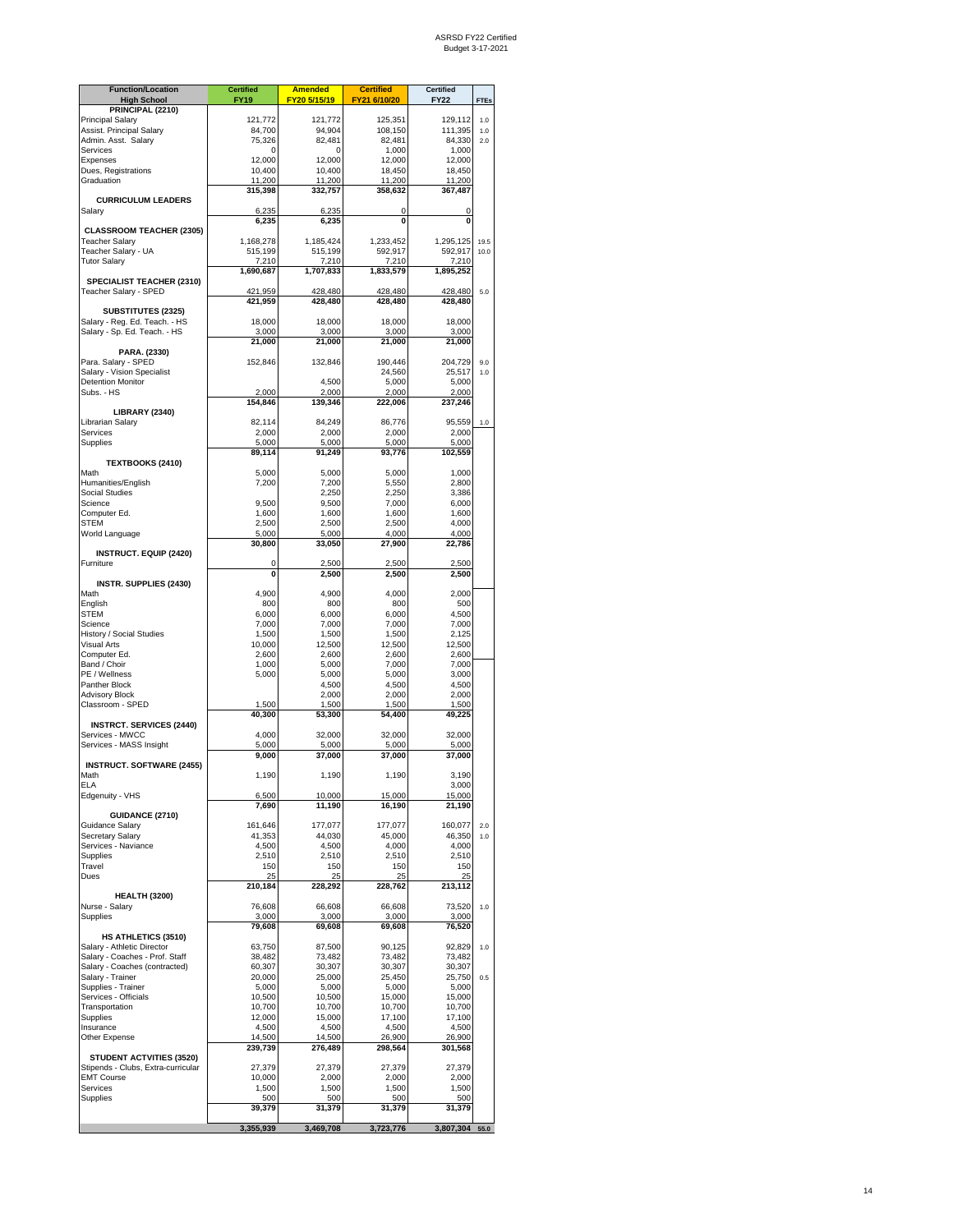| <b>Function/Location</b><br><b>TUITION OUT</b> | <b>Certified</b><br><b>FY19</b> | <b>Amended</b><br>FY20 5/15/19 | <b>Certified</b><br>FY21 6/10/20 | <b>Certified</b><br><b>FY22</b> |
|------------------------------------------------|---------------------------------|--------------------------------|----------------------------------|---------------------------------|
| <b>OTHER DISTRICTS (9100)</b>                  |                                 |                                |                                  |                                 |
| <b>Tuition - Choice</b>                        | 738,691                         | 738.691                        | 700,000                          | 700,000                         |
| <b>Tuition - Charter</b>                       | 1.014.282                       | 986,313                        | 950,000                          | 950,000                         |
|                                                | 1,752,973                       | 1.725.004                      | 1.650.000                        | 1.650.000                       |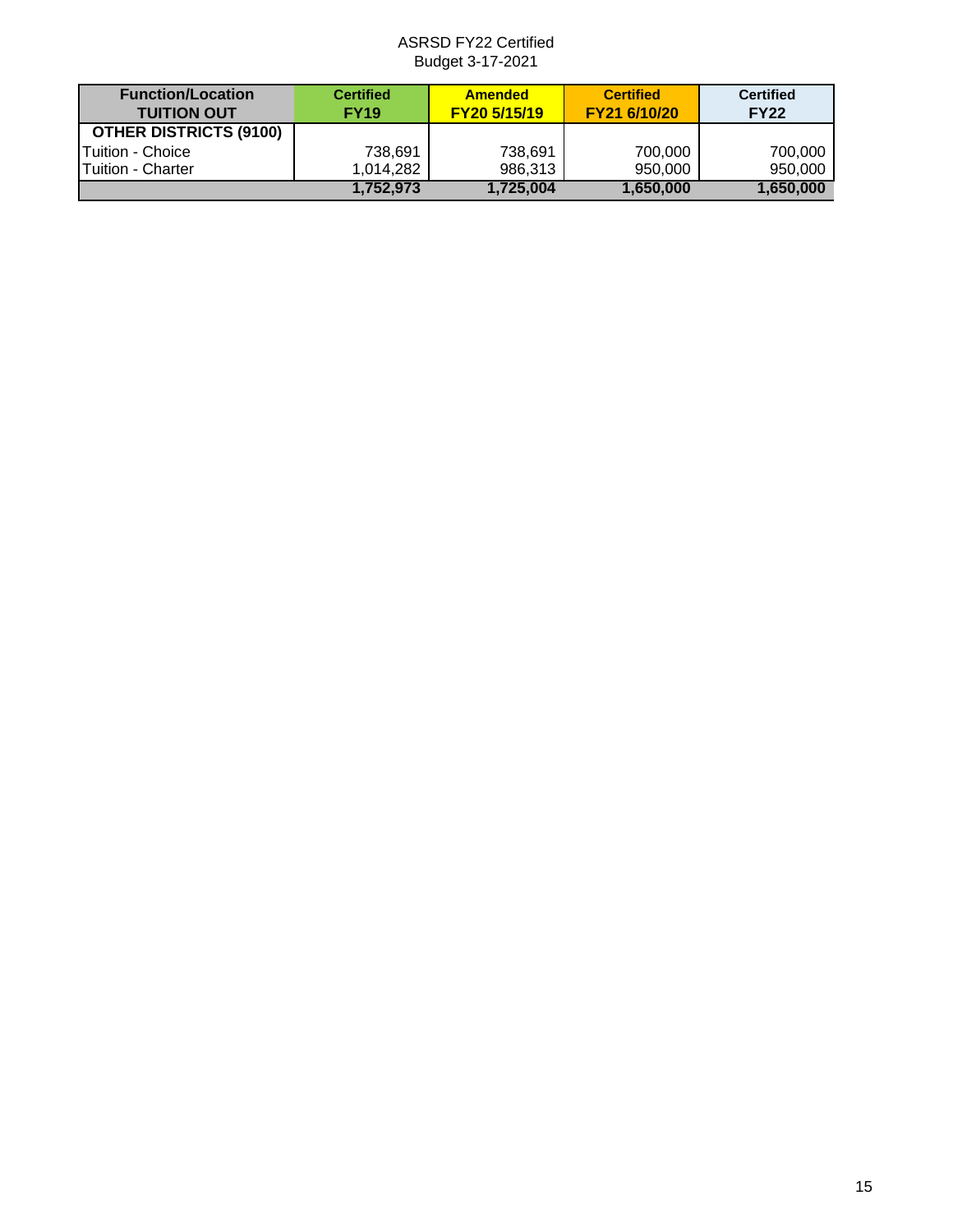| <b>Function 3300</b><br><b>Transportation</b> | <b>Certified</b><br><b>FY19</b> | <b>Certified</b><br>FY20 5/15/19 | <b>Certified</b><br>FY21 6/10/20 | <b>Certified</b><br><b>FY22</b> |
|-----------------------------------------------|---------------------------------|----------------------------------|----------------------------------|---------------------------------|
| Reg. Trans. In District                       | 778.794                         | 816,325                          | 840,815                          | 840,815                         |
| Out of District (Homeless)                    | 15.000                          | 17.750                           | 50,000                           | 30,000                          |
| <b>SPED Transportation</b>                    | 825,000                         | 850,000                          | 935,000                          | 935,000                         |
|                                               | 1,618,794                       | 1,684,075                        | 1,825,815                        | 1,805,815                       |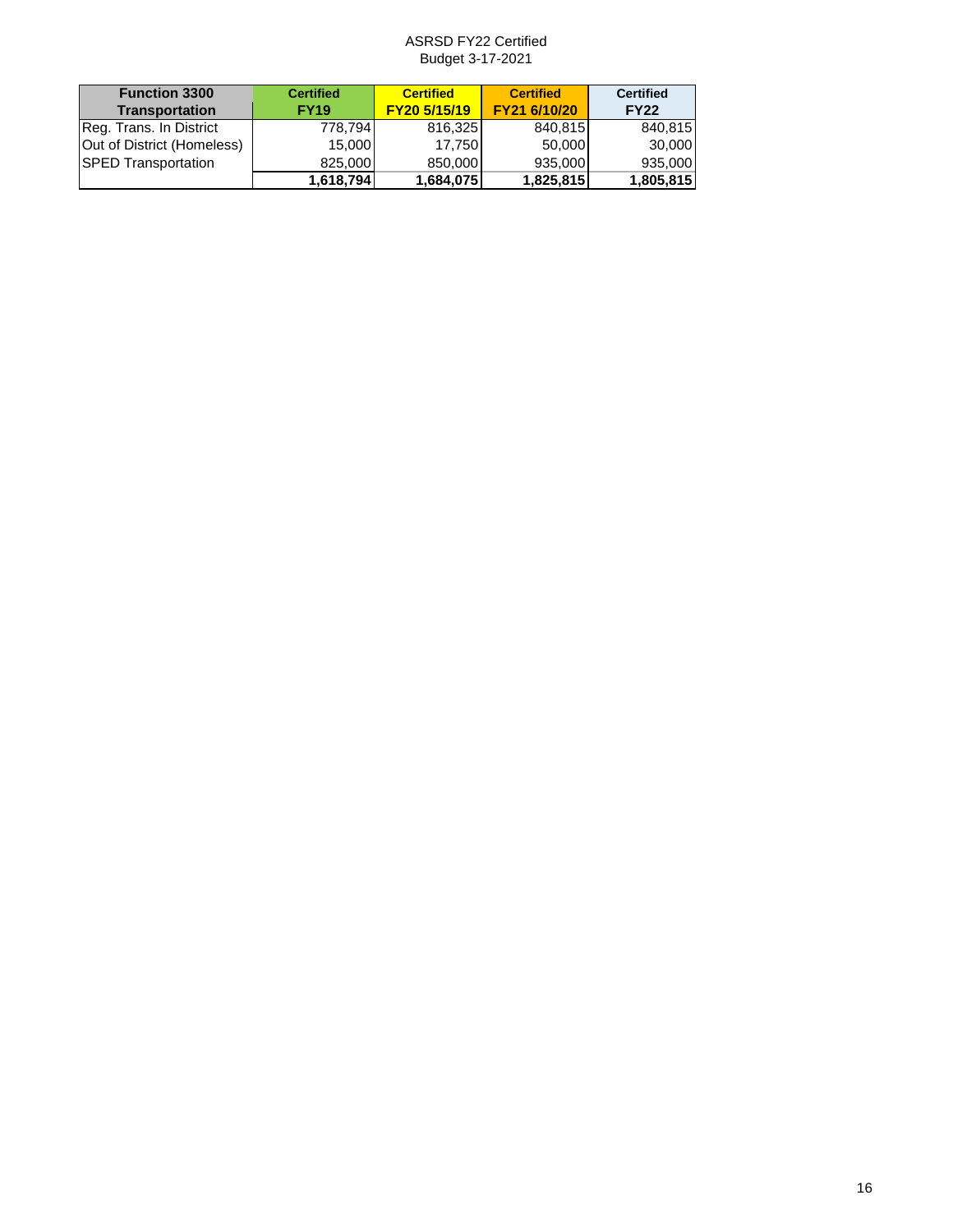| <b>CIRC. BREAKER</b><br>Collab. Tuition (9300)<br>880,000<br>720,000<br>650,000<br>650,000<br>880,000<br>720,000<br>650,000<br>650,000<br><b>SCHOOL CHOICE</b><br>LAW Teacher Salary (2305)<br>134,212<br>134,212<br>134,212<br>0<br>PH Teacher Salary (2305)<br>199,408<br>199,408<br>199,408<br>242,044<br>4.0<br>MS Teacher Salary (2305)<br>443,956<br>443,956<br>393,956<br>510,164<br>6.0<br>Director of Guidance<br>29,300<br>29,300<br>0.4<br>Director of Early Education<br>50,000<br>50,000<br>50,000<br>50,000<br>0.5<br>827,576<br>827,576<br>806,876<br>831,508<br><b>ACP/EXT. DAY</b><br>17,000<br>PH/LAW Heat (4120)<br>17,000<br>17,000<br>17,000<br>PH/LAW Electric (4130)<br>28,000<br>28,000<br>28,000<br>28,000<br>Retirement (5100)<br>15,720<br>15,720<br>15,720<br>15,720<br>Health Insurance - ACP<br>54,168<br>54,168<br>54,168<br>114,888<br>60,720<br>114,888<br>114,888<br><b>EARLY LEARN. CTR.</b><br>73,450<br>Teacher Salary (2305)<br>73,450<br>73,450<br>83,239<br>1.0<br>Spec. PS/PK Salary (2330)<br>30,824<br>30,824<br>25,500<br>25,500<br>1.5<br>104,274<br>104,274<br>98,950<br>108,739<br><b>RENT</b><br>41,500<br>41,500<br>42,000<br>42,000<br>Heat PH (4120)<br><b>Heat LAW (4120)</b><br>8,000<br>8,000<br>7,500<br>7,500<br>50,000<br>49,000<br>49,000<br>50,000<br><b>MS ATHLETICS</b><br>10,000<br>10,000<br>Salary & Services (3510)<br>10,000<br>10,000<br>10,000<br>10,000<br>10,000<br>10,000<br><b>HS ATHLETICS</b><br>20,000<br>Services (3510)<br>20,000<br>20,000<br>20,000<br>10,000<br>10,000<br>10,000<br>10,000<br>Supplies (3510)<br>20,000<br><b>Travel (3510)</b><br>10,000<br>10,000<br>20,000<br>40,000<br>40,000<br>50,000<br>50,000<br><b>RETIREMENT BENEFITS</b><br>OPEB Contribution (5200)<br>20,000<br>0<br>0<br>0<br>20,000<br>$\bf{0}$<br>$\bf{0}$<br>$\bf{0}$<br><b>Total</b><br>2,045,738<br>1,865,738<br>1,780,714<br>1,760,967<br>13.4<br>TRANSFERS TO RESERVED FUNDS - NON BUDGET<br><b>CAPITAL STABILIZATION FUND</b><br>Maintenance of Bldgs. (4220)<br>200,000<br>300,000<br>151,242<br>0<br>200,000<br>300,000<br>151,242<br>0<br>SPECIAL ED. RESERVE FUND<br>Tuition - Private (9300)<br>300,000<br>60,504<br>0<br>0<br>300,000<br>60,504<br>$\mathbf 0$<br>0<br><b>CAPITAL DEBT PAYMENT</b><br><b>HS Project - BAN</b><br>0<br>370,423<br>0<br>0<br>$\overline{\mathbf{0}}$<br>$\bf{0}$<br>370,423<br>0<br><b>Total Reserved Fund Transfers</b><br>500,000<br>151,242<br>730,927<br>0.0 | <b>Source/Function</b><br><b>REVOLVING FUNDS</b> | <b>Certified</b><br><b>FY19</b> | <b>Certified</b><br>FY20 5/15/19 | <b>Certified</b><br>FY21 3/18/20 | <b>Certified</b><br><b>FY22</b> | <b>FTEs</b> |
|----------------------------------------------------------------------------------------------------------------------------------------------------------------------------------------------------------------------------------------------------------------------------------------------------------------------------------------------------------------------------------------------------------------------------------------------------------------------------------------------------------------------------------------------------------------------------------------------------------------------------------------------------------------------------------------------------------------------------------------------------------------------------------------------------------------------------------------------------------------------------------------------------------------------------------------------------------------------------------------------------------------------------------------------------------------------------------------------------------------------------------------------------------------------------------------------------------------------------------------------------------------------------------------------------------------------------------------------------------------------------------------------------------------------------------------------------------------------------------------------------------------------------------------------------------------------------------------------------------------------------------------------------------------------------------------------------------------------------------------------------------------------------------------------------------------------------------------------------------------------------------------------------------------------------------------------------------------------------------------------------------------------------------------------------------------------------------------------------------------------------------------------------------------------------------------------------------------------------------------------------------------------------------------------------------------------------------------------------------------------------------------------------------------------------------------------------------------------------|--------------------------------------------------|---------------------------------|----------------------------------|----------------------------------|---------------------------------|-------------|
|                                                                                                                                                                                                                                                                                                                                                                                                                                                                                                                                                                                                                                                                                                                                                                                                                                                                                                                                                                                                                                                                                                                                                                                                                                                                                                                                                                                                                                                                                                                                                                                                                                                                                                                                                                                                                                                                                                                                                                                                                                                                                                                                                                                                                                                                                                                                                                                                                                                                            |                                                  |                                 |                                  |                                  |                                 |             |
|                                                                                                                                                                                                                                                                                                                                                                                                                                                                                                                                                                                                                                                                                                                                                                                                                                                                                                                                                                                                                                                                                                                                                                                                                                                                                                                                                                                                                                                                                                                                                                                                                                                                                                                                                                                                                                                                                                                                                                                                                                                                                                                                                                                                                                                                                                                                                                                                                                                                            |                                                  |                                 |                                  |                                  |                                 |             |
|                                                                                                                                                                                                                                                                                                                                                                                                                                                                                                                                                                                                                                                                                                                                                                                                                                                                                                                                                                                                                                                                                                                                                                                                                                                                                                                                                                                                                                                                                                                                                                                                                                                                                                                                                                                                                                                                                                                                                                                                                                                                                                                                                                                                                                                                                                                                                                                                                                                                            |                                                  |                                 |                                  |                                  |                                 |             |
|                                                                                                                                                                                                                                                                                                                                                                                                                                                                                                                                                                                                                                                                                                                                                                                                                                                                                                                                                                                                                                                                                                                                                                                                                                                                                                                                                                                                                                                                                                                                                                                                                                                                                                                                                                                                                                                                                                                                                                                                                                                                                                                                                                                                                                                                                                                                                                                                                                                                            |                                                  |                                 |                                  |                                  |                                 |             |
|                                                                                                                                                                                                                                                                                                                                                                                                                                                                                                                                                                                                                                                                                                                                                                                                                                                                                                                                                                                                                                                                                                                                                                                                                                                                                                                                                                                                                                                                                                                                                                                                                                                                                                                                                                                                                                                                                                                                                                                                                                                                                                                                                                                                                                                                                                                                                                                                                                                                            |                                                  |                                 |                                  |                                  |                                 |             |
|                                                                                                                                                                                                                                                                                                                                                                                                                                                                                                                                                                                                                                                                                                                                                                                                                                                                                                                                                                                                                                                                                                                                                                                                                                                                                                                                                                                                                                                                                                                                                                                                                                                                                                                                                                                                                                                                                                                                                                                                                                                                                                                                                                                                                                                                                                                                                                                                                                                                            |                                                  |                                 |                                  |                                  |                                 |             |
|                                                                                                                                                                                                                                                                                                                                                                                                                                                                                                                                                                                                                                                                                                                                                                                                                                                                                                                                                                                                                                                                                                                                                                                                                                                                                                                                                                                                                                                                                                                                                                                                                                                                                                                                                                                                                                                                                                                                                                                                                                                                                                                                                                                                                                                                                                                                                                                                                                                                            |                                                  |                                 |                                  |                                  |                                 |             |
|                                                                                                                                                                                                                                                                                                                                                                                                                                                                                                                                                                                                                                                                                                                                                                                                                                                                                                                                                                                                                                                                                                                                                                                                                                                                                                                                                                                                                                                                                                                                                                                                                                                                                                                                                                                                                                                                                                                                                                                                                                                                                                                                                                                                                                                                                                                                                                                                                                                                            |                                                  |                                 |                                  |                                  |                                 |             |
|                                                                                                                                                                                                                                                                                                                                                                                                                                                                                                                                                                                                                                                                                                                                                                                                                                                                                                                                                                                                                                                                                                                                                                                                                                                                                                                                                                                                                                                                                                                                                                                                                                                                                                                                                                                                                                                                                                                                                                                                                                                                                                                                                                                                                                                                                                                                                                                                                                                                            |                                                  |                                 |                                  |                                  |                                 |             |
|                                                                                                                                                                                                                                                                                                                                                                                                                                                                                                                                                                                                                                                                                                                                                                                                                                                                                                                                                                                                                                                                                                                                                                                                                                                                                                                                                                                                                                                                                                                                                                                                                                                                                                                                                                                                                                                                                                                                                                                                                                                                                                                                                                                                                                                                                                                                                                                                                                                                            |                                                  |                                 |                                  |                                  |                                 |             |
|                                                                                                                                                                                                                                                                                                                                                                                                                                                                                                                                                                                                                                                                                                                                                                                                                                                                                                                                                                                                                                                                                                                                                                                                                                                                                                                                                                                                                                                                                                                                                                                                                                                                                                                                                                                                                                                                                                                                                                                                                                                                                                                                                                                                                                                                                                                                                                                                                                                                            |                                                  |                                 |                                  |                                  |                                 |             |
|                                                                                                                                                                                                                                                                                                                                                                                                                                                                                                                                                                                                                                                                                                                                                                                                                                                                                                                                                                                                                                                                                                                                                                                                                                                                                                                                                                                                                                                                                                                                                                                                                                                                                                                                                                                                                                                                                                                                                                                                                                                                                                                                                                                                                                                                                                                                                                                                                                                                            |                                                  |                                 |                                  |                                  |                                 |             |
|                                                                                                                                                                                                                                                                                                                                                                                                                                                                                                                                                                                                                                                                                                                                                                                                                                                                                                                                                                                                                                                                                                                                                                                                                                                                                                                                                                                                                                                                                                                                                                                                                                                                                                                                                                                                                                                                                                                                                                                                                                                                                                                                                                                                                                                                                                                                                                                                                                                                            |                                                  |                                 |                                  |                                  |                                 |             |
|                                                                                                                                                                                                                                                                                                                                                                                                                                                                                                                                                                                                                                                                                                                                                                                                                                                                                                                                                                                                                                                                                                                                                                                                                                                                                                                                                                                                                                                                                                                                                                                                                                                                                                                                                                                                                                                                                                                                                                                                                                                                                                                                                                                                                                                                                                                                                                                                                                                                            |                                                  |                                 |                                  |                                  |                                 |             |
|                                                                                                                                                                                                                                                                                                                                                                                                                                                                                                                                                                                                                                                                                                                                                                                                                                                                                                                                                                                                                                                                                                                                                                                                                                                                                                                                                                                                                                                                                                                                                                                                                                                                                                                                                                                                                                                                                                                                                                                                                                                                                                                                                                                                                                                                                                                                                                                                                                                                            |                                                  |                                 |                                  |                                  |                                 |             |
|                                                                                                                                                                                                                                                                                                                                                                                                                                                                                                                                                                                                                                                                                                                                                                                                                                                                                                                                                                                                                                                                                                                                                                                                                                                                                                                                                                                                                                                                                                                                                                                                                                                                                                                                                                                                                                                                                                                                                                                                                                                                                                                                                                                                                                                                                                                                                                                                                                                                            |                                                  |                                 |                                  |                                  |                                 |             |
|                                                                                                                                                                                                                                                                                                                                                                                                                                                                                                                                                                                                                                                                                                                                                                                                                                                                                                                                                                                                                                                                                                                                                                                                                                                                                                                                                                                                                                                                                                                                                                                                                                                                                                                                                                                                                                                                                                                                                                                                                                                                                                                                                                                                                                                                                                                                                                                                                                                                            |                                                  |                                 |                                  |                                  |                                 |             |
|                                                                                                                                                                                                                                                                                                                                                                                                                                                                                                                                                                                                                                                                                                                                                                                                                                                                                                                                                                                                                                                                                                                                                                                                                                                                                                                                                                                                                                                                                                                                                                                                                                                                                                                                                                                                                                                                                                                                                                                                                                                                                                                                                                                                                                                                                                                                                                                                                                                                            |                                                  |                                 |                                  |                                  |                                 |             |
|                                                                                                                                                                                                                                                                                                                                                                                                                                                                                                                                                                                                                                                                                                                                                                                                                                                                                                                                                                                                                                                                                                                                                                                                                                                                                                                                                                                                                                                                                                                                                                                                                                                                                                                                                                                                                                                                                                                                                                                                                                                                                                                                                                                                                                                                                                                                                                                                                                                                            |                                                  |                                 |                                  |                                  |                                 |             |
|                                                                                                                                                                                                                                                                                                                                                                                                                                                                                                                                                                                                                                                                                                                                                                                                                                                                                                                                                                                                                                                                                                                                                                                                                                                                                                                                                                                                                                                                                                                                                                                                                                                                                                                                                                                                                                                                                                                                                                                                                                                                                                                                                                                                                                                                                                                                                                                                                                                                            |                                                  |                                 |                                  |                                  |                                 |             |
|                                                                                                                                                                                                                                                                                                                                                                                                                                                                                                                                                                                                                                                                                                                                                                                                                                                                                                                                                                                                                                                                                                                                                                                                                                                                                                                                                                                                                                                                                                                                                                                                                                                                                                                                                                                                                                                                                                                                                                                                                                                                                                                                                                                                                                                                                                                                                                                                                                                                            |                                                  |                                 |                                  |                                  |                                 |             |
|                                                                                                                                                                                                                                                                                                                                                                                                                                                                                                                                                                                                                                                                                                                                                                                                                                                                                                                                                                                                                                                                                                                                                                                                                                                                                                                                                                                                                                                                                                                                                                                                                                                                                                                                                                                                                                                                                                                                                                                                                                                                                                                                                                                                                                                                                                                                                                                                                                                                            |                                                  |                                 |                                  |                                  |                                 |             |
|                                                                                                                                                                                                                                                                                                                                                                                                                                                                                                                                                                                                                                                                                                                                                                                                                                                                                                                                                                                                                                                                                                                                                                                                                                                                                                                                                                                                                                                                                                                                                                                                                                                                                                                                                                                                                                                                                                                                                                                                                                                                                                                                                                                                                                                                                                                                                                                                                                                                            |                                                  |                                 |                                  |                                  |                                 |             |
|                                                                                                                                                                                                                                                                                                                                                                                                                                                                                                                                                                                                                                                                                                                                                                                                                                                                                                                                                                                                                                                                                                                                                                                                                                                                                                                                                                                                                                                                                                                                                                                                                                                                                                                                                                                                                                                                                                                                                                                                                                                                                                                                                                                                                                                                                                                                                                                                                                                                            |                                                  |                                 |                                  |                                  |                                 |             |
|                                                                                                                                                                                                                                                                                                                                                                                                                                                                                                                                                                                                                                                                                                                                                                                                                                                                                                                                                                                                                                                                                                                                                                                                                                                                                                                                                                                                                                                                                                                                                                                                                                                                                                                                                                                                                                                                                                                                                                                                                                                                                                                                                                                                                                                                                                                                                                                                                                                                            |                                                  |                                 |                                  |                                  |                                 |             |
|                                                                                                                                                                                                                                                                                                                                                                                                                                                                                                                                                                                                                                                                                                                                                                                                                                                                                                                                                                                                                                                                                                                                                                                                                                                                                                                                                                                                                                                                                                                                                                                                                                                                                                                                                                                                                                                                                                                                                                                                                                                                                                                                                                                                                                                                                                                                                                                                                                                                            |                                                  |                                 |                                  |                                  |                                 |             |
|                                                                                                                                                                                                                                                                                                                                                                                                                                                                                                                                                                                                                                                                                                                                                                                                                                                                                                                                                                                                                                                                                                                                                                                                                                                                                                                                                                                                                                                                                                                                                                                                                                                                                                                                                                                                                                                                                                                                                                                                                                                                                                                                                                                                                                                                                                                                                                                                                                                                            |                                                  |                                 |                                  |                                  |                                 |             |
|                                                                                                                                                                                                                                                                                                                                                                                                                                                                                                                                                                                                                                                                                                                                                                                                                                                                                                                                                                                                                                                                                                                                                                                                                                                                                                                                                                                                                                                                                                                                                                                                                                                                                                                                                                                                                                                                                                                                                                                                                                                                                                                                                                                                                                                                                                                                                                                                                                                                            |                                                  |                                 |                                  |                                  |                                 |             |
|                                                                                                                                                                                                                                                                                                                                                                                                                                                                                                                                                                                                                                                                                                                                                                                                                                                                                                                                                                                                                                                                                                                                                                                                                                                                                                                                                                                                                                                                                                                                                                                                                                                                                                                                                                                                                                                                                                                                                                                                                                                                                                                                                                                                                                                                                                                                                                                                                                                                            |                                                  |                                 |                                  |                                  |                                 |             |
|                                                                                                                                                                                                                                                                                                                                                                                                                                                                                                                                                                                                                                                                                                                                                                                                                                                                                                                                                                                                                                                                                                                                                                                                                                                                                                                                                                                                                                                                                                                                                                                                                                                                                                                                                                                                                                                                                                                                                                                                                                                                                                                                                                                                                                                                                                                                                                                                                                                                            |                                                  |                                 |                                  |                                  |                                 |             |
|                                                                                                                                                                                                                                                                                                                                                                                                                                                                                                                                                                                                                                                                                                                                                                                                                                                                                                                                                                                                                                                                                                                                                                                                                                                                                                                                                                                                                                                                                                                                                                                                                                                                                                                                                                                                                                                                                                                                                                                                                                                                                                                                                                                                                                                                                                                                                                                                                                                                            |                                                  |                                 |                                  |                                  |                                 |             |
|                                                                                                                                                                                                                                                                                                                                                                                                                                                                                                                                                                                                                                                                                                                                                                                                                                                                                                                                                                                                                                                                                                                                                                                                                                                                                                                                                                                                                                                                                                                                                                                                                                                                                                                                                                                                                                                                                                                                                                                                                                                                                                                                                                                                                                                                                                                                                                                                                                                                            |                                                  |                                 |                                  |                                  |                                 |             |
|                                                                                                                                                                                                                                                                                                                                                                                                                                                                                                                                                                                                                                                                                                                                                                                                                                                                                                                                                                                                                                                                                                                                                                                                                                                                                                                                                                                                                                                                                                                                                                                                                                                                                                                                                                                                                                                                                                                                                                                                                                                                                                                                                                                                                                                                                                                                                                                                                                                                            |                                                  |                                 |                                  |                                  |                                 |             |
|                                                                                                                                                                                                                                                                                                                                                                                                                                                                                                                                                                                                                                                                                                                                                                                                                                                                                                                                                                                                                                                                                                                                                                                                                                                                                                                                                                                                                                                                                                                                                                                                                                                                                                                                                                                                                                                                                                                                                                                                                                                                                                                                                                                                                                                                                                                                                                                                                                                                            |                                                  |                                 |                                  |                                  |                                 |             |
|                                                                                                                                                                                                                                                                                                                                                                                                                                                                                                                                                                                                                                                                                                                                                                                                                                                                                                                                                                                                                                                                                                                                                                                                                                                                                                                                                                                                                                                                                                                                                                                                                                                                                                                                                                                                                                                                                                                                                                                                                                                                                                                                                                                                                                                                                                                                                                                                                                                                            |                                                  |                                 |                                  |                                  |                                 |             |
|                                                                                                                                                                                                                                                                                                                                                                                                                                                                                                                                                                                                                                                                                                                                                                                                                                                                                                                                                                                                                                                                                                                                                                                                                                                                                                                                                                                                                                                                                                                                                                                                                                                                                                                                                                                                                                                                                                                                                                                                                                                                                                                                                                                                                                                                                                                                                                                                                                                                            |                                                  |                                 |                                  |                                  |                                 |             |
|                                                                                                                                                                                                                                                                                                                                                                                                                                                                                                                                                                                                                                                                                                                                                                                                                                                                                                                                                                                                                                                                                                                                                                                                                                                                                                                                                                                                                                                                                                                                                                                                                                                                                                                                                                                                                                                                                                                                                                                                                                                                                                                                                                                                                                                                                                                                                                                                                                                                            |                                                  |                                 |                                  |                                  |                                 |             |
|                                                                                                                                                                                                                                                                                                                                                                                                                                                                                                                                                                                                                                                                                                                                                                                                                                                                                                                                                                                                                                                                                                                                                                                                                                                                                                                                                                                                                                                                                                                                                                                                                                                                                                                                                                                                                                                                                                                                                                                                                                                                                                                                                                                                                                                                                                                                                                                                                                                                            |                                                  |                                 |                                  |                                  |                                 |             |
|                                                                                                                                                                                                                                                                                                                                                                                                                                                                                                                                                                                                                                                                                                                                                                                                                                                                                                                                                                                                                                                                                                                                                                                                                                                                                                                                                                                                                                                                                                                                                                                                                                                                                                                                                                                                                                                                                                                                                                                                                                                                                                                                                                                                                                                                                                                                                                                                                                                                            |                                                  |                                 |                                  |                                  |                                 |             |
|                                                                                                                                                                                                                                                                                                                                                                                                                                                                                                                                                                                                                                                                                                                                                                                                                                                                                                                                                                                                                                                                                                                                                                                                                                                                                                                                                                                                                                                                                                                                                                                                                                                                                                                                                                                                                                                                                                                                                                                                                                                                                                                                                                                                                                                                                                                                                                                                                                                                            |                                                  |                                 |                                  |                                  |                                 |             |
|                                                                                                                                                                                                                                                                                                                                                                                                                                                                                                                                                                                                                                                                                                                                                                                                                                                                                                                                                                                                                                                                                                                                                                                                                                                                                                                                                                                                                                                                                                                                                                                                                                                                                                                                                                                                                                                                                                                                                                                                                                                                                                                                                                                                                                                                                                                                                                                                                                                                            |                                                  |                                 |                                  |                                  |                                 |             |
|                                                                                                                                                                                                                                                                                                                                                                                                                                                                                                                                                                                                                                                                                                                                                                                                                                                                                                                                                                                                                                                                                                                                                                                                                                                                                                                                                                                                                                                                                                                                                                                                                                                                                                                                                                                                                                                                                                                                                                                                                                                                                                                                                                                                                                                                                                                                                                                                                                                                            |                                                  |                                 |                                  |                                  |                                 |             |
|                                                                                                                                                                                                                                                                                                                                                                                                                                                                                                                                                                                                                                                                                                                                                                                                                                                                                                                                                                                                                                                                                                                                                                                                                                                                                                                                                                                                                                                                                                                                                                                                                                                                                                                                                                                                                                                                                                                                                                                                                                                                                                                                                                                                                                                                                                                                                                                                                                                                            |                                                  |                                 |                                  |                                  |                                 |             |
|                                                                                                                                                                                                                                                                                                                                                                                                                                                                                                                                                                                                                                                                                                                                                                                                                                                                                                                                                                                                                                                                                                                                                                                                                                                                                                                                                                                                                                                                                                                                                                                                                                                                                                                                                                                                                                                                                                                                                                                                                                                                                                                                                                                                                                                                                                                                                                                                                                                                            |                                                  |                                 |                                  |                                  |                                 |             |
|                                                                                                                                                                                                                                                                                                                                                                                                                                                                                                                                                                                                                                                                                                                                                                                                                                                                                                                                                                                                                                                                                                                                                                                                                                                                                                                                                                                                                                                                                                                                                                                                                                                                                                                                                                                                                                                                                                                                                                                                                                                                                                                                                                                                                                                                                                                                                                                                                                                                            |                                                  |                                 |                                  |                                  |                                 |             |
|                                                                                                                                                                                                                                                                                                                                                                                                                                                                                                                                                                                                                                                                                                                                                                                                                                                                                                                                                                                                                                                                                                                                                                                                                                                                                                                                                                                                                                                                                                                                                                                                                                                                                                                                                                                                                                                                                                                                                                                                                                                                                                                                                                                                                                                                                                                                                                                                                                                                            |                                                  |                                 |                                  |                                  |                                 |             |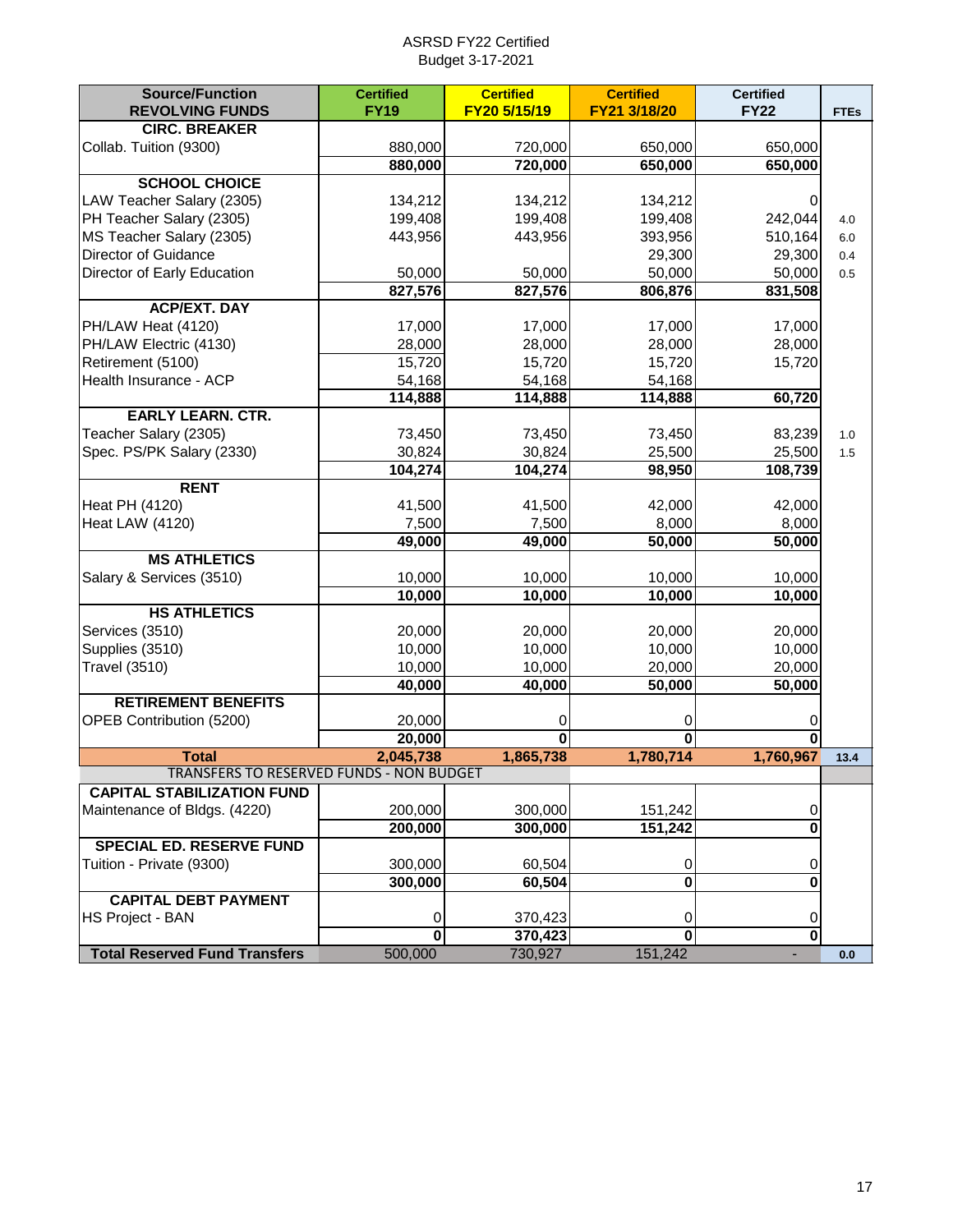| <b>Allocation Per Agreement</b><br>Interest - HS Debt<br>1,393,219<br>910,941<br>482,278<br>Based on 50% Found. Enroll & 50% Resid. Enroll.<br>$-13,640$<br>$-13,640$<br>Stab. Fund - HS Debt<br>Appropriation From Shirley Stablization Fund<br><b>FY22</b><br>1,379,579<br>910,941<br>468,638<br><b>FY21</b><br>1,379,679<br>933,512<br>446,166<br><b>FY20</b><br>1,378,379<br>952,315<br>426,064<br><b>FY19</b><br>976,899<br>1,380,779<br>403,880<br><b>Shirley</b><br><b>Total</b><br>Ayer<br>612,952 HS debt - 56.0% Ayer 44.0% Shirley<br>HS Debt July, 2021<br>Prin./Int.<br>1,393,219<br>780,267<br>(130,674) Ayer's 55.5% Share of MS Debt of \$235,494<br>MS Debt<br>$\mathbf 0$<br>130,674<br>Ayer<br>(13, 640)<br>Shirley<br>(13,640) Shirley's application of Stab. Fund against debt (to be BOS approved)<br>Stab. Fund<br>1,379,579<br>910,941<br>468,638<br>MS & HS Debt Subtotal<br><b>FOUNDATION AND RESIDENT ENROLLMENT BLEND</b><br><b>FOUNDATION AND RESIDENT ENROLLMENT BLEND</b><br>FY21 Found./Resid. Enroll. Blend<br>Ayer<br><b>Shirley</b><br><b>HIGH</b><br><b>Foundation Enrollment</b><br>43.8%<br>56.2%<br><b>SCHOOL</b><br><b>Resident Enrollment</b><br>55.8%<br>44.2%<br>50% Blend<br>56.0%<br>44.0%<br>FY21 Found./Resid. Enroll. Blend<br><b>Shirley</b><br>Ayer<br><b>MIDDLE</b><br>43.8%<br><b>Foundation Enrollment</b><br>56.2%<br><b>SCHOOL</b><br>54.8%<br>45.2%<br><b>Resident Enrollment</b><br>55.5%<br>44.5%<br>50% Blend<br><b>FOUNDATION AND RESIDENT ENROLLMENT DATA</b><br><b>FOUNDATION AND RESIDENT ENROLLMENT DATA</b><br><b>Found. Enro</b><br>10/01/16<br>10/01/17<br>10/01/18<br>10/01/19<br>10/01/20<br><b>Share</b><br><b>REGION</b><br>Ayer<br>951<br>980<br>962<br>929<br>56.2%<br>999<br>ALL SCH.<br>Shirley<br>772<br>783<br>757<br>728<br>713<br>43.8%<br><b>ASRSD</b><br>1771<br>1734<br>1737<br>1690<br>100.0%<br>1642<br>Ayer<br>56.4%<br>54.8%<br>56.4%<br>56.9%<br>56.6%<br>Shirley<br>43.6%<br>45.2%<br>43.6%<br>43.1%<br>43.4%<br><b>Resid. Enrol</b><br><b>FY17</b><br><b>FY18</b><br><b>FY19</b><br><b>FY20</b><br><b>FY21</b><br>Share<br><b>HIGH</b><br>55.8%<br>Ayer<br>228<br>213<br>196<br>179<br>173<br><b>SCHOOL</b><br>44.2%<br>Shirley<br>139<br>156<br>166<br>162<br>161<br><b>ASRSD</b><br>367<br>369<br>362<br>100.0%<br>340<br>335<br>62.1%<br>Ayer<br>57.7%<br>54.1%<br>52.6%<br>51.6%<br>Shirley<br>37.9%<br>42.3%<br>45.9%<br>47.4%<br>48.4%<br><b>FY17</b><br><b>FY18</b><br><b>FY19</b><br><b>FY20</b><br><b>FY21</b><br><b>Resid. Enrol</b><br><b>Share</b><br><b>MIDDLE</b><br>Ayer<br>179<br>199<br>207<br>219<br>216<br>54.8%<br><b>SCHOOL</b><br>Shirley<br>170<br>177<br>185<br>45.2%<br>160<br>151<br><b>ASRSD</b><br>349<br>376<br>392<br>379<br>100.0%<br>367<br>51.3%<br>52.9%<br>52.8%<br>57.8%<br>58.9%<br>Ayer<br>Shirley<br>48.7%<br>47.1%<br>47.2%<br>42.2%<br>41.1% | <b>Capital - Facil. Debt</b> |  | <b>Total</b> |      |                |  |  |
|--------------------------------------------------------------------------------------------------------------------------------------------------------------------------------------------------------------------------------------------------------------------------------------------------------------------------------------------------------------------------------------------------------------------------------------------------------------------------------------------------------------------------------------------------------------------------------------------------------------------------------------------------------------------------------------------------------------------------------------------------------------------------------------------------------------------------------------------------------------------------------------------------------------------------------------------------------------------------------------------------------------------------------------------------------------------------------------------------------------------------------------------------------------------------------------------------------------------------------------------------------------------------------------------------------------------------------------------------------------------------------------------------------------------------------------------------------------------------------------------------------------------------------------------------------------------------------------------------------------------------------------------------------------------------------------------------------------------------------------------------------------------------------------------------------------------------------------------------------------------------------------------------------------------------------------------------------------------------------------------------------------------------------------------------------------------------------------------------------------------------------------------------------------------------------------------------------------------------------------------------------------------------------------------------------------------------------------------------------------------------------------------------------------------------------------------------------------------------------------------------------------------------------------------------------------------------------------------------------------------------------------------------------------------------------------------------------------------------------------------------------------------------------------------------------------------------------------------------------------------------------|------------------------------|--|--------------|------|----------------|--|--|
|                                                                                                                                                                                                                                                                                                                                                                                                                                                                                                                                                                                                                                                                                                                                                                                                                                                                                                                                                                                                                                                                                                                                                                                                                                                                                                                                                                                                                                                                                                                                                                                                                                                                                                                                                                                                                                                                                                                                                                                                                                                                                                                                                                                                                                                                                                                                                                                                                                                                                                                                                                                                                                                                                                                                                                                                                                                                                |                              |  |              | Ayer | <b>Shirley</b> |  |  |
|                                                                                                                                                                                                                                                                                                                                                                                                                                                                                                                                                                                                                                                                                                                                                                                                                                                                                                                                                                                                                                                                                                                                                                                                                                                                                                                                                                                                                                                                                                                                                                                                                                                                                                                                                                                                                                                                                                                                                                                                                                                                                                                                                                                                                                                                                                                                                                                                                                                                                                                                                                                                                                                                                                                                                                                                                                                                                |                              |  |              |      |                |  |  |
|                                                                                                                                                                                                                                                                                                                                                                                                                                                                                                                                                                                                                                                                                                                                                                                                                                                                                                                                                                                                                                                                                                                                                                                                                                                                                                                                                                                                                                                                                                                                                                                                                                                                                                                                                                                                                                                                                                                                                                                                                                                                                                                                                                                                                                                                                                                                                                                                                                                                                                                                                                                                                                                                                                                                                                                                                                                                                |                              |  |              |      |                |  |  |
|                                                                                                                                                                                                                                                                                                                                                                                                                                                                                                                                                                                                                                                                                                                                                                                                                                                                                                                                                                                                                                                                                                                                                                                                                                                                                                                                                                                                                                                                                                                                                                                                                                                                                                                                                                                                                                                                                                                                                                                                                                                                                                                                                                                                                                                                                                                                                                                                                                                                                                                                                                                                                                                                                                                                                                                                                                                                                |                              |  |              |      |                |  |  |
|                                                                                                                                                                                                                                                                                                                                                                                                                                                                                                                                                                                                                                                                                                                                                                                                                                                                                                                                                                                                                                                                                                                                                                                                                                                                                                                                                                                                                                                                                                                                                                                                                                                                                                                                                                                                                                                                                                                                                                                                                                                                                                                                                                                                                                                                                                                                                                                                                                                                                                                                                                                                                                                                                                                                                                                                                                                                                |                              |  |              |      |                |  |  |
|                                                                                                                                                                                                                                                                                                                                                                                                                                                                                                                                                                                                                                                                                                                                                                                                                                                                                                                                                                                                                                                                                                                                                                                                                                                                                                                                                                                                                                                                                                                                                                                                                                                                                                                                                                                                                                                                                                                                                                                                                                                                                                                                                                                                                                                                                                                                                                                                                                                                                                                                                                                                                                                                                                                                                                                                                                                                                |                              |  |              |      |                |  |  |
|                                                                                                                                                                                                                                                                                                                                                                                                                                                                                                                                                                                                                                                                                                                                                                                                                                                                                                                                                                                                                                                                                                                                                                                                                                                                                                                                                                                                                                                                                                                                                                                                                                                                                                                                                                                                                                                                                                                                                                                                                                                                                                                                                                                                                                                                                                                                                                                                                                                                                                                                                                                                                                                                                                                                                                                                                                                                                |                              |  |              |      |                |  |  |
|                                                                                                                                                                                                                                                                                                                                                                                                                                                                                                                                                                                                                                                                                                                                                                                                                                                                                                                                                                                                                                                                                                                                                                                                                                                                                                                                                                                                                                                                                                                                                                                                                                                                                                                                                                                                                                                                                                                                                                                                                                                                                                                                                                                                                                                                                                                                                                                                                                                                                                                                                                                                                                                                                                                                                                                                                                                                                |                              |  |              |      |                |  |  |
|                                                                                                                                                                                                                                                                                                                                                                                                                                                                                                                                                                                                                                                                                                                                                                                                                                                                                                                                                                                                                                                                                                                                                                                                                                                                                                                                                                                                                                                                                                                                                                                                                                                                                                                                                                                                                                                                                                                                                                                                                                                                                                                                                                                                                                                                                                                                                                                                                                                                                                                                                                                                                                                                                                                                                                                                                                                                                |                              |  |              |      |                |  |  |
|                                                                                                                                                                                                                                                                                                                                                                                                                                                                                                                                                                                                                                                                                                                                                                                                                                                                                                                                                                                                                                                                                                                                                                                                                                                                                                                                                                                                                                                                                                                                                                                                                                                                                                                                                                                                                                                                                                                                                                                                                                                                                                                                                                                                                                                                                                                                                                                                                                                                                                                                                                                                                                                                                                                                                                                                                                                                                |                              |  |              |      |                |  |  |
|                                                                                                                                                                                                                                                                                                                                                                                                                                                                                                                                                                                                                                                                                                                                                                                                                                                                                                                                                                                                                                                                                                                                                                                                                                                                                                                                                                                                                                                                                                                                                                                                                                                                                                                                                                                                                                                                                                                                                                                                                                                                                                                                                                                                                                                                                                                                                                                                                                                                                                                                                                                                                                                                                                                                                                                                                                                                                |                              |  |              |      |                |  |  |
|                                                                                                                                                                                                                                                                                                                                                                                                                                                                                                                                                                                                                                                                                                                                                                                                                                                                                                                                                                                                                                                                                                                                                                                                                                                                                                                                                                                                                                                                                                                                                                                                                                                                                                                                                                                                                                                                                                                                                                                                                                                                                                                                                                                                                                                                                                                                                                                                                                                                                                                                                                                                                                                                                                                                                                                                                                                                                |                              |  |              |      |                |  |  |
|                                                                                                                                                                                                                                                                                                                                                                                                                                                                                                                                                                                                                                                                                                                                                                                                                                                                                                                                                                                                                                                                                                                                                                                                                                                                                                                                                                                                                                                                                                                                                                                                                                                                                                                                                                                                                                                                                                                                                                                                                                                                                                                                                                                                                                                                                                                                                                                                                                                                                                                                                                                                                                                                                                                                                                                                                                                                                |                              |  |              |      |                |  |  |
|                                                                                                                                                                                                                                                                                                                                                                                                                                                                                                                                                                                                                                                                                                                                                                                                                                                                                                                                                                                                                                                                                                                                                                                                                                                                                                                                                                                                                                                                                                                                                                                                                                                                                                                                                                                                                                                                                                                                                                                                                                                                                                                                                                                                                                                                                                                                                                                                                                                                                                                                                                                                                                                                                                                                                                                                                                                                                |                              |  |              |      |                |  |  |
|                                                                                                                                                                                                                                                                                                                                                                                                                                                                                                                                                                                                                                                                                                                                                                                                                                                                                                                                                                                                                                                                                                                                                                                                                                                                                                                                                                                                                                                                                                                                                                                                                                                                                                                                                                                                                                                                                                                                                                                                                                                                                                                                                                                                                                                                                                                                                                                                                                                                                                                                                                                                                                                                                                                                                                                                                                                                                |                              |  |              |      |                |  |  |
|                                                                                                                                                                                                                                                                                                                                                                                                                                                                                                                                                                                                                                                                                                                                                                                                                                                                                                                                                                                                                                                                                                                                                                                                                                                                                                                                                                                                                                                                                                                                                                                                                                                                                                                                                                                                                                                                                                                                                                                                                                                                                                                                                                                                                                                                                                                                                                                                                                                                                                                                                                                                                                                                                                                                                                                                                                                                                |                              |  |              |      |                |  |  |
|                                                                                                                                                                                                                                                                                                                                                                                                                                                                                                                                                                                                                                                                                                                                                                                                                                                                                                                                                                                                                                                                                                                                                                                                                                                                                                                                                                                                                                                                                                                                                                                                                                                                                                                                                                                                                                                                                                                                                                                                                                                                                                                                                                                                                                                                                                                                                                                                                                                                                                                                                                                                                                                                                                                                                                                                                                                                                |                              |  |              |      |                |  |  |
|                                                                                                                                                                                                                                                                                                                                                                                                                                                                                                                                                                                                                                                                                                                                                                                                                                                                                                                                                                                                                                                                                                                                                                                                                                                                                                                                                                                                                                                                                                                                                                                                                                                                                                                                                                                                                                                                                                                                                                                                                                                                                                                                                                                                                                                                                                                                                                                                                                                                                                                                                                                                                                                                                                                                                                                                                                                                                |                              |  |              |      |                |  |  |
|                                                                                                                                                                                                                                                                                                                                                                                                                                                                                                                                                                                                                                                                                                                                                                                                                                                                                                                                                                                                                                                                                                                                                                                                                                                                                                                                                                                                                                                                                                                                                                                                                                                                                                                                                                                                                                                                                                                                                                                                                                                                                                                                                                                                                                                                                                                                                                                                                                                                                                                                                                                                                                                                                                                                                                                                                                                                                |                              |  |              |      |                |  |  |
|                                                                                                                                                                                                                                                                                                                                                                                                                                                                                                                                                                                                                                                                                                                                                                                                                                                                                                                                                                                                                                                                                                                                                                                                                                                                                                                                                                                                                                                                                                                                                                                                                                                                                                                                                                                                                                                                                                                                                                                                                                                                                                                                                                                                                                                                                                                                                                                                                                                                                                                                                                                                                                                                                                                                                                                                                                                                                |                              |  |              |      |                |  |  |
|                                                                                                                                                                                                                                                                                                                                                                                                                                                                                                                                                                                                                                                                                                                                                                                                                                                                                                                                                                                                                                                                                                                                                                                                                                                                                                                                                                                                                                                                                                                                                                                                                                                                                                                                                                                                                                                                                                                                                                                                                                                                                                                                                                                                                                                                                                                                                                                                                                                                                                                                                                                                                                                                                                                                                                                                                                                                                |                              |  |              |      |                |  |  |
|                                                                                                                                                                                                                                                                                                                                                                                                                                                                                                                                                                                                                                                                                                                                                                                                                                                                                                                                                                                                                                                                                                                                                                                                                                                                                                                                                                                                                                                                                                                                                                                                                                                                                                                                                                                                                                                                                                                                                                                                                                                                                                                                                                                                                                                                                                                                                                                                                                                                                                                                                                                                                                                                                                                                                                                                                                                                                |                              |  |              |      |                |  |  |
|                                                                                                                                                                                                                                                                                                                                                                                                                                                                                                                                                                                                                                                                                                                                                                                                                                                                                                                                                                                                                                                                                                                                                                                                                                                                                                                                                                                                                                                                                                                                                                                                                                                                                                                                                                                                                                                                                                                                                                                                                                                                                                                                                                                                                                                                                                                                                                                                                                                                                                                                                                                                                                                                                                                                                                                                                                                                                |                              |  |              |      |                |  |  |
|                                                                                                                                                                                                                                                                                                                                                                                                                                                                                                                                                                                                                                                                                                                                                                                                                                                                                                                                                                                                                                                                                                                                                                                                                                                                                                                                                                                                                                                                                                                                                                                                                                                                                                                                                                                                                                                                                                                                                                                                                                                                                                                                                                                                                                                                                                                                                                                                                                                                                                                                                                                                                                                                                                                                                                                                                                                                                |                              |  |              |      |                |  |  |
|                                                                                                                                                                                                                                                                                                                                                                                                                                                                                                                                                                                                                                                                                                                                                                                                                                                                                                                                                                                                                                                                                                                                                                                                                                                                                                                                                                                                                                                                                                                                                                                                                                                                                                                                                                                                                                                                                                                                                                                                                                                                                                                                                                                                                                                                                                                                                                                                                                                                                                                                                                                                                                                                                                                                                                                                                                                                                |                              |  |              |      |                |  |  |
|                                                                                                                                                                                                                                                                                                                                                                                                                                                                                                                                                                                                                                                                                                                                                                                                                                                                                                                                                                                                                                                                                                                                                                                                                                                                                                                                                                                                                                                                                                                                                                                                                                                                                                                                                                                                                                                                                                                                                                                                                                                                                                                                                                                                                                                                                                                                                                                                                                                                                                                                                                                                                                                                                                                                                                                                                                                                                |                              |  |              |      |                |  |  |
|                                                                                                                                                                                                                                                                                                                                                                                                                                                                                                                                                                                                                                                                                                                                                                                                                                                                                                                                                                                                                                                                                                                                                                                                                                                                                                                                                                                                                                                                                                                                                                                                                                                                                                                                                                                                                                                                                                                                                                                                                                                                                                                                                                                                                                                                                                                                                                                                                                                                                                                                                                                                                                                                                                                                                                                                                                                                                |                              |  |              |      |                |  |  |
|                                                                                                                                                                                                                                                                                                                                                                                                                                                                                                                                                                                                                                                                                                                                                                                                                                                                                                                                                                                                                                                                                                                                                                                                                                                                                                                                                                                                                                                                                                                                                                                                                                                                                                                                                                                                                                                                                                                                                                                                                                                                                                                                                                                                                                                                                                                                                                                                                                                                                                                                                                                                                                                                                                                                                                                                                                                                                |                              |  |              |      |                |  |  |
|                                                                                                                                                                                                                                                                                                                                                                                                                                                                                                                                                                                                                                                                                                                                                                                                                                                                                                                                                                                                                                                                                                                                                                                                                                                                                                                                                                                                                                                                                                                                                                                                                                                                                                                                                                                                                                                                                                                                                                                                                                                                                                                                                                                                                                                                                                                                                                                                                                                                                                                                                                                                                                                                                                                                                                                                                                                                                |                              |  |              |      |                |  |  |
|                                                                                                                                                                                                                                                                                                                                                                                                                                                                                                                                                                                                                                                                                                                                                                                                                                                                                                                                                                                                                                                                                                                                                                                                                                                                                                                                                                                                                                                                                                                                                                                                                                                                                                                                                                                                                                                                                                                                                                                                                                                                                                                                                                                                                                                                                                                                                                                                                                                                                                                                                                                                                                                                                                                                                                                                                                                                                |                              |  |              |      |                |  |  |
|                                                                                                                                                                                                                                                                                                                                                                                                                                                                                                                                                                                                                                                                                                                                                                                                                                                                                                                                                                                                                                                                                                                                                                                                                                                                                                                                                                                                                                                                                                                                                                                                                                                                                                                                                                                                                                                                                                                                                                                                                                                                                                                                                                                                                                                                                                                                                                                                                                                                                                                                                                                                                                                                                                                                                                                                                                                                                |                              |  |              |      |                |  |  |
|                                                                                                                                                                                                                                                                                                                                                                                                                                                                                                                                                                                                                                                                                                                                                                                                                                                                                                                                                                                                                                                                                                                                                                                                                                                                                                                                                                                                                                                                                                                                                                                                                                                                                                                                                                                                                                                                                                                                                                                                                                                                                                                                                                                                                                                                                                                                                                                                                                                                                                                                                                                                                                                                                                                                                                                                                                                                                |                              |  |              |      |                |  |  |
|                                                                                                                                                                                                                                                                                                                                                                                                                                                                                                                                                                                                                                                                                                                                                                                                                                                                                                                                                                                                                                                                                                                                                                                                                                                                                                                                                                                                                                                                                                                                                                                                                                                                                                                                                                                                                                                                                                                                                                                                                                                                                                                                                                                                                                                                                                                                                                                                                                                                                                                                                                                                                                                                                                                                                                                                                                                                                |                              |  |              |      |                |  |  |
|                                                                                                                                                                                                                                                                                                                                                                                                                                                                                                                                                                                                                                                                                                                                                                                                                                                                                                                                                                                                                                                                                                                                                                                                                                                                                                                                                                                                                                                                                                                                                                                                                                                                                                                                                                                                                                                                                                                                                                                                                                                                                                                                                                                                                                                                                                                                                                                                                                                                                                                                                                                                                                                                                                                                                                                                                                                                                |                              |  |              |      |                |  |  |
|                                                                                                                                                                                                                                                                                                                                                                                                                                                                                                                                                                                                                                                                                                                                                                                                                                                                                                                                                                                                                                                                                                                                                                                                                                                                                                                                                                                                                                                                                                                                                                                                                                                                                                                                                                                                                                                                                                                                                                                                                                                                                                                                                                                                                                                                                                                                                                                                                                                                                                                                                                                                                                                                                                                                                                                                                                                                                |                              |  |              |      |                |  |  |
|                                                                                                                                                                                                                                                                                                                                                                                                                                                                                                                                                                                                                                                                                                                                                                                                                                                                                                                                                                                                                                                                                                                                                                                                                                                                                                                                                                                                                                                                                                                                                                                                                                                                                                                                                                                                                                                                                                                                                                                                                                                                                                                                                                                                                                                                                                                                                                                                                                                                                                                                                                                                                                                                                                                                                                                                                                                                                |                              |  |              |      |                |  |  |
|                                                                                                                                                                                                                                                                                                                                                                                                                                                                                                                                                                                                                                                                                                                                                                                                                                                                                                                                                                                                                                                                                                                                                                                                                                                                                                                                                                                                                                                                                                                                                                                                                                                                                                                                                                                                                                                                                                                                                                                                                                                                                                                                                                                                                                                                                                                                                                                                                                                                                                                                                                                                                                                                                                                                                                                                                                                                                |                              |  |              |      |                |  |  |
|                                                                                                                                                                                                                                                                                                                                                                                                                                                                                                                                                                                                                                                                                                                                                                                                                                                                                                                                                                                                                                                                                                                                                                                                                                                                                                                                                                                                                                                                                                                                                                                                                                                                                                                                                                                                                                                                                                                                                                                                                                                                                                                                                                                                                                                                                                                                                                                                                                                                                                                                                                                                                                                                                                                                                                                                                                                                                |                              |  |              |      |                |  |  |
|                                                                                                                                                                                                                                                                                                                                                                                                                                                                                                                                                                                                                                                                                                                                                                                                                                                                                                                                                                                                                                                                                                                                                                                                                                                                                                                                                                                                                                                                                                                                                                                                                                                                                                                                                                                                                                                                                                                                                                                                                                                                                                                                                                                                                                                                                                                                                                                                                                                                                                                                                                                                                                                                                                                                                                                                                                                                                |                              |  |              |      |                |  |  |
|                                                                                                                                                                                                                                                                                                                                                                                                                                                                                                                                                                                                                                                                                                                                                                                                                                                                                                                                                                                                                                                                                                                                                                                                                                                                                                                                                                                                                                                                                                                                                                                                                                                                                                                                                                                                                                                                                                                                                                                                                                                                                                                                                                                                                                                                                                                                                                                                                                                                                                                                                                                                                                                                                                                                                                                                                                                                                |                              |  |              |      |                |  |  |
|                                                                                                                                                                                                                                                                                                                                                                                                                                                                                                                                                                                                                                                                                                                                                                                                                                                                                                                                                                                                                                                                                                                                                                                                                                                                                                                                                                                                                                                                                                                                                                                                                                                                                                                                                                                                                                                                                                                                                                                                                                                                                                                                                                                                                                                                                                                                                                                                                                                                                                                                                                                                                                                                                                                                                                                                                                                                                |                              |  |              |      |                |  |  |
|                                                                                                                                                                                                                                                                                                                                                                                                                                                                                                                                                                                                                                                                                                                                                                                                                                                                                                                                                                                                                                                                                                                                                                                                                                                                                                                                                                                                                                                                                                                                                                                                                                                                                                                                                                                                                                                                                                                                                                                                                                                                                                                                                                                                                                                                                                                                                                                                                                                                                                                                                                                                                                                                                                                                                                                                                                                                                |                              |  |              |      |                |  |  |
|                                                                                                                                                                                                                                                                                                                                                                                                                                                                                                                                                                                                                                                                                                                                                                                                                                                                                                                                                                                                                                                                                                                                                                                                                                                                                                                                                                                                                                                                                                                                                                                                                                                                                                                                                                                                                                                                                                                                                                                                                                                                                                                                                                                                                                                                                                                                                                                                                                                                                                                                                                                                                                                                                                                                                                                                                                                                                |                              |  |              |      |                |  |  |
|                                                                                                                                                                                                                                                                                                                                                                                                                                                                                                                                                                                                                                                                                                                                                                                                                                                                                                                                                                                                                                                                                                                                                                                                                                                                                                                                                                                                                                                                                                                                                                                                                                                                                                                                                                                                                                                                                                                                                                                                                                                                                                                                                                                                                                                                                                                                                                                                                                                                                                                                                                                                                                                                                                                                                                                                                                                                                |                              |  |              |      |                |  |  |
|                                                                                                                                                                                                                                                                                                                                                                                                                                                                                                                                                                                                                                                                                                                                                                                                                                                                                                                                                                                                                                                                                                                                                                                                                                                                                                                                                                                                                                                                                                                                                                                                                                                                                                                                                                                                                                                                                                                                                                                                                                                                                                                                                                                                                                                                                                                                                                                                                                                                                                                                                                                                                                                                                                                                                                                                                                                                                |                              |  |              |      |                |  |  |
|                                                                                                                                                                                                                                                                                                                                                                                                                                                                                                                                                                                                                                                                                                                                                                                                                                                                                                                                                                                                                                                                                                                                                                                                                                                                                                                                                                                                                                                                                                                                                                                                                                                                                                                                                                                                                                                                                                                                                                                                                                                                                                                                                                                                                                                                                                                                                                                                                                                                                                                                                                                                                                                                                                                                                                                                                                                                                |                              |  |              |      |                |  |  |
|                                                                                                                                                                                                                                                                                                                                                                                                                                                                                                                                                                                                                                                                                                                                                                                                                                                                                                                                                                                                                                                                                                                                                                                                                                                                                                                                                                                                                                                                                                                                                                                                                                                                                                                                                                                                                                                                                                                                                                                                                                                                                                                                                                                                                                                                                                                                                                                                                                                                                                                                                                                                                                                                                                                                                                                                                                                                                |                              |  |              |      |                |  |  |
|                                                                                                                                                                                                                                                                                                                                                                                                                                                                                                                                                                                                                                                                                                                                                                                                                                                                                                                                                                                                                                                                                                                                                                                                                                                                                                                                                                                                                                                                                                                                                                                                                                                                                                                                                                                                                                                                                                                                                                                                                                                                                                                                                                                                                                                                                                                                                                                                                                                                                                                                                                                                                                                                                                                                                                                                                                                                                |                              |  |              |      |                |  |  |
|                                                                                                                                                                                                                                                                                                                                                                                                                                                                                                                                                                                                                                                                                                                                                                                                                                                                                                                                                                                                                                                                                                                                                                                                                                                                                                                                                                                                                                                                                                                                                                                                                                                                                                                                                                                                                                                                                                                                                                                                                                                                                                                                                                                                                                                                                                                                                                                                                                                                                                                                                                                                                                                                                                                                                                                                                                                                                |                              |  |              |      |                |  |  |
|                                                                                                                                                                                                                                                                                                                                                                                                                                                                                                                                                                                                                                                                                                                                                                                                                                                                                                                                                                                                                                                                                                                                                                                                                                                                                                                                                                                                                                                                                                                                                                                                                                                                                                                                                                                                                                                                                                                                                                                                                                                                                                                                                                                                                                                                                                                                                                                                                                                                                                                                                                                                                                                                                                                                                                                                                                                                                |                              |  |              |      |                |  |  |
|                                                                                                                                                                                                                                                                                                                                                                                                                                                                                                                                                                                                                                                                                                                                                                                                                                                                                                                                                                                                                                                                                                                                                                                                                                                                                                                                                                                                                                                                                                                                                                                                                                                                                                                                                                                                                                                                                                                                                                                                                                                                                                                                                                                                                                                                                                                                                                                                                                                                                                                                                                                                                                                                                                                                                                                                                                                                                |                              |  |              |      |                |  |  |
|                                                                                                                                                                                                                                                                                                                                                                                                                                                                                                                                                                                                                                                                                                                                                                                                                                                                                                                                                                                                                                                                                                                                                                                                                                                                                                                                                                                                                                                                                                                                                                                                                                                                                                                                                                                                                                                                                                                                                                                                                                                                                                                                                                                                                                                                                                                                                                                                                                                                                                                                                                                                                                                                                                                                                                                                                                                                                |                              |  |              |      |                |  |  |
|                                                                                                                                                                                                                                                                                                                                                                                                                                                                                                                                                                                                                                                                                                                                                                                                                                                                                                                                                                                                                                                                                                                                                                                                                                                                                                                                                                                                                                                                                                                                                                                                                                                                                                                                                                                                                                                                                                                                                                                                                                                                                                                                                                                                                                                                                                                                                                                                                                                                                                                                                                                                                                                                                                                                                                                                                                                                                |                              |  |              |      |                |  |  |
|                                                                                                                                                                                                                                                                                                                                                                                                                                                                                                                                                                                                                                                                                                                                                                                                                                                                                                                                                                                                                                                                                                                                                                                                                                                                                                                                                                                                                                                                                                                                                                                                                                                                                                                                                                                                                                                                                                                                                                                                                                                                                                                                                                                                                                                                                                                                                                                                                                                                                                                                                                                                                                                                                                                                                                                                                                                                                |                              |  |              |      |                |  |  |
|                                                                                                                                                                                                                                                                                                                                                                                                                                                                                                                                                                                                                                                                                                                                                                                                                                                                                                                                                                                                                                                                                                                                                                                                                                                                                                                                                                                                                                                                                                                                                                                                                                                                                                                                                                                                                                                                                                                                                                                                                                                                                                                                                                                                                                                                                                                                                                                                                                                                                                                                                                                                                                                                                                                                                                                                                                                                                |                              |  |              |      |                |  |  |
|                                                                                                                                                                                                                                                                                                                                                                                                                                                                                                                                                                                                                                                                                                                                                                                                                                                                                                                                                                                                                                                                                                                                                                                                                                                                                                                                                                                                                                                                                                                                                                                                                                                                                                                                                                                                                                                                                                                                                                                                                                                                                                                                                                                                                                                                                                                                                                                                                                                                                                                                                                                                                                                                                                                                                                                                                                                                                |                              |  |              |      |                |  |  |
|                                                                                                                                                                                                                                                                                                                                                                                                                                                                                                                                                                                                                                                                                                                                                                                                                                                                                                                                                                                                                                                                                                                                                                                                                                                                                                                                                                                                                                                                                                                                                                                                                                                                                                                                                                                                                                                                                                                                                                                                                                                                                                                                                                                                                                                                                                                                                                                                                                                                                                                                                                                                                                                                                                                                                                                                                                                                                |                              |  |              |      |                |  |  |
|                                                                                                                                                                                                                                                                                                                                                                                                                                                                                                                                                                                                                                                                                                                                                                                                                                                                                                                                                                                                                                                                                                                                                                                                                                                                                                                                                                                                                                                                                                                                                                                                                                                                                                                                                                                                                                                                                                                                                                                                                                                                                                                                                                                                                                                                                                                                                                                                                                                                                                                                                                                                                                                                                                                                                                                                                                                                                |                              |  |              |      |                |  |  |
|                                                                                                                                                                                                                                                                                                                                                                                                                                                                                                                                                                                                                                                                                                                                                                                                                                                                                                                                                                                                                                                                                                                                                                                                                                                                                                                                                                                                                                                                                                                                                                                                                                                                                                                                                                                                                                                                                                                                                                                                                                                                                                                                                                                                                                                                                                                                                                                                                                                                                                                                                                                                                                                                                                                                                                                                                                                                                |                              |  |              |      |                |  |  |
|                                                                                                                                                                                                                                                                                                                                                                                                                                                                                                                                                                                                                                                                                                                                                                                                                                                                                                                                                                                                                                                                                                                                                                                                                                                                                                                                                                                                                                                                                                                                                                                                                                                                                                                                                                                                                                                                                                                                                                                                                                                                                                                                                                                                                                                                                                                                                                                                                                                                                                                                                                                                                                                                                                                                                                                                                                                                                |                              |  |              |      |                |  |  |
|                                                                                                                                                                                                                                                                                                                                                                                                                                                                                                                                                                                                                                                                                                                                                                                                                                                                                                                                                                                                                                                                                                                                                                                                                                                                                                                                                                                                                                                                                                                                                                                                                                                                                                                                                                                                                                                                                                                                                                                                                                                                                                                                                                                                                                                                                                                                                                                                                                                                                                                                                                                                                                                                                                                                                                                                                                                                                |                              |  |              |      |                |  |  |
|                                                                                                                                                                                                                                                                                                                                                                                                                                                                                                                                                                                                                                                                                                                                                                                                                                                                                                                                                                                                                                                                                                                                                                                                                                                                                                                                                                                                                                                                                                                                                                                                                                                                                                                                                                                                                                                                                                                                                                                                                                                                                                                                                                                                                                                                                                                                                                                                                                                                                                                                                                                                                                                                                                                                                                                                                                                                                |                              |  |              |      |                |  |  |
|                                                                                                                                                                                                                                                                                                                                                                                                                                                                                                                                                                                                                                                                                                                                                                                                                                                                                                                                                                                                                                                                                                                                                                                                                                                                                                                                                                                                                                                                                                                                                                                                                                                                                                                                                                                                                                                                                                                                                                                                                                                                                                                                                                                                                                                                                                                                                                                                                                                                                                                                                                                                                                                                                                                                                                                                                                                                                |                              |  |              |      |                |  |  |
|                                                                                                                                                                                                                                                                                                                                                                                                                                                                                                                                                                                                                                                                                                                                                                                                                                                                                                                                                                                                                                                                                                                                                                                                                                                                                                                                                                                                                                                                                                                                                                                                                                                                                                                                                                                                                                                                                                                                                                                                                                                                                                                                                                                                                                                                                                                                                                                                                                                                                                                                                                                                                                                                                                                                                                                                                                                                                |                              |  |              |      |                |  |  |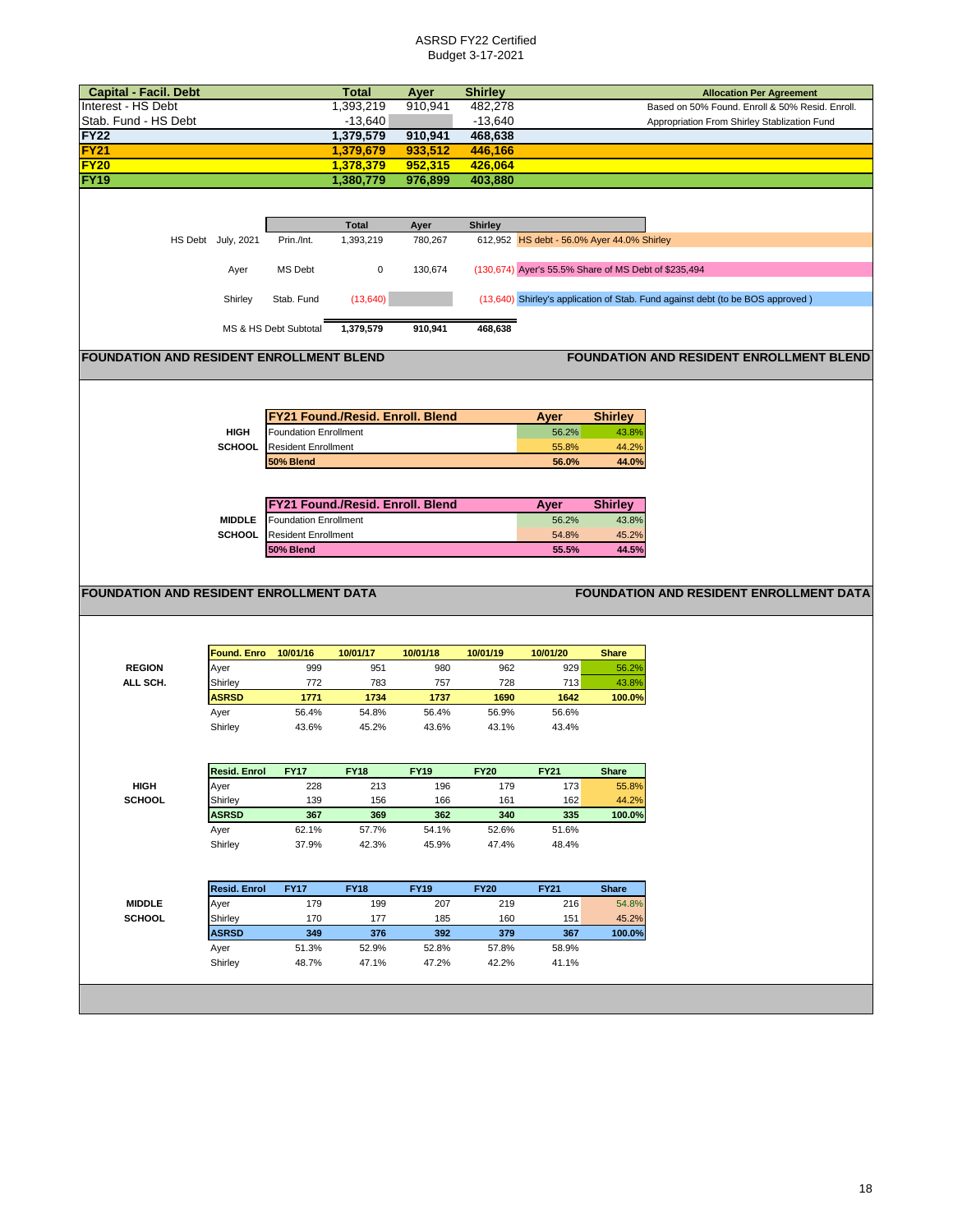| # | <b>FEDERAL GRANTS</b>            | Sal.   | Sal.           | Sal.           | Sal.      | Exp.            | Exp.                | Exp.  | Exp.      | <b>Certified</b> |             | <b>Certified</b> | <b>Certified</b> | <b>Certified</b> |
|---|----------------------------------|--------|----------------|----------------|-----------|-----------------|---------------------|-------|-----------|------------------|-------------|------------------|------------------|------------------|
|   |                                  | Admin. | <b>Teacher</b> | <b>Stipend</b> | Para      | <b>Services</b> | <b>Supplies</b>     | Other | MTRS/Ben. | <b>FY22</b>      | <b>FTEs</b> | <b>FY21</b>      | <b>FY20</b>      | <b>FY19</b>      |
|   | 140 Teacher Quality              |        |                | 59,645         |           | 9,000           | 7,236               | 5.000 | 1.184     | 82,065           |             | 82.065           | 81,443           | 81,443           |
|   | 180 Title III English Lang. Acq. |        |                | 27.856         |           |                 |                     |       |           | 27,856           | 0.0         | 27,856           | 27,856           | 27,856           |
|   | 240 Spec. Educ.                  |        |                |                | 362,591   | 115,241         |                     |       |           | 477,832          | 16.0        | 477,832          | 474,639          | 474,639          |
|   | 309 Title IV                     |        |                |                |           |                 |                     |       |           | 0                |             |                  | 30,414           | 30,414           |
|   | 305 Title One                    |        | 370,135        | 4,557          | 34,100    | 29,000          | 8,821               | 4,000 | 44,242    | 494,855          | 3.6         | 494,855          | 490,784          | 490,784          |
|   |                                  |        |                |                |           |                 |                     |       |           | 1,082,608        | 19.6        | 1,082,608        | 1,105,136        | 1,105,136        |
|   |                                  |        |                |                |           |                 |                     |       |           |                  |             |                  |                  |                  |
|   |                                  |        |                |                |           |                 |                     |       |           |                  |             |                  |                  |                  |
|   |                                  |        |                |                |           |                 |                     |       |           |                  |             |                  |                  |                  |
| # | <b>STATE GRANTS</b>              | Sal.   | Sal.           | Sal.           | Sal.      | Exp.            | Exp.                | Exp.  | Exp.      | Preliminary      |             | <b>Certified</b> | Prelim.          | Cert.            |
|   |                                  | Admin. | <b>Teacher</b> | <b>Stipend</b> | Para/Adm. | <b>Services</b> | Supplies Equ. Trav. |       | Other     | <b>FY22</b>      | <b>FTEs</b> | <b>FY21</b>      | <b>FY20</b>      | <b>FY19</b>      |
|   | 237 MA Family Network            | 44,268 |                |                | 43,892    | 4,300           | 9,040               | .900  | 2,500     | 105,900          | 2.2         | 105,900.0        | 105,900          | 105,900          |
|   | 262 Early Childhood              |        |                |                | 24,201    |                 |                     |       |           | 24,201           | 0.8         | 24,201.0         | 24,161           | 24,161           |
|   | 391 Preschool                    |        |                |                |           |                 |                     |       |           | o                | 0.0         |                  |                  |                  |
|   | 625 Academic Support             |        |                |                |           |                 |                     |       |           |                  | 0.0         |                  |                  |                  |
|   | 701 Kindergarten                 |        |                |                |           |                 |                     |       |           |                  | 0.0         |                  |                  |                  |
|   |                                  |        |                |                |           |                 |                     |       |           | 130,101          | 3.0         | 130,101.0        | 130,061          | 130,061          |
|   |                                  |        |                |                |           |                 |                     |       |           |                  |             |                  |                  |                  |

П

**Total 1,212,709 22.6 1,212,709.0 1,235,197 1,235,197**